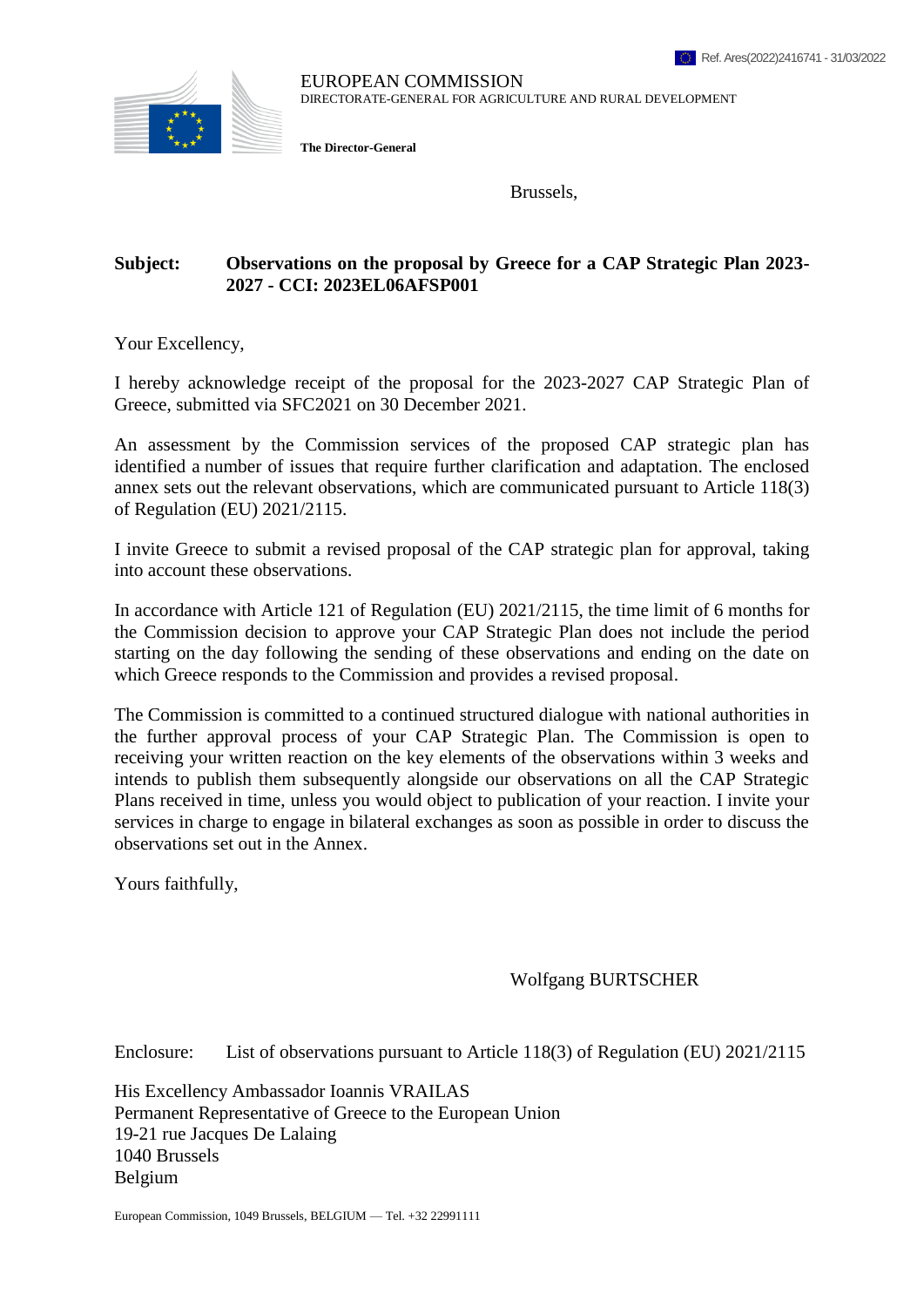#### **EN**

### **ANNEX**

#### **Observations on the CAP Strategic Plan submitted by Greece**

The Russian invasion of Ukraine and the ongoing generalised commodity price surge bring to the forefront in the strongest possible way the integral link between climate action and food security. This link is recognised in the Paris Agreement and has been incorporated in the new legislation for a Common Agricultural Policy (Regulation (EU) 2021/2115) and the Farm to Fork Strategy (COM/2020/381 final) with a view to ensuring sufficient supply of affordable food for citizens under all circumstances while transitioning towards sustainable food systems.

In this context, and in the context of the climate and biodiversity crises, Member States should review their CAP Strategic Plans to exploit all opportunities:

- to strengthen the EU's agricultural sector resilience;
- to reduce their dependence on synthetic fertilisers and scale up the production of renewable energy without undermining food production; and
- to transform their production capacity in line with more sustainable production methods.

This entails, among other actions, support for carbon farming, support for agroecological practices, boosting sustainable biogas production<sup>1</sup> and its use, improving energy efficiency, extending the use of precision agriculture, fostering protein crop production, and spreading through the transfer of knowledge the widest possible application of best practices. The Commission assessed the Strategic Plans of Member States with these considerations of the sector's economic, environmental and social viability in mind.

The following observations are made pursuant to Article 118(3) of Regulation (EU) 2021/2115. Greece is asked to provide the Commission with any necessary additional information and to revise the content of the CAP Strategic Plan taking into account the observations provided below.

**Key issues**

#### *Observations with regard to the strategic focus of the CAP strategic plan*

1. The Commission welcomes the efforts Greece had made in its preparation of its CAP Strategic Plan (the Plan), the exchanges ahead of its submission and consideration given to its recommendations of 18 December 2020<sup>2</sup>. The Commission takes note of

 $\overline{a}$ Sustainable biogas production means the production of biogas that respects the sustainability and greenhouse gas emissions saving criteria laid down in Article 29 of Directive (EU) 2018/2001 (Renewable Energy Directive).

<sup>2</sup> COM(2020) 846 final and SWD(2020) 372 final.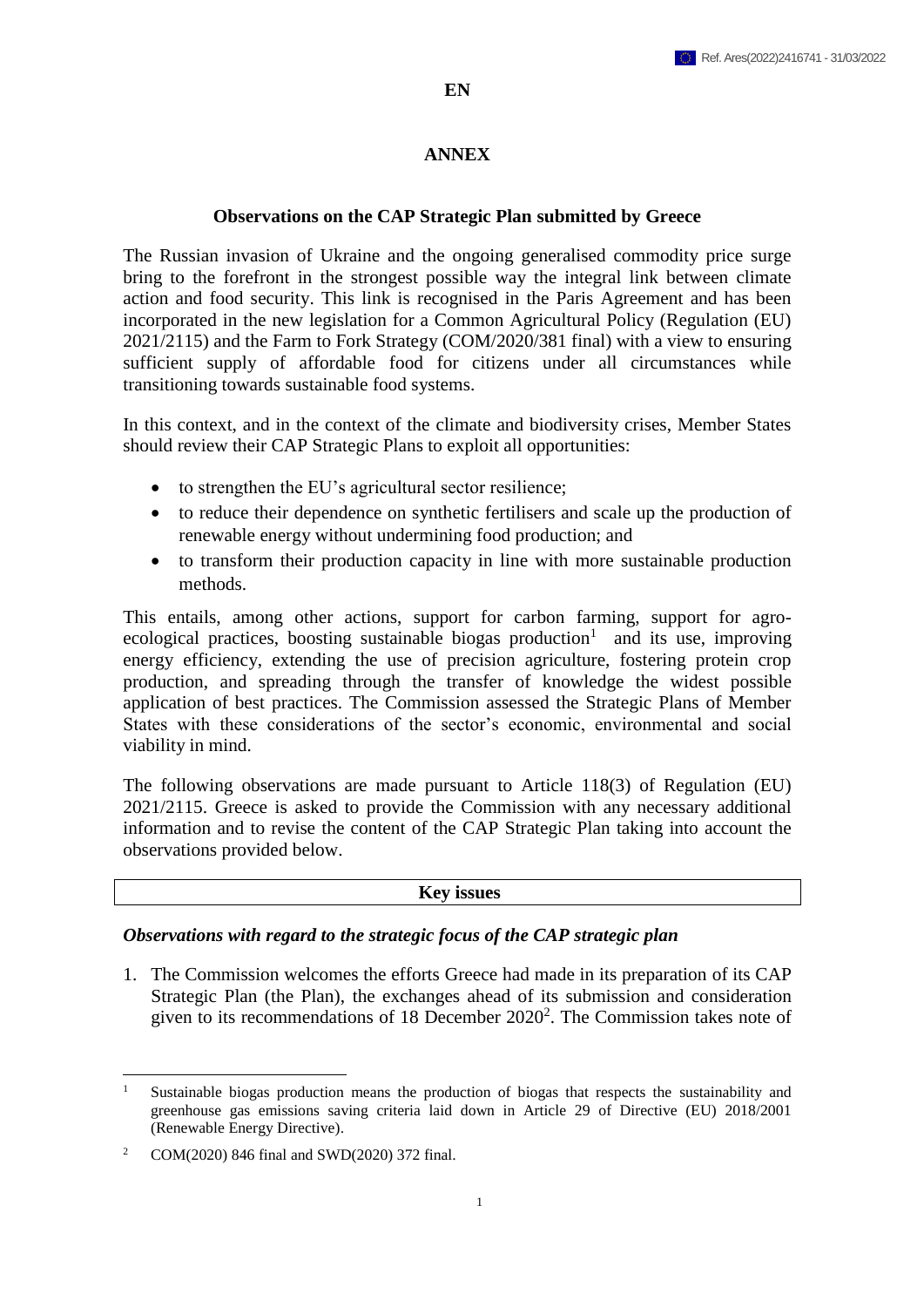the public consultations conducted in the preparatory stage and invites Greece to strengthen the partnership principle during the implementation phase.

- 2. The Commission recognises the efforts of Greece in preparing an approach attempting to consolidate and provide a consistent strategy across Direct Payments, Sectoral Programmes and Rural Development interventions and notes in this context the decision to transfer 8% of the first pillar allocation to the second pillar.
- 3. Notwithstanding, further efforts are needed to reinforce the intervention logic, especially since observations and conclusions of the SWOT analysis and needs assessment are not fully integrated in the Plan's intervention logic. The Commission observes that several key elements such as inconsistencies in the intervention logic, incomplete targets and financial plan, insufficient information as regards the environmental-climate ambition, missing essential annexes and non-respect of some of ring-fencing elements require completion and revision as detailed in the following sections.
- 4. The Commission recalls the importance of the targets set for result indicators as a key tool to assess the ambition of the Plan and monitor its progress. The Commission requests Greece to revise the proposed target values, by improving their accuracy and taking into account all the relevant interventions, and by defining an adequate ambition level in line with the identified needs.

## *Observations with regard to the fostering of a smart, competitive, resilient and diversified agricultural sector that ensures long term food security*

- 5. On the basis of the information provided in the Plan, the Commission considers that it contributes only partially to the general objective of fostering a smart, competitive, resilient and diversified agricultural sector that ensures long-term food security.
- 6. The Commission considers that the level of ambition as regards the redistribution from larger to small and medium-sized farms of Direct Payments should be further increased. Greece is therefore invited to reassess its redistribution strategy and to complement the explanations provided so far, in particular by a quantitative analysis showing the combined effects of all proposed income support tools on redistribution. This will allow to fully assess whether the aim of redistribution from larger to small and medium-sized farms and better targeting of Direct Payments is addressed sufficiently.
- 7. Regarding competitiveness, the intervention logic is comprehensive except for interventions under Article 47(1)(a) of Regulation (EU) 2021/2115 (CAP Strategic Plan Regulation – SPR) where it is not consistent with the description of the sectoral intervention. In addition, Greece insufficiently described the intervention logic to improve farmers' position and it is not clear what its intentions are in the wine sector.
- 8. Greece is invited to review and reconsider its overall approach to Coupled Income Support (CIS) in view of the weaknesses identified in the SWOT including in terms of the coverage and grouping of interventions across different sectors and products.
- 9. Greece is invited to better explain how needs in relation to agricultural production and income risks will be addressed. In the light of the Russian war in Ukraine, the increasing market exposure of the agricultural sector and the challenges of climate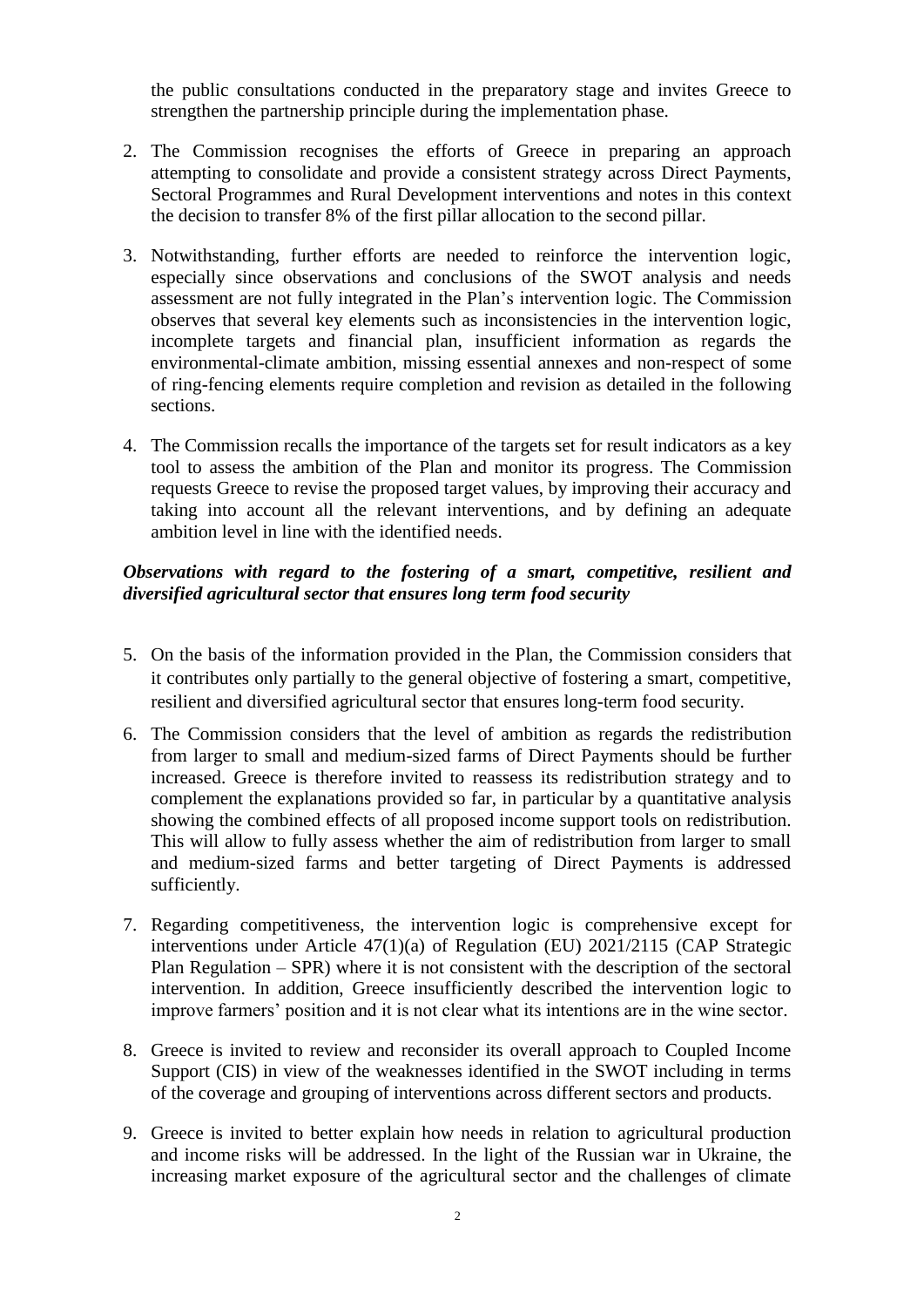change, the Commission asks Greece to use the CAP to expand and strengthen its national risk management system and to consider interventions reducing dependence on fossil fuels and other externally sourced inputs to preserve the long-term production capacity and economic viability of farms. In this context, the Commission welcomes the efforts to address the import dependency in some sectors, such as protein crops.

*Observations with regard to the support for and strengthening of environmental protection, including biodiversity, and climate action and to contribute to achieving the environmental and climate-related objectives of the Union, including its commitments under the Paris Agreement*

- 10. The Commission considers that the proposed Plan shows limited potential to contribute effectively to this general objective, although there is a noteworthy effort of setting up eco-schemes.
- 11. As detailed in the subsequent sections, the Commission considers the Plan is not sufficient regarding its capacity to deliver an enhanced level of environmental and climate ambition, as required by Article 105 of the SPR. Taking account of the changes requested in this letter, Greece is requested to better demonstrate the increased ambition of the planned green architecture as regards environmental and climate related objectives using qualitative and quantitative elements such as financial allocation and indicators.
- 12. The Commission has identified incoherencies and insufficiencies of the Plan's contribution to the objectives and targets of the EU environmental and climate legislation mentioned in Annex XIII to the SPR.
- 13. Furthermore, the Commission has doubts on the effective contribution of the Plan to the reduction of nutrient losses, water use efficiency, enhancing organic farming and biodiversity. The Commission notes in particular the lack of sufficient ambition regarding greenhouse gas emissions, carbon sequestration, and climate change adaptation (besides others with regard to forest fires prevention, enhancing water retention of the landscape, floods, drought and erosion prevention) as compared to the baseline situation, the needs identified, which thus require the modification of the Plan.
- 14. Greece is strongly encouraged to take into account the national targets that will be laid down in the revised Regulation (EU) 2018/842 (the Effort Sharing Regulation) and Regulation (EU) 2018/841 (the Regulation for the Land Use, Land Use Change and Forestry (LULUCF)) (revisions which are currently discussed by the EU colegislators) in view of the legal requirement in Article 120 of the SPR to review the Plan after their application.
- 15. Greece is requested to take better account of the Prioritised Action Framework (PAF) and further align the proposed interventions with it.
- 16. Furthermore, the Commission calls on Greece to reinforce the interventions related to integrated sustainable nutrient management to reduce losses into the environment (nitrates, ammonia) and increase the efficiency of its use, and to promote circular approaches to nutrient use, including organic fertilising.
- 17. The Commission also strongly encourages Greece to fully benefit from possibilities of interventions under the SPR to increase sustainable domestic generation and use of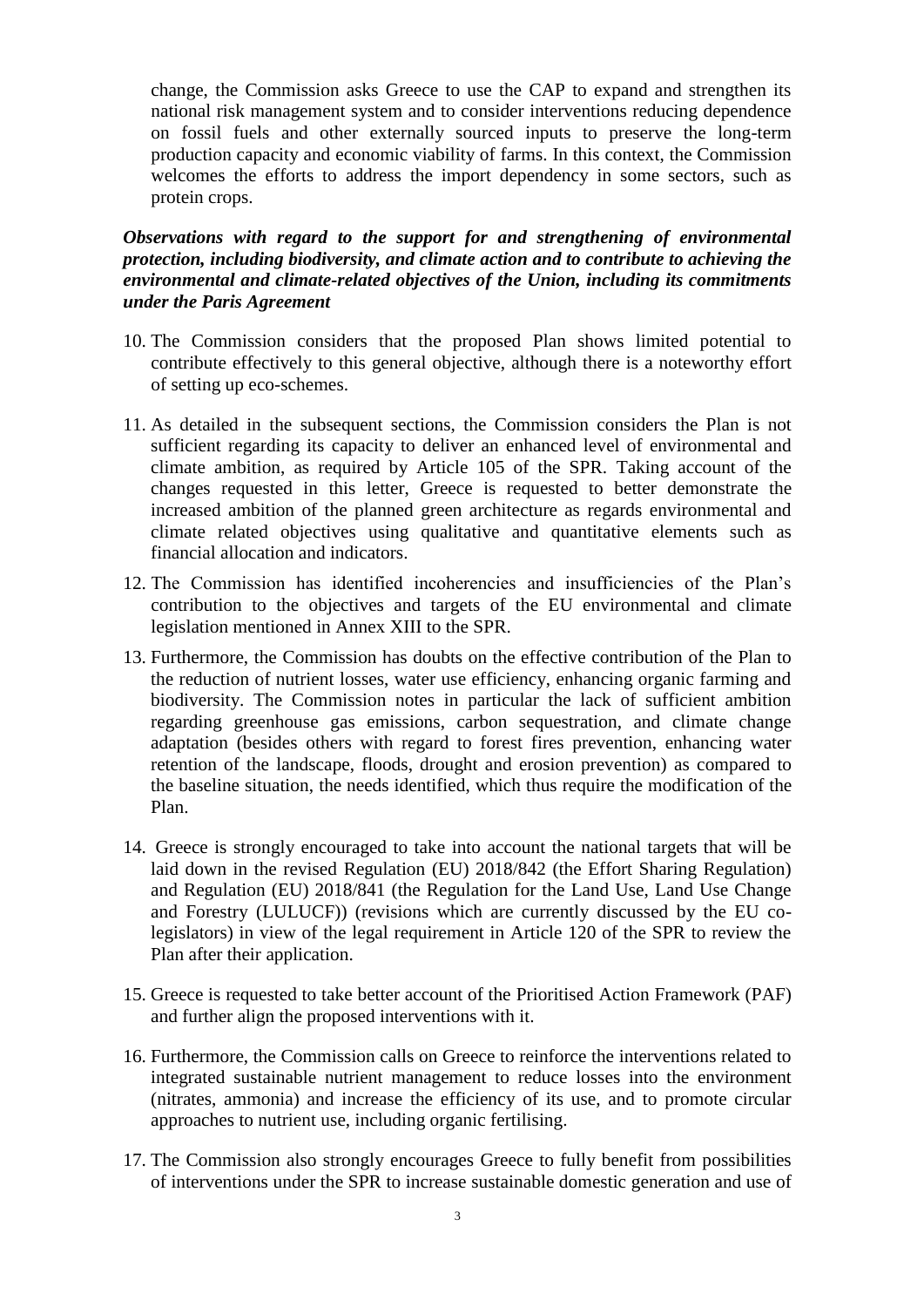renewable energy, as well as to take further steps to reduce energy consumption, including biogas in addition to solar and wind thereby strengthening what has already been programmed in the National Energy and Climate Plan.

- 18. The Plan should be reinforced as regards the interventions dedicated to the conservation of habitats and species of EU importance and addressing soil needs (including desertification and erosion).
- 19. Considering the identified pressures on water resources, Greece should give a higher priority to tackling abstraction pressures, and protecting water resources from agricultural pressures by reinforcing the Plan's interventions.
- 20. Greece should provide support for more forest-related measures, sustainable forest management and forest monitoring investments enhancing their resilience against nature- and climate – related risks such as wildfires, drought, floods, soil erosion, pest diseases and protecting, preserving and enhancing their ecosystem services, functions and biodiversity. In light of climate change and biodiversity loss identified in Greece, there is an urgent need for interventions strengthening the resilience of forests. In addition, forests and the forest-based sector provide multiple socioeconomic functions and benefits, including additional jobs and growth opportunities in rural areas and recreational functions contributing to citizens' physical and mental health.
- 21. The Commission requests Greece to clarify or amend certain Good agricultural and environmental condition (GAEC) so they fully comply with the regulatory framework (see more explanation in the detailed observations).

## *Observations with regard to the strengthening of the socio-economic fabric of rural areas*

- 22. The Commission considers that the Plan contributes only partially to this general objective.
- 23. Despite the significant needs identified in the socio-economy of rural areas and as compared to urban areas, the Plan seems to rely only on LEADER/CLLD intervention to cover broader rural development needs. Greece should either consider introducing other non-LEADER interventions (such as investments diversification or basic village infrastructure) for strengthening the rural society so as to allow LEADER to be deployed according to its own principles and to optimise its added value or increasing LEADER financial allocations to a level appropriate to the broader needs, taking into account the complementarities with other Funds dedicated to rural areas.
- 24. The Commission is concerned about the low level of commitment in the Plan to promoting gender equality and improving the participation of women in farming, in line with the specific objective of Article  $6(1)(h)$  of the SPR. The Commission encourages the Greek authorities to consider addressing this objective by justified and proportionate measures. Furthermore, Greece should review its strategy for young farmers and ensure that the interventions correspond to the identified needs.

## *Observations with regard to fostering and sharing of knowledge, innovation and digitalisation in agriculture and rural areas*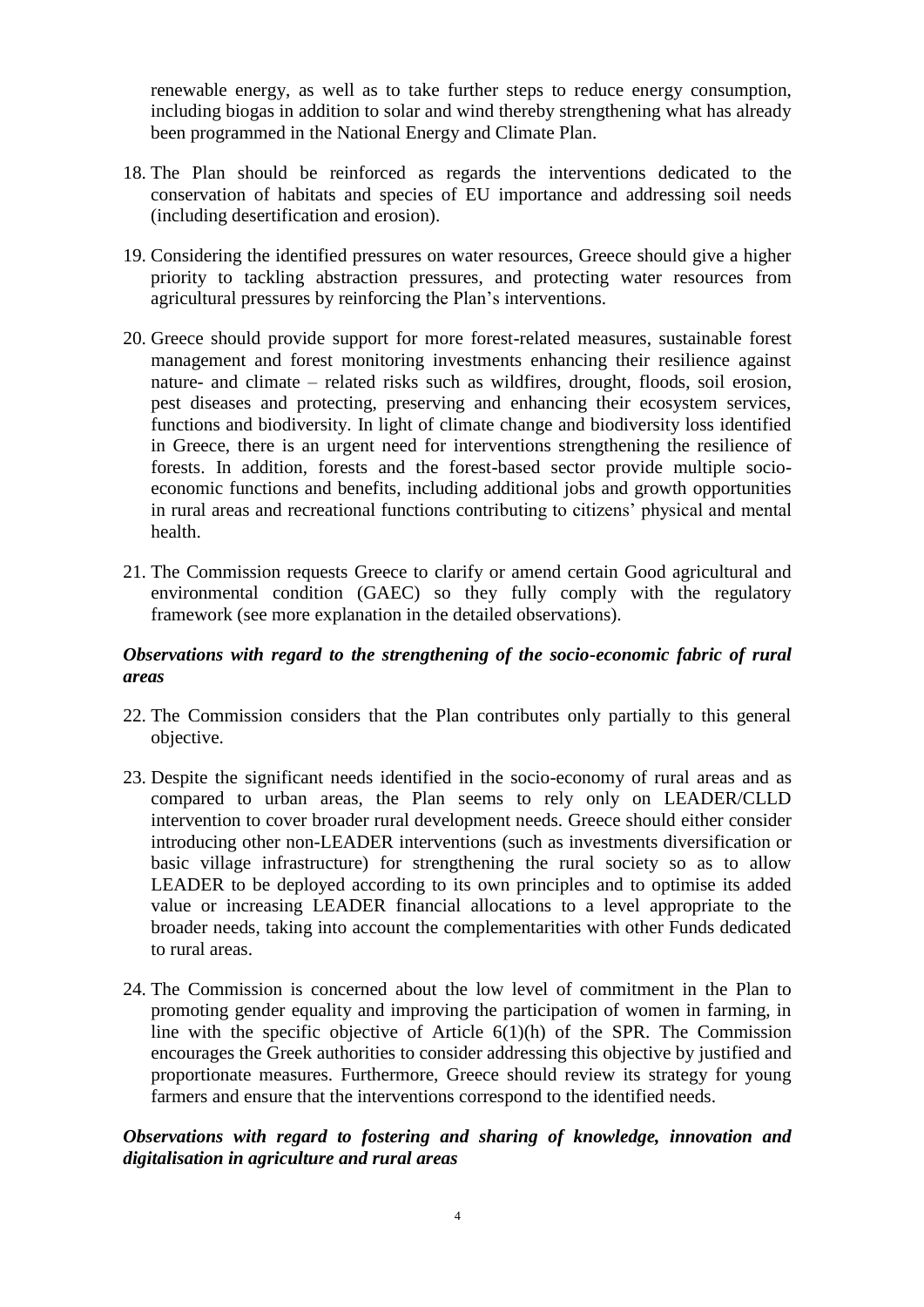- 25. The transition to more resilient and sustainable agriculture and rural areas requires considerable effort into advice, training and innovation. The Commission welcomes the many good ideas and initiatives summarised in the Plan to improve the Greek Agricultural Knowledge and Innovation Systems (AKIS), and invites Greece to turn these ideas into concrete interventions in the Plan.
- 26. The Commission invites Greece to further elaborate its digitalisation strategy for agriculture and rural areas and reflect on how it will be addressed comprehensively across the Plan and in synergy with other policy instruments.

## *Other issues*

27. Greece is invited to describe the coordination, synergies and complementarities with other funds, including funds regulated by the Common Provisions Regulation (CPR), the Recovery and Resilience Facility (RRF) and national funds, in addressing certain identified needs, especially those related to the development of rural areas, social inclusion and water sources. The Plan should describe the concrete contribution of each of these funds.

## *Information with regard to the contribution to and consistency with Green Deal targets*

- 28. The Commission regrets that Greece did not make use of the possibility to provide national values for any of the Green Deal targets contained in the Farm to Fork Strategy and the Biodiversity Strategy and requests Greece to quantify ambitious national values for each of the respective EU Green Deal targets. Moreover, the Commission calls on Greece to adjust the design of its Plan and its interventions to provide a more ambitious contribution to these Green Deal targets.
- 29. Pending further qualitative explanation and the introduction of such quantified values, the Commission has the following observations on the consistency with and contribution of the Plan to the following Green Deal targets:
	- **Organic farming:** The Commission welcomes the proposed increase of the area under organic farming to be supported under the CAP. However, in the light of environmental benefits of organic farming, its current share of UAA (Utilised Agricultural Area) and its potential for growth, the Commission invites Greece to increase its effort in this respect, thus further contributing to reaching the EU target;
	- **High-diversity landscape features:** The Commission notes that the Plan has the potential to contribute to preserving high – diversity landscape features. Greece is strongly encouraged to increase the ambition of relevant interventions and dedicated financial allocation to increase further the currently low share of land under high diversity landscape features;
	- **Pesticides:** The Commission notes a relatively low contribution to the decrease in the use and risk of pesticides (including the risk and use for more hazardous pesticides) that require enhanced action;
	- **Nutrient losses:** The Commission is concerned about the low level of commitment in the Plan to reduce nutrient losses, and calls on Greece to reinforce relevant interventions;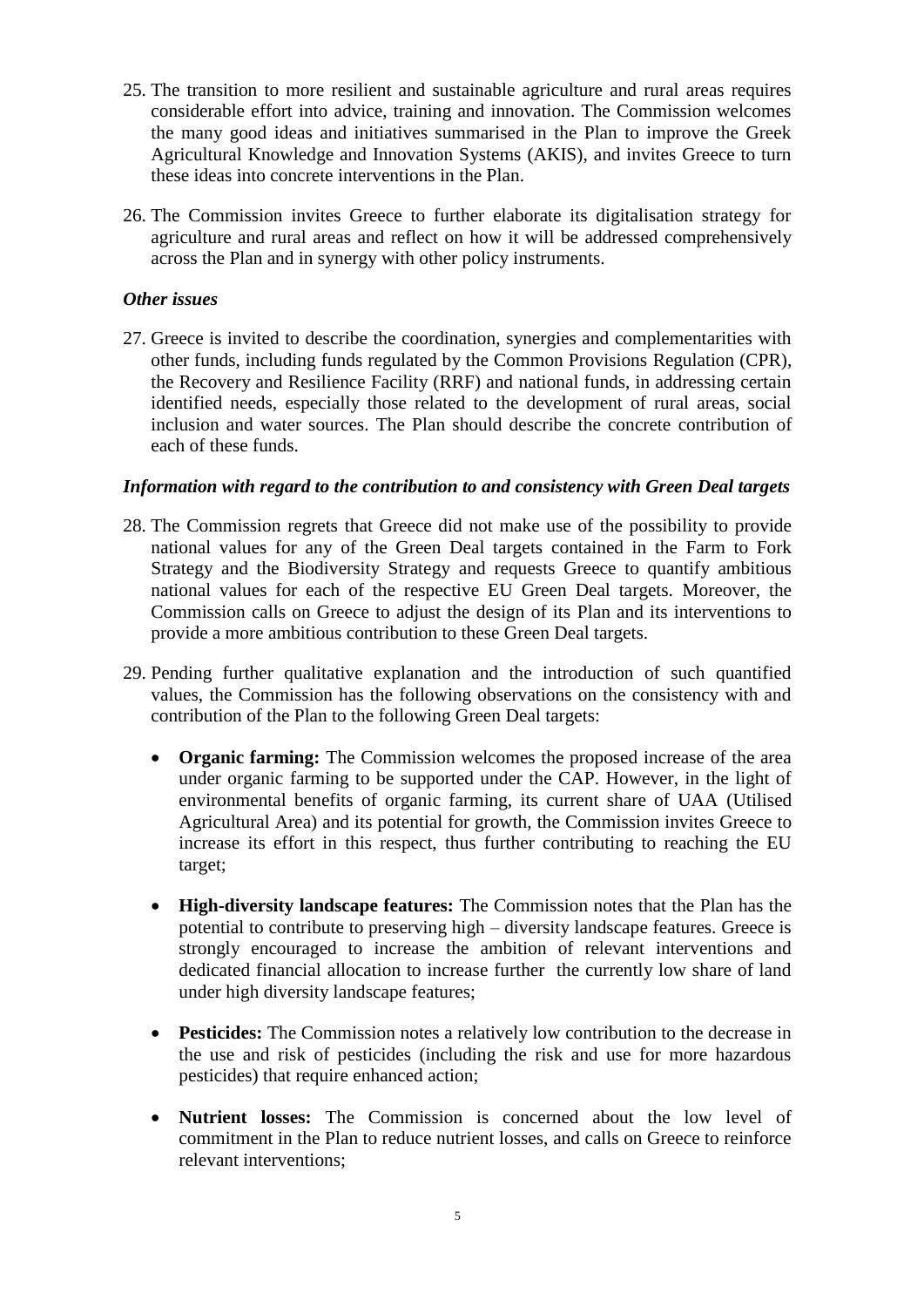- **Antimicrobial use:** The Commission notes that interventions aimed at reducing the use of antimicrobials are very generic in the different animal production sectors/species. Given that the antimicrobial consumption in Greece is currently higher than the EU target for 2030, the Commission encourages Greece to reinforce its Plan accordingly.
- **Broadband:** Since the Plan does not support broadband-related actions in rural areas, Greece is invited to explain how and through which EU or national instruments it intends to fulfil the 2025 target of 100% access to fast broadband internet in rural areas.

### **Detailed observations**

### **MISSING ELEMENTS OR INCOMPLETE PARTS OF THE PLAN:**

- 30. The presented Plan does not allow a thorough assessment of the consistency between identified needs and strategy or of its potential and contribution. Greece is invited to appropriately fill in all sections which are empty or incomplete (as indicated in different parts of this letter, below) but necessary for the assessment of the Plan.
- 31. Greece is invited to provide the essential missing elements of the Plan: the ex-ante evaluation and the Strategic Environmental Assessment (SEA) referred to in Directive 2001/42/EC (SEA Directive) should be annexed to the Plan as required by Article 107(2)(a) of the SPR.
- 32. Greece is asked to provide the additional information that is currently missing from the Plan, as identified in the sections below. The lack of a complete targets plan, financial plan, descriptive elements of the operations, the regional dimension, and above all any substantial information as regards environmental-climate ambition and consistency with current and future targets, did not allow to carry out an assessment with regard to the potential and contribution of this plan to relevant targets.
- 33. Section 3.6 Risk management: Greece is asked to include a description giving an overview of the national situation as regards risks in agriculture, such as the increasing market exposure of the agricultural sector, climate change and associated frequency and severity of extreme weather events, as well as sanitary and phytosanitary crises, and explain the national approach to addressing these risks, including how different interventions (including sectoral programmes) and any national instruments or arrangements will contribute to helping farmers face those risks. In view of these increasing risks, Greece is invited to consider introducing risk management tools funded by the EAFRD in order to better help farmers to manage those production and income risks.
- 34. Agricultural risk management tools may address the growing risks that the changing climate represents in agriculture. Greece is invited to consider incentives for farmers to take proactive measures reducing their vulnerability and increasing their adaptive capacity to climate change.
- 35. Target values for result indicators are provided, but without comparative values or an indication of what is their expected impact. Therefore, result indicators do not allow to quantify the expected improvement. Overall, it is difficult to make a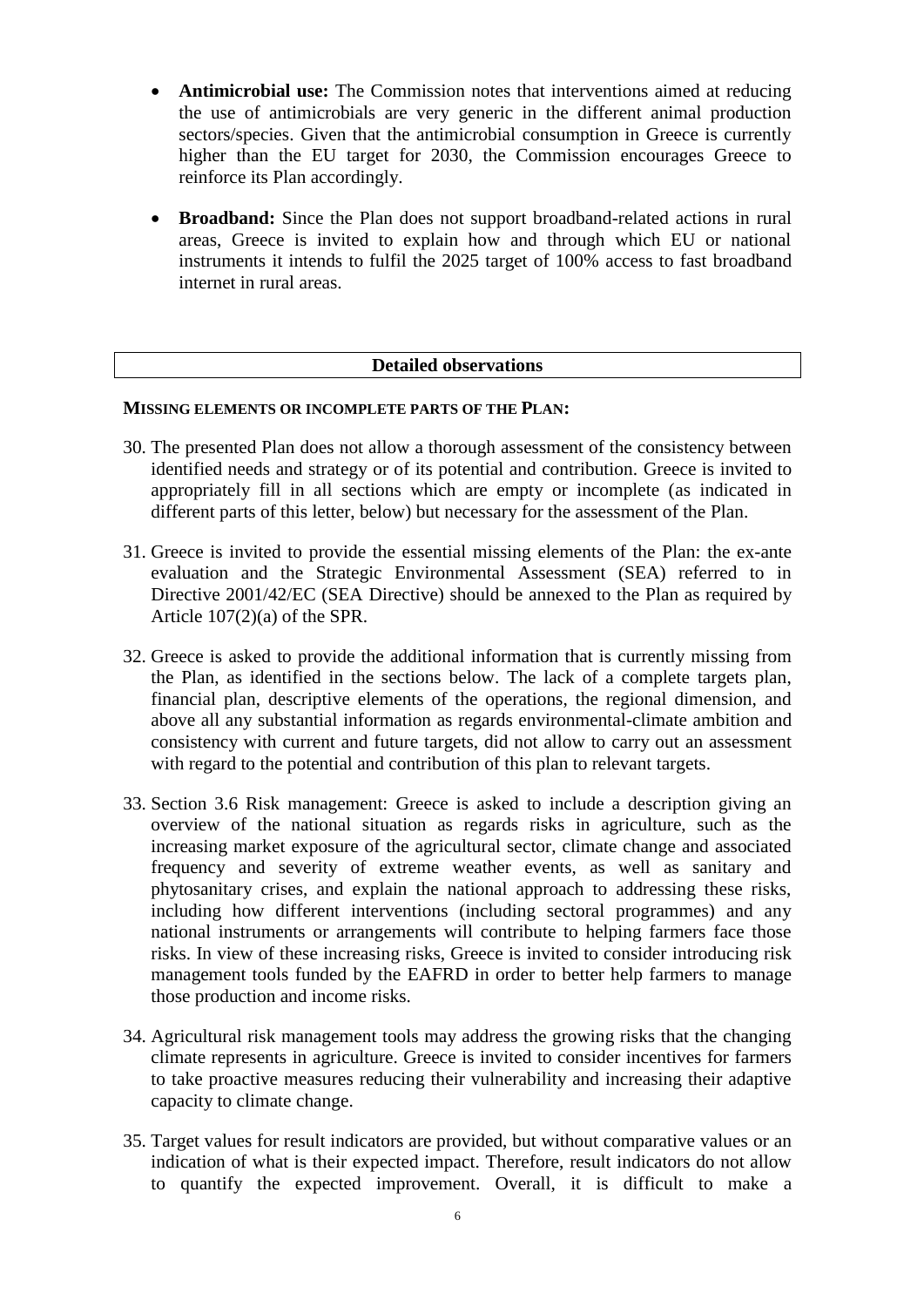straightforward judgement on whether climate ambition is higher based on the ecoschemes and the Rural Development interventions information. The Greek Plan should elaborate clear and explicit explanations on its contribution to climate mitigation or adaptation.

## **1. STRATEGIC ASSESSMENT**

- 36. For each specific objective (hereafter SO), Greece should provide an overview of the intervention logic and a brief justification of the financial allocation in order to explain how the interventions will achieve the targets, consistent to the financial plan.
- 37. The needs assessment should be significantly improved. Greece should expand more on how the needs that were not addressed or partially addressed by the Plan are addressed by other relevant measures/instruments outside of the Plan.
- 38. The Commission has identified errors and inconsistencies in several targets of result indicators and unit amounts. Greece is requested to carefully review these.

# **1.1. To foster a smart, competitive, resilient and diversified agricultural sector ensuring long term food security**

## *1.1.1. Strategic assessment of Specific Objective 1*

- 39. As regards coupled income support (hereafter CIS), Greece is invited to explain and justify which sectors would be targeted and why, ensuring consistency between the SWOT, needs assessment and intervention logic. In particular, Greece should support by statistical evidence the justification of difficulties of the sectors concerned and provide information on how the interventions are to improve the difficult situation of those sectors.
- 40. Regarding the redistributive strategy, further to the observations made in 'Key Issues' part of this letter, the overview under Section 3.4 of the Plan should not only indicate that the redistributive needs have been addressed, but also that they have been addressed sufficiently. To justify the sufficiency of the strategy and the consistency of income support tools, a quantitative analysis showing the combined effects, by physical farm size, of all relevant income support tools on direct payments per hectare, direct payments per work unit and income per work unit is requested at national level (e.g. using the Farm Accountancy Data Network). Moreover the current overview does not provide enough explanations on the strategy for small farms (e.g. minimum requirements, payments for small farmers, etc.).
- 41. More evidence (e.g. based on the quantitative analysis mentioned in the point above) is needed to justify the strategy to apply the Complementary Redistributive Income Support for Sustainability (hereafter CRISS) by group of territories, given the overall objective of a national redistribution of support from bigger to smaller and mediumsized farms.
- 42. In section 3.5, Greece provided an overview of the sector-related interventions (i.e. sectoral, CIS and the Rural Development interventions, as applicable), including their complementarity in relation to the needs identified for the sectors concerned. As such, the information provided is either incomplete (e.g. CIS interventions were not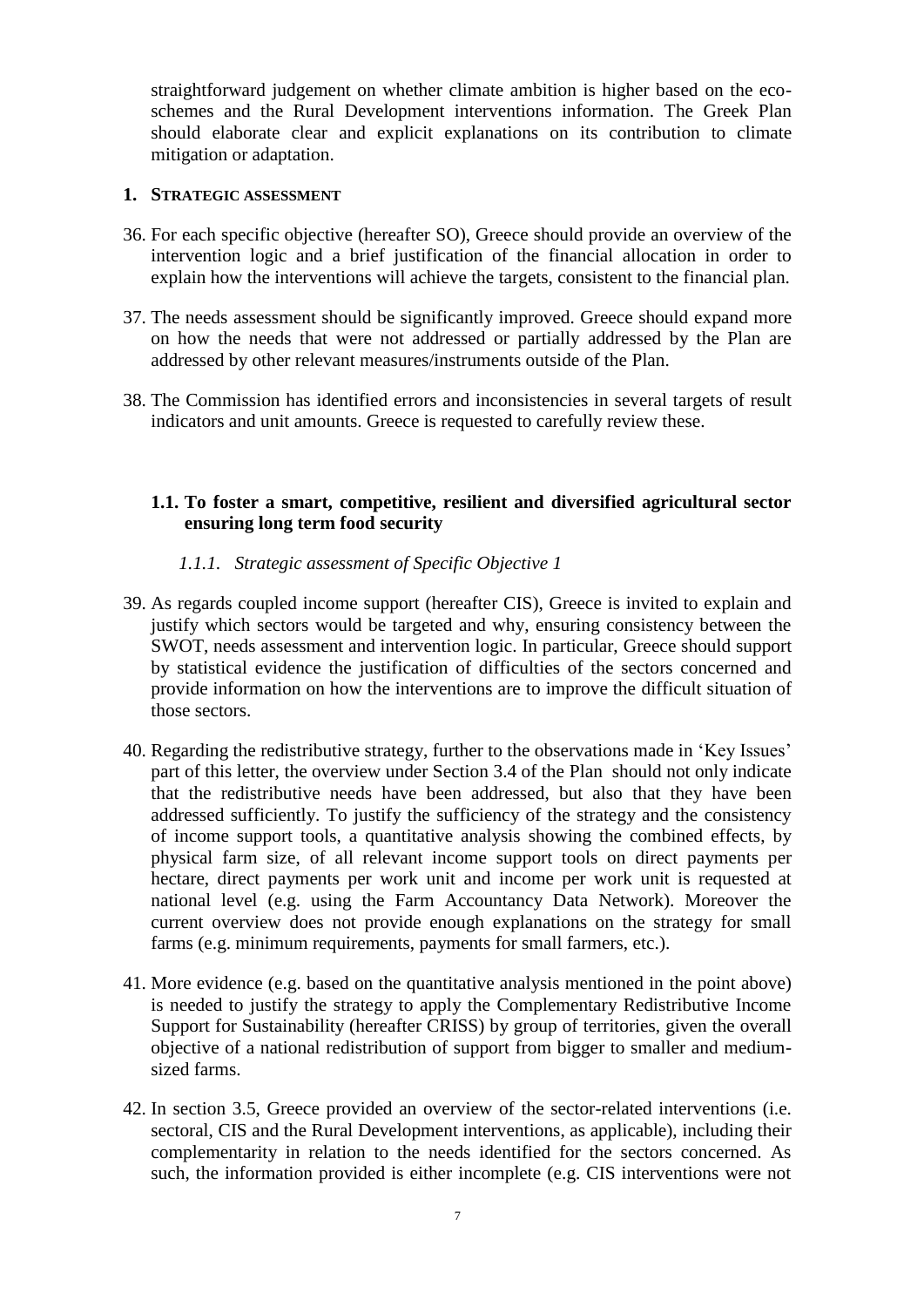included in the overview for the fruit and vegetables sector, only sectoral interventions are included for the olive oil and tables olives sector) or missing for several sectors (i.e. beef and veal, sheep and goat, cereals, oilseeds, protein crops, rice, dried fodder, sugar beet, nuts, seeds and silkworms). In particular, the description of how the mix of different interventions will help addressing the identified needs is to be further strengthened or included.

## *1.1.2. Strategic assessment of Specific Objective 2*

- 43. The SWOT is comprehensive. Concerning Rural Development, two different distinguished interventions for ordinary investments are proposed (on and off farm) with substantial financial allocation.
- 44. The intervention logic for SO2 does not include the type of interventions under Article  $47(1)(a)$  of the SPR for the olive oil and table olives sector. This is not consistent with the description in the sectoral intervention for this sector.

# *1.1.3. Strategic assessment of Specific Objective 3*

- 45. In the Plan, Greece described the strategic assessment to improve farmers' position in the value chain but only in general terms. However, it is not clear what Greece intends to do in the wine sector. The Commission invites Greece to explain the farmers' position in the value chain also in the wine sector.
- 46. In the light of the identified priority in terms of promoting cooperation/networking/collective organisation of producers and agri-food sectors and of the weakness in terms of low competitiveness, Greece should explain its decision not to support producer organisations (hereafter POs) via interventions for certain sectors beyond Fruit & Vegetables, apiculture, wine and olives sectors.
- 47. Given the high degree of concentration in the retail sector as identified under the SWOT, Greece could explain why it does not consider to support the creation of short supply chains.
- 48. As required by Article 109(2)(e) of the SPR, Greece is invited to provide in Section 3.5.3 of the Plan, on the intervention strategy, justification for targeting the sectors selected, the list of interventions per sector, and their complementarity.
- 49. Taking into account that several interventions are relevant to protein crops, Greece is invited to complete the section 3.5.9 on the overview of interventions related to the protein crops sector.
- 50. For olive oil and table olives on section 3.5.5: the information on trade refers to the EU, no information specific for Greece is provided. The information on prices does not specify the period it is referring to. Greece is asked to provide information on trade and specify the period the price information refers to.
- 51. In Section 3.5.6, the Overview of the sector-related intervention (coupled support + sectoral interventions + rural development) is missing for all types of animal products.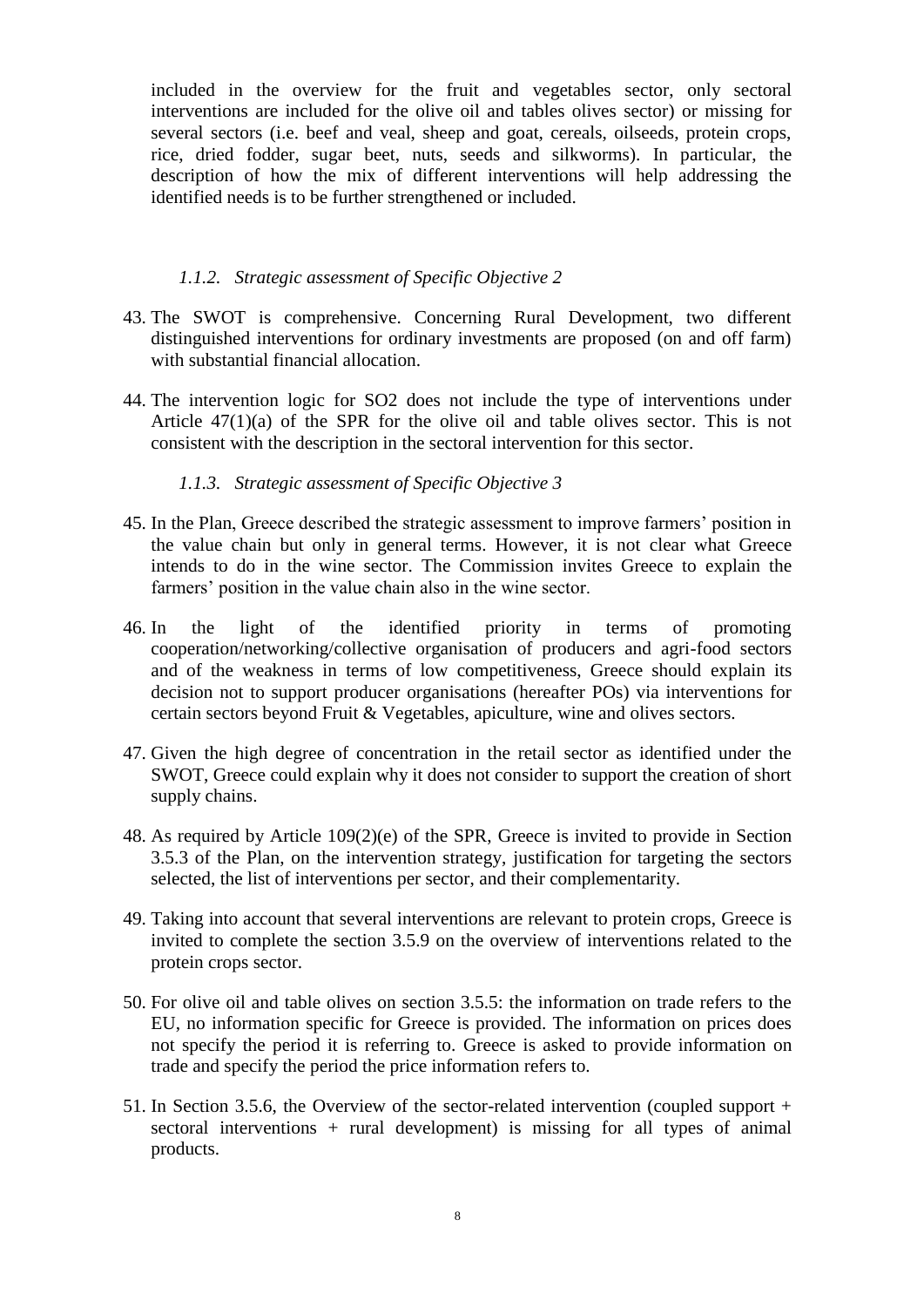**1.2. To support and strengthen environmental protection, including biodiversity, and climate action and to contribute to achieving the environmental and climate-related objectives of the Union including its commitments under the Paris Agreement**

## *1.2.1. Strategic assessment of Specific Objective 4*

- 52. Despite the fact that climate change mitigation appears to have a high priority in the 'identification of needs', the SWOT is neither complete nor clear as regards climate change mitigation. Greece should explain the main challenges it faces to mitigate agricultural emissions. The Plan does not explicitly clarify how its intervention strategy will contribute to the national emission reduction targets and it makes no reference to the Effort Sharing or LULUCF Regulations and the current or revised targets for Greece. Greece is strongly encouraged to take into account the enhanced objectives of the revision future national targets of the Effort Sharing Regulation and the LULUCF Regulation (which are currently under consideration by the colegislators) in view of the future legal requirement to review the Plan after their adoption.
- 53. Water scarcity is a critical aspect for Greece and the estimated reduction of water resources is likely to have a negative impact on Greek agriculture in the Mediterranean biogeographical regions. While noting some measures addressing water scarcity (such as the replacement of crops by others more resistant to water stress situations), further measures to address water availability and water consumption are needed as they are not sufficiently addressed in the Plan.
- 54. The RD intervention P3-70-4.1 Afforestation and creation of woodland covers only expenditure of actions brought forward from the RDP 2014-2022. Greece should explain how the weaknesses mentioned in SO4, related to climate action, will be addressed given that there are no new afforestation or agroforestry investments planned or other climate and environmentally friendly forest management practices.
- 55. From 2000 to 2010, there were over 100,000 fire occurrences in Greece, consuming an average of 62,000 ha of arable and forest land each year. Greece should reinforce the intervention on forests in the light of the recently adopted Forest Strategy. Additionally, Greece is invited to specify how it addresses the prevention of wildfires and soil erosion. Greece is therefore invited to introduce the forest cadastre and to review the legal framework for prevention and suppression of wildfires and/or forest fires.
- 56. Greece is encouraged to consider additional needs under this objective (relating to knowledge, research and innovation on climate change). For example, Greece is at severe risk of soil erosion and this issue is not sufficiently addressed in the Plan. Greece should reconsider its intervention logic to expand sustainable management practices related to forest ecosystems (possibly via eco-schemes).
- 57. The need to reduce vulnerability to climate change effects (N04.03) is not addressed in a satisfactory manner. The level of priority is not stated and the actions are not well identified. Increasing resilience and adaptation seems to be mainly covered indirectly, through GAEC and actions towards carbon sequestration. A more systematic approach to adaptation of forests to climate change is also missing, where a decline in climate action (mitigation and adaptation) related to forests, afforestation and agroforestry have been observed despite this has been identified in the needs analysis.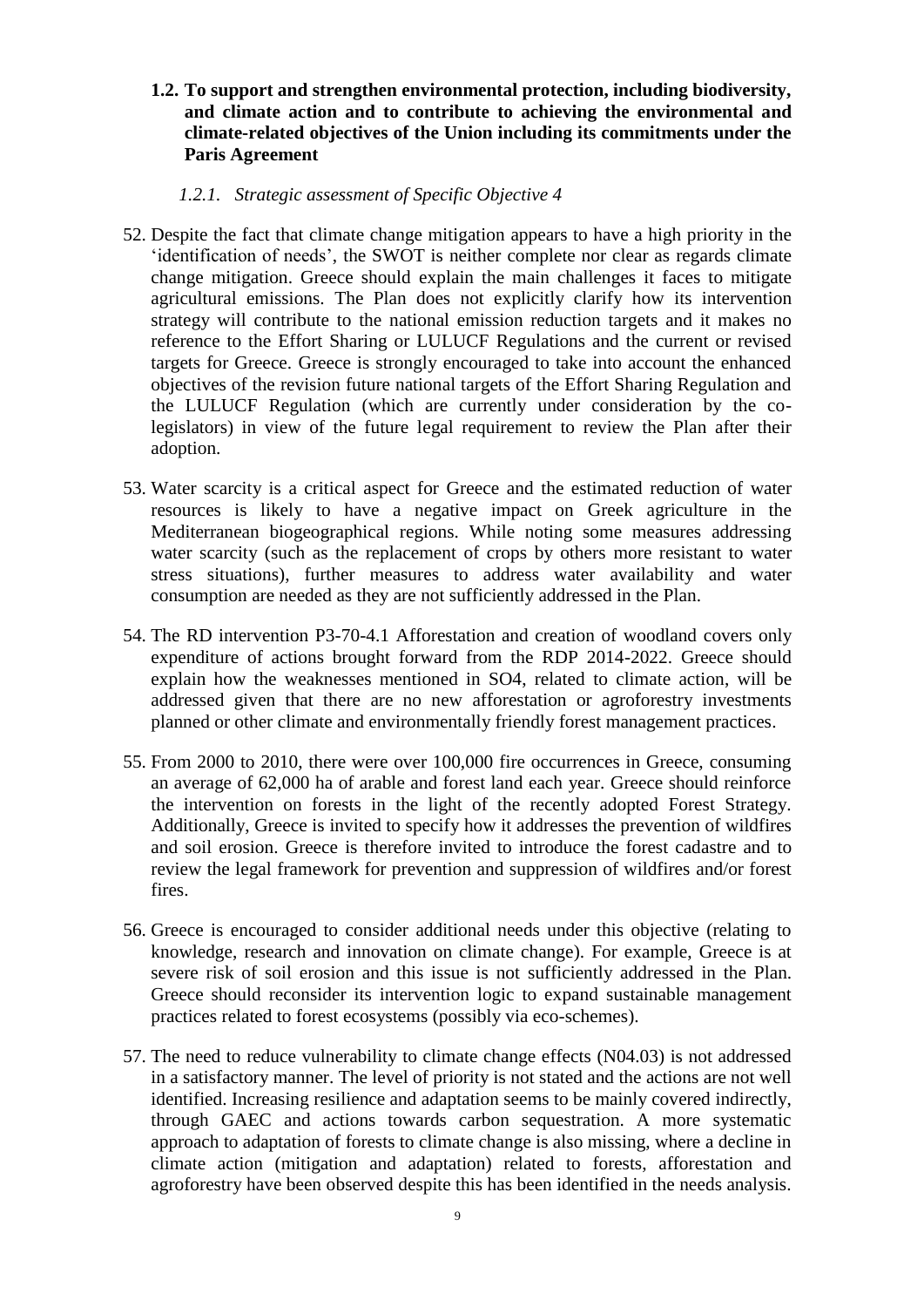Greece is invited to provide more information concerning adaptation measures and how the identified need will be covered.

58. Greece is invited to provide an estimate of the mitigation potential under the concerned interventions.

## *1.2.2. Strategic assessment of Specific Objective 5*

- 59. The actual contribution of the main interventions designed to address the water use (quality and quantity) is not clearly explained.
- 60. The description of the CIS for crops and livestock should be more specific indicating that the sectors covered are compliant with the obligations under the Water Framework Directive (WFD), the action programmes of the river basin management plans or national legislation, as appropriate.
- 61. Greece is therefore invited to better explain how, and ensure that the Plan will address the needs identified with respect to protection of water resources and how it will be coherent with the latest River Basin Management Plans (hereafter, RBMP) and contribute to WFD objectives of reaching good status by 2027, taking into account climate change projections for water scarcity.
- 62. Greece should clarify the focus of the investments in irrigation (whether it concerns improvement of existing installations or expansion) and explain which other interventions under the Plan are planned to address water quantity issues, including natural water retention, measures to reduce demand, training and advice etc. Greece is strongly encouraged to design interventions so that reclaimed water be used to substitute freshwater abstraction.
- 63. Regarding air quality, the result indicator R.13 is well quantified, but the proposed set of measures to reduce ammonia and methane emissions are insufficient. The reduction of ammonia emissions could also be supported with green productive investments for covered slurry storages to avoid ammonia volatilisation. An agrienvironmental or eco-scheme measure to pay farmers for reduction measures addressing the nitrogen cycle, from animal feeding and housing to manure storage and management to application of fertilisers and manure to the fields, notably the direct injection of slurry in the soil should be envisaged. Indicator R.20 should be activated with a sufficiently high target value. Practices to reduce air pollution (like ammonia emissions from manure e.g.: rapid incorporation and precision fertilisation) could be more promoted in order to raise ambition in addressing a highly ranked need.
- 64. Greece is therefore requested to review its intervention logic, so as to consider specific actions to effectively tackle abstraction pressures, increase the potential of water savings and improve water and air quality, as well as reviewing the target set for the relevant result indicators.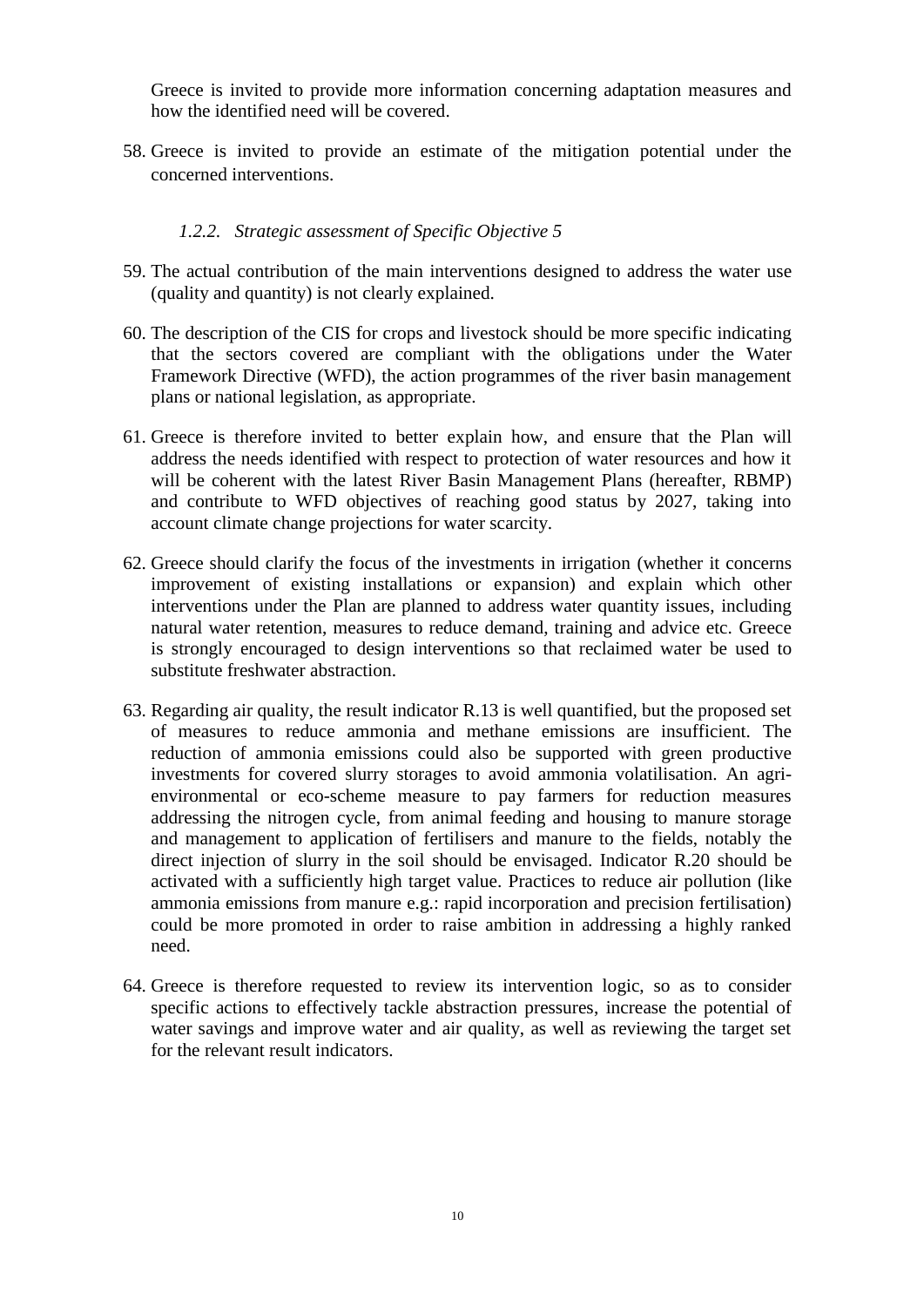- 65. Greece is requested to explain how the Plan contributes to the achievement of the objectives of the Nitrates Directive<sup>3</sup> as required by the SPR and the EU 2030 target of reducing nutrient losses by at least 50%. The Commission considers that the effort in that direction represented by indicator R22 remains insufficient.
- 66. Although measures on soil are included in the interventions, the needs assessment addresses erosion but no other soil-related needs: desertification, salinization, alkalinization linked loss of carbon matter, soil diffuse and point pollution, and promoting conservation agriculture to reduce tillage, increase cover crops and agroforestry. Greece is asked to indicate how the other soil-related needs may be addressed.
- 67. Considering the needs identified on nutrients, the interventions of the Plan should be reinforced to support decisive action towards integrated sustainable nutrient management to reflect the higher contribution to the national objectives of the instruments in the Annex XIII to the SPR.
- 68. The Commission invites Greece to explain the links with the Best Available Techniques (BAT) conclusions including BAT-associated emission level (BAT-AEL) notably in the context of reducing emissions of pollutants from installations (e.g. ammonia) but also to spreading of manure on agricultural land, on-farm processing of manure, slurry storage and water and energy efficiency.

## *1.2.3. Strategic assessment of Specific Objective 6*

- 69. Greece should review its intervention logic so as to take into consideration the threats identified in the PAF and National Species Action plans but also the objectives of the EU Biodiversity Strategy<sup>4</sup>. Greece should also clarify whether the possibility to coordinate the Plan with LIFE Strategic Nature Projects was taken into consideration.
- 70. Greece is invited to explain the link of the interventions of the Plan to the EU Biodiversity Strategy target of reversing the decline in pollinators, including how the key drivers of pollinator decline that result from agricultural activities (e.g., loss of habitats, chemical pesticides).

## *1.2.4. Green architecture*

- 71. To make the green architecture clearer, the challenges relating to water, soil and air need to be addressed and further clarified in the Plan, as indicated above.
- 72. Some outputs in term of hectares planned need to be better justified or explained in relation with the context and the need for area coverage (organic farming maintenance, application of ecological focus areas for trees, grassland management  $\&$ improvement, outputs for green cover in orchard, precision farming, protection of agroforestry ecosystems and terraces/landscape elements).

 $\overline{3}$ <sup>3</sup> Council Directive 91/676/EEC concerning the protection of waters against pollution caused by nitrates from agricultural sources.

<sup>&</sup>lt;sup>4</sup> COM(2020) 380 final, Communication from the Commission to the European Parliament, the Council, the European Economic and Social Committee and the Committee of the Regions, EU Biodiversity Strategy for 2030 Bringing nature back into our lives.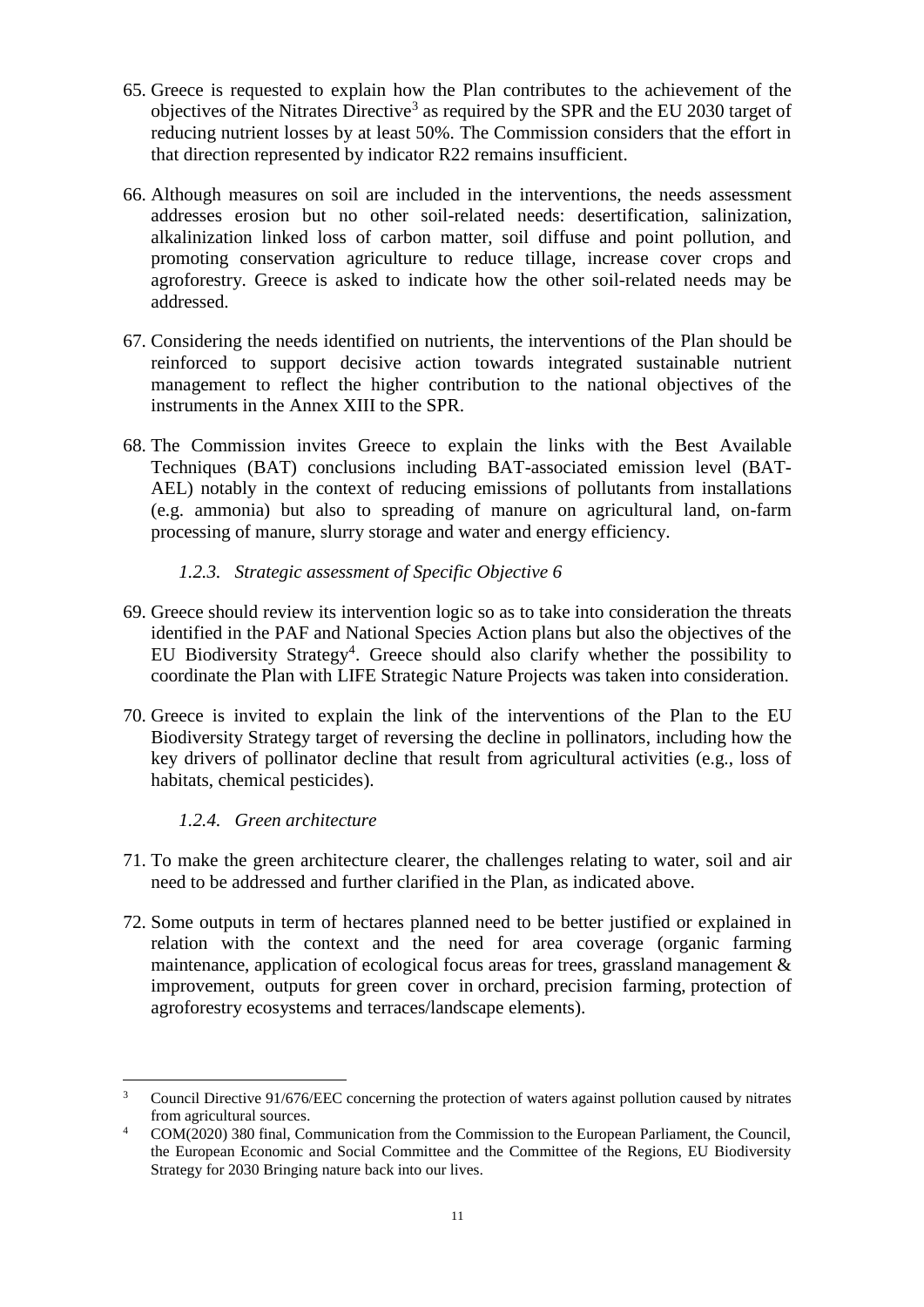- 73. As there are no NATURA 2000/WFD compensation interventions or any management commitments for forestry, Greece should include such interventions which can address biodiversity and nature challenges or indicate how the related needs are otherwise adequately covered (as per Article 108(e) of the SPR).
- 74. Greece should clarify the precise agro-environmental-climate (hereafter, AEC) management commitments and ensure that these go beyond the welldefined baselines. Greece should use uniform unit amounts (hereafter, UAs) rather than average.
- 75. The contribution to and consistency with national targets set out in other relevant legislative instruments (those listed in Annex XIII) should be explained specifically for each instrument. Regarding renewable energies, Greece should present at least the links and complementarity of the Plan interventions with the existing initiatives concerning energy efficiency, renewable energy and the National energy and climate plan.
- 76. Regarding WFD and Nitrates directive<sup>5</sup>, the Plan contributes to the long-term objectives but Greece is invited to describe this contribution in the relevant sections of the Plan (e.g. section 3.1.4).
- 77. In section 2.3.3, Greece identified the elements of the Plan that should contribute to the 2030 targets of the Farm to Fork<sup>6</sup> (hereafter, F2F) and Biodiversity  $\&$  new EU Forest strategies; the Greek authorities are encouraged to quantify the size of such contribution, i.e. specify how much closer to the targets shall the Plan bring Greece/ national targets or ambitions.
- 78. Whilst the proposed eco-schemes will support wider biodiversity in farming areas, there is no eco-scheme targeting species or habitats of EU importance (e.g. grazing of grasslands in NATURA 2000) and Natura forest areas. There is also only one AEC measure targeted to species of EU importance (70-1.1 Protection of wild birds within Special Protection Areas – hereafter, SPAs) with a limited budget. The Commission invites Greece to include a specific eco-scheme on nature and biodiversity (for example, to retain other existing High Nature Value farming and agro forest landscapes or to encourage the adoption of specific practices that would help restore to favourable conservation status priority species and habitats). An eco-scheme on nature or Natura 2000, for rewarding basic commitments, would be useful in order to demonstrate increased environmental ambition of the CAP especially towards achieving the conservation of protected area targets of the EU biodiversity strategy for 2030. Greece is invited to explain the Plan contribution to the objectives of the Birds Directive<sup>7</sup>, in particular the conservation and restoration of habitats of EU importance, conservation and recovery of protected species associated to agrosystems, grasslands and forests and other than birds, control of invasive species, and ecological connectivity.

 $\overline{a}$ 

<sup>5</sup> Council Directive 91/676/EEC of 12 December 1991 concerning the protection of waters against pollution caused by nitrates from agricultural sources.

<sup>6</sup> COM(2020) 381 final, Communication from the Commission to the European Parliament, the Council, the European Economic and Social Committee and the Committee of the Regions, A Farm to Fork Strategy for a fair, healthy and environmentally-friendly food system.

<sup>&</sup>lt;sup>7</sup> Directive 2009/147/EC of the European Parliament and of the Council of 30 November 2009 on the conservation of wild birds.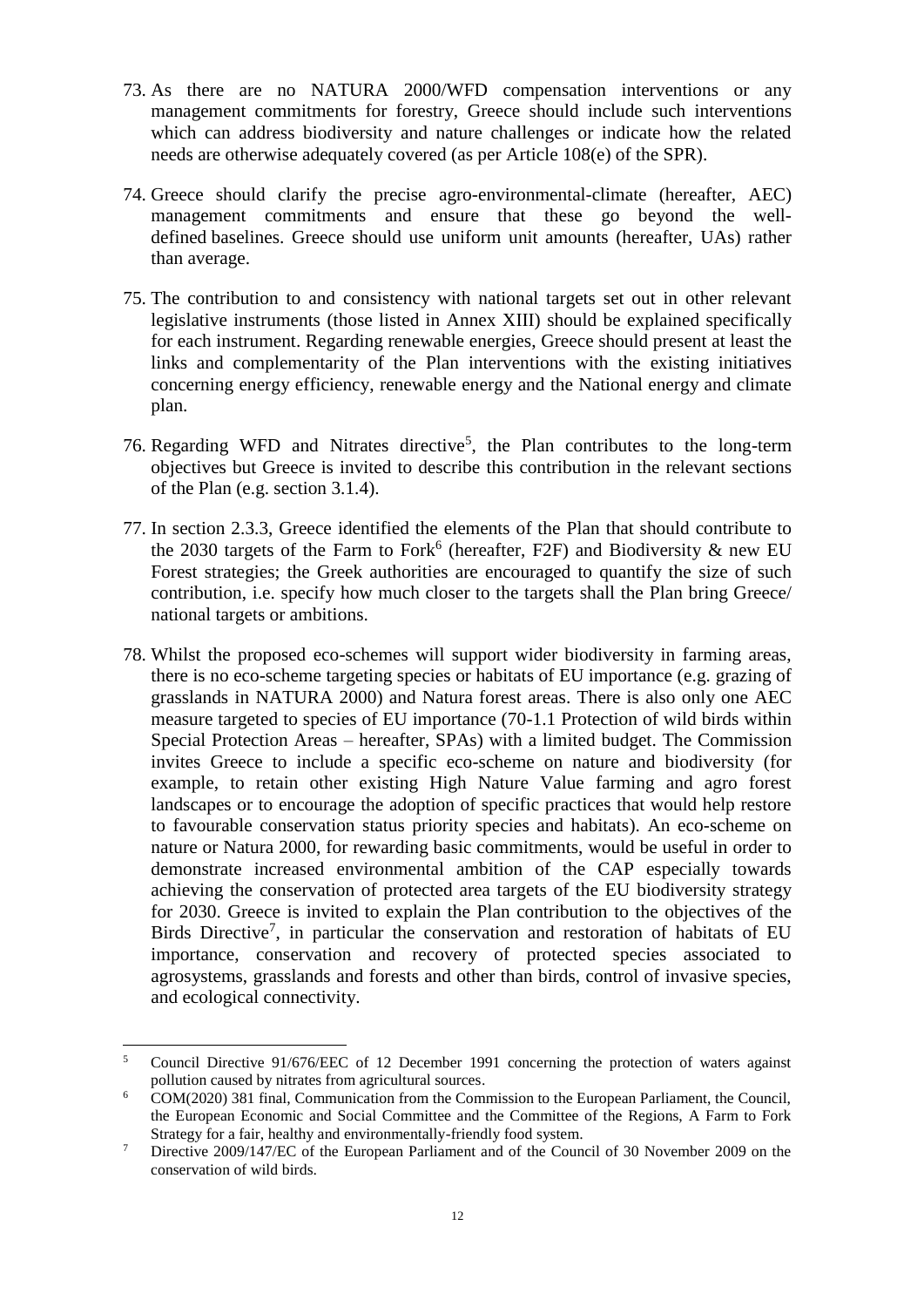79. As regards soil, the Commission notes favourably the efforts put into addressing soil erosion, although they need to be reinforced, and other soil-related needs be explicitly addressed in the interventions. Greek authorities are invited to reinforce the soil interventions in the light of the recently presented Soil Strategy.

# *1.2.5. Greater overall contribution*

- 80. Greek authorities should present clearly what they expect to achieve in environmental and climate terms through their Plan in comparison with the current situation, with reference to specific data and targets, focusing on interventions beyond conditionality.
- 81. Contribution and consistency with the long-term national targets set out or deriving from the legislative instruments referred to in Annex XIII: The Greek authorities should revise this section (3.1.4) so as to explicitly refer to the legislative instruments of the EU environmental legislation mentioned in Annex XIII and align the result indicators to target better the current situation in Greece.

## **1.3. To strengthen the socio-economic fabric of rural areas**

## *1.3.1. Strategic assessment of Specific Objective 7*

- 82. Greece is invited to:
	- 83. reconsider and improve the intervention strategy by explaining more concretely its intervention logic and the link between the selected interventions and the identified needs, including access to land and capital;
	- 84. justify the target and the financial allocation and make it consistent throughout the Plan (for example under section 3.2. the financial allocation is set at 73 million EUR whereas under section 5 CISYF – at 56 749 801 EUR).

# *1.3.2. Strategic assessment of Specific Objective 8*

- 85. As tackling poverty, unemployment, employment gender gap, ageing population and contributing to improving access to healthcare in rural areas through investments in economic and social infrastructures and services are key to improve the situation in rural areas, the Commission encourages the Greek authorities to identify more social related needs, with high relevance, under 2.1.SO8.2.
- 86. Greece could complement its SWOT analysis on the bio-economy by assessing the biomass potential from both agriculture and forest sectors. The need "IF 041.08.01 - Promotion and financing of bio economy/circular economy and RES investments" is given a high priority. Greece should check whether this is coherent with the low priority given under SO4 to intervention "IF 092.04.05 - Support for RES production in agriculture and forestry".
- 87. Despite very significant needs identified in SO8 and rural areas lagging behind urban areas, few interventions are planned in broader rural development (except for agrifood sector/forestry) – in fact it is only the LEADER intervention.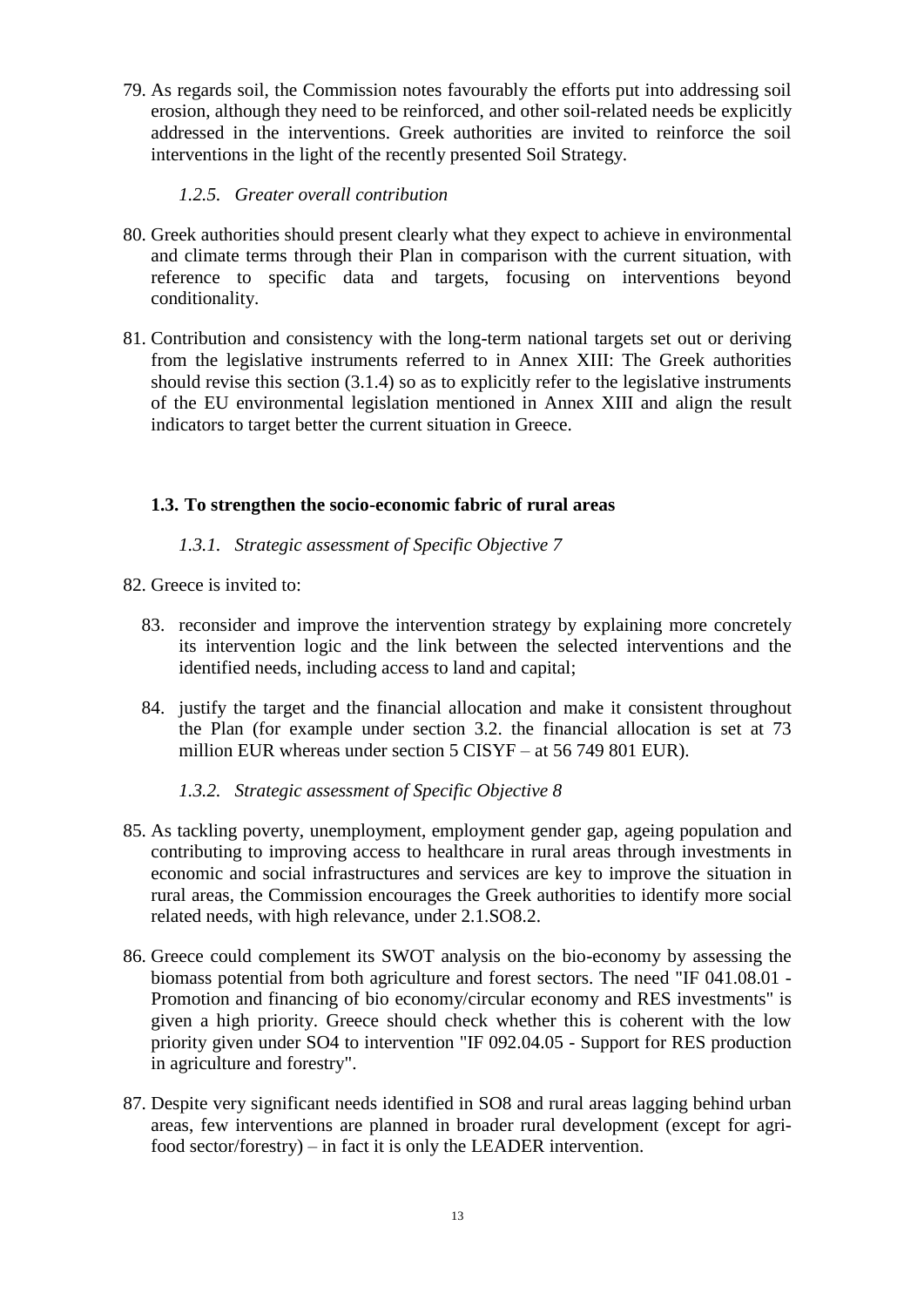- 88. Greece should consider non-LEADER interventions (e.g. investments diversification or basic village infrastructure; not linked directly to agriculture) in broader rural development so that LEADER itself can be focused/designed fully in compliance with the LEADER principles so as to deliver its added value.
- 89. Considering its importance along all pillars of sustainability and contributing to relieving pressures of biological resources while helping promote green growth and create jobs in rural areas, Greece is invited to outline the links and complementarity of the CAP with national/regional bio economy initiatives, if any.

# *1.3.3. Strategic assessment of Specific Objective 9*

- 90. Greece is invited to explain whether and to what extent the planned interventions will promote the shift to healthier, more plant-based and sustainable diets, explaining the expected impact and synergies of the different proposed interventions. The Commission notes that food waste received low priority and is not addressed in the Greek Plan. Food waste is one of the areas to be covered by Technical Assistance measures proposed in the Plan and some interventions may refer partly to food waste prevention. The Commission invites Greece to clarify if there are any measures intended to address food waste prevention and food waste reduction outside the Plan.
- 91. The Commission notes that the Greek Plan includes several measures that should enhance the implementation of integrated pest management, alternatives to pesticides and contribute to reducing the use and risks of chemical pesticides and more hazardous pesticides. In addition, targets have been set for the result indicators R24 (on pesticides) and R29 (on organic farming). The interventions proposed will make some contribution reducing the overall use and risk of pesticides. The Commission invites Greece to specify clearly the expected impact of the measures proposed in achieving reductions in the use and risk of chemical pesticides and the use of more hazardous pesticides.
- 92. Regarding antimicrobial resistance (hereafter, AMR) the Commission notes that the proposed interventions are very generic and do not reflect or tackle the specific reasons/drivers for the inappropriate use of antimicrobials in the different animal production sectors/species. Given that the antimicrobial consumption in Greece is currently quite high, the Commission considers that Greece should reinforce its Plan in the area of AMR, in particular by better justifying how the proposed interventions will help tackling the main drivers behind the current level of antimicrobial consumption. Therefore, the Commission invites Greece to consider reinforcing its Plan in the area of antimicrobials.
- 93. The Commission notes that the Greek Plan describes interventions and measures that should improve farm biosecurity, disease prevention and control and encourage Greece to implement those intervention and measures.
- 94. The Commission welcomes the intervention to, among others, address the welfare of laying hens. However, the Commission considers that Greece should integrate further interventions in its Plan to improve the animal welfare of pigs (to address tail docking practices which are forbidden by EU rules<sup>8</sup>, apart from in exceptional circumstances)

 $\overline{a}$ <sup>8</sup> Council Directive 2008/120/EC of 18 December 2008 laying down minimum standards for the protection of pigs.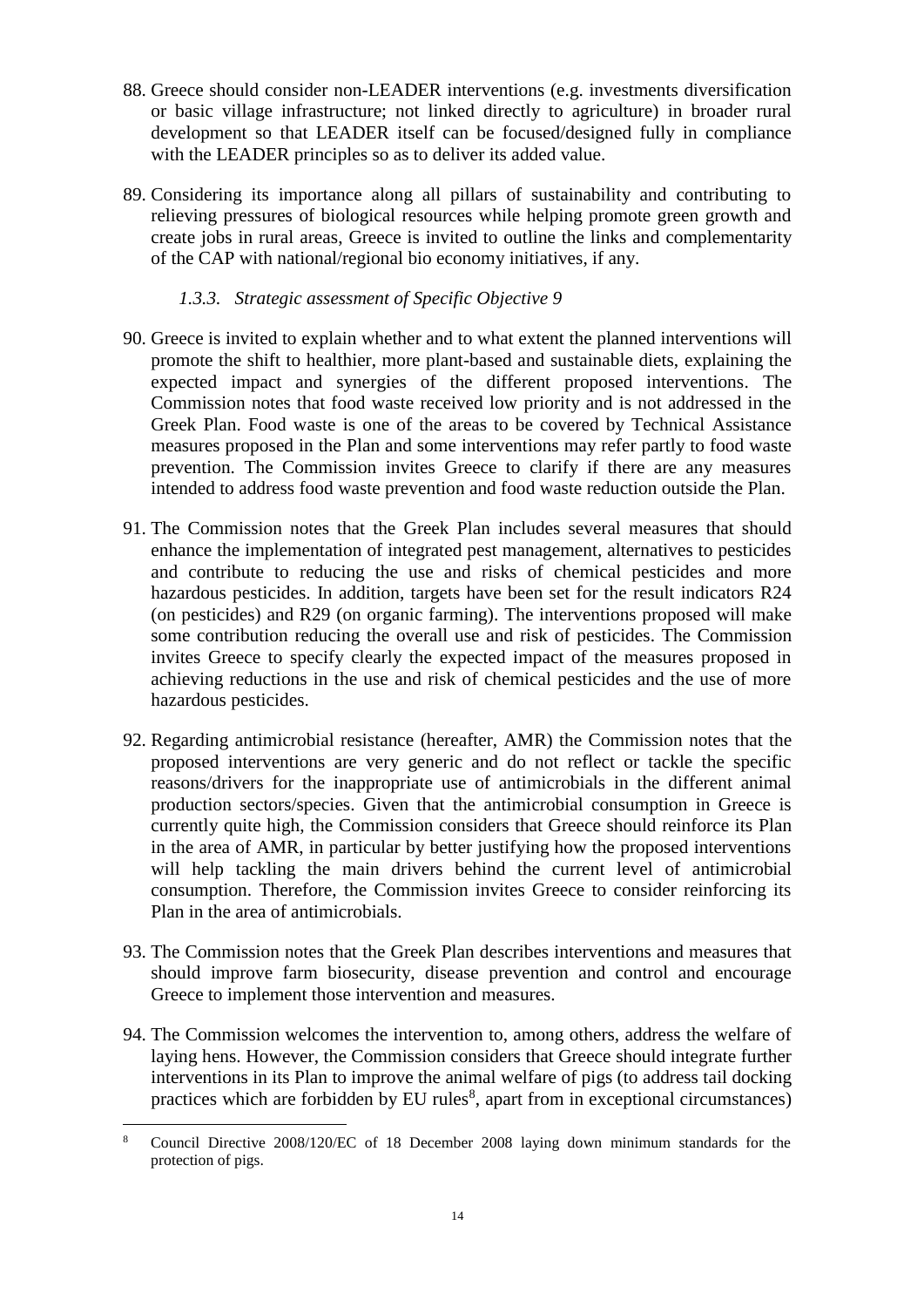and to encourage the keeping of animals in non-confined housing system for laying hens, calves and sows.

**1.4. Modernising the sector by fostering and sharing of knowledge, innovation and digitalisation in agriculture and rural areas and encouraging their uptake by farmers, through improved access to research, innovation knowledge exchange and training**

#### *1.4.1. Strategic assessment of the Cross-cutting Objective*

- 95. Rural areas: Greece needs to elaborate the section of the digitalisation strategy so as to cover also digitalisation in rural areas and reflect on connectivity. While crossreferencing to SO8 would be possible, even there, the way digitalisation in rural areas is boosted is outlined to a limited extent. Furthermore, Greece should clarify the expected concrete role of the agricultural European Innovation Partnership (EIP-AGRI) in boosting digitalisation.
- 96. Digital divides: Greece should clarify it will address the digital divide between farms on the island and farms on the mainland, between technically advanced and less advanced farms and between different population groups and types of businesses.
- 97. Complementarity with other programmes: listing relevant other initiatives, which may contribute to the digital transformation in agriculture and rural areas & forest areas, would be welcomed, including under the RRF, Digital Innovation Hubs or Advanced Digital Skills funded under the Digital Europe Programme or synergies with the Horizon Europe actions, with specific attention to EIP Operational Groups and Horizon Thematic Networks and Multi-actor projects.
- 98. Digital skills: Support to the development of digital skills for farmers and advisors is foreseen under the Plan: the design of related measures could be more ambitious (e.g. a training in digital skills might be a prerequisite to apply for certain support schemes). However, it is not obvious how stakeholder groups in rural areas (which do not only include farmers) will benefit from support to gain digital skills. If such support is planned to be achieved through other instruments than the Plan, this is to be described. Generally, synergies with other instruments, such as support to advanced digital skills under the Digital Europe Programme might be considered.
- 99. Target for R.3 under the cross-cutting objective appears to be with 0.31% very low, considering the needs assessed. Greece should re-assess the level of this target.
- 100.We invite the Greek authorities to provide further details on: (a) the intervention strategy "P3-77-4.1 — Support for local development through LEADER" (milestones, targets, objectives, planned investments) of the identified need IF 052.08.05; (b) how the different mentioned funds (ERDF, ESF+, EAFRD) will ensure reaching the EU connectivity objectives in 2025 and in 2030 in rural areas; (c) the quality of rural 4G mobile coverage, and explain how they will reach the target of 5G coverage in all populated areas in 2030, in particular in rural populated areas.
- 101. Forests are a good ally in the fight against desertification and thus should be nurtured. Greece should consider making reference to the forest sector in terms of sharing knowledge, innovation and digitalisation in forestry and rural areas. Forests must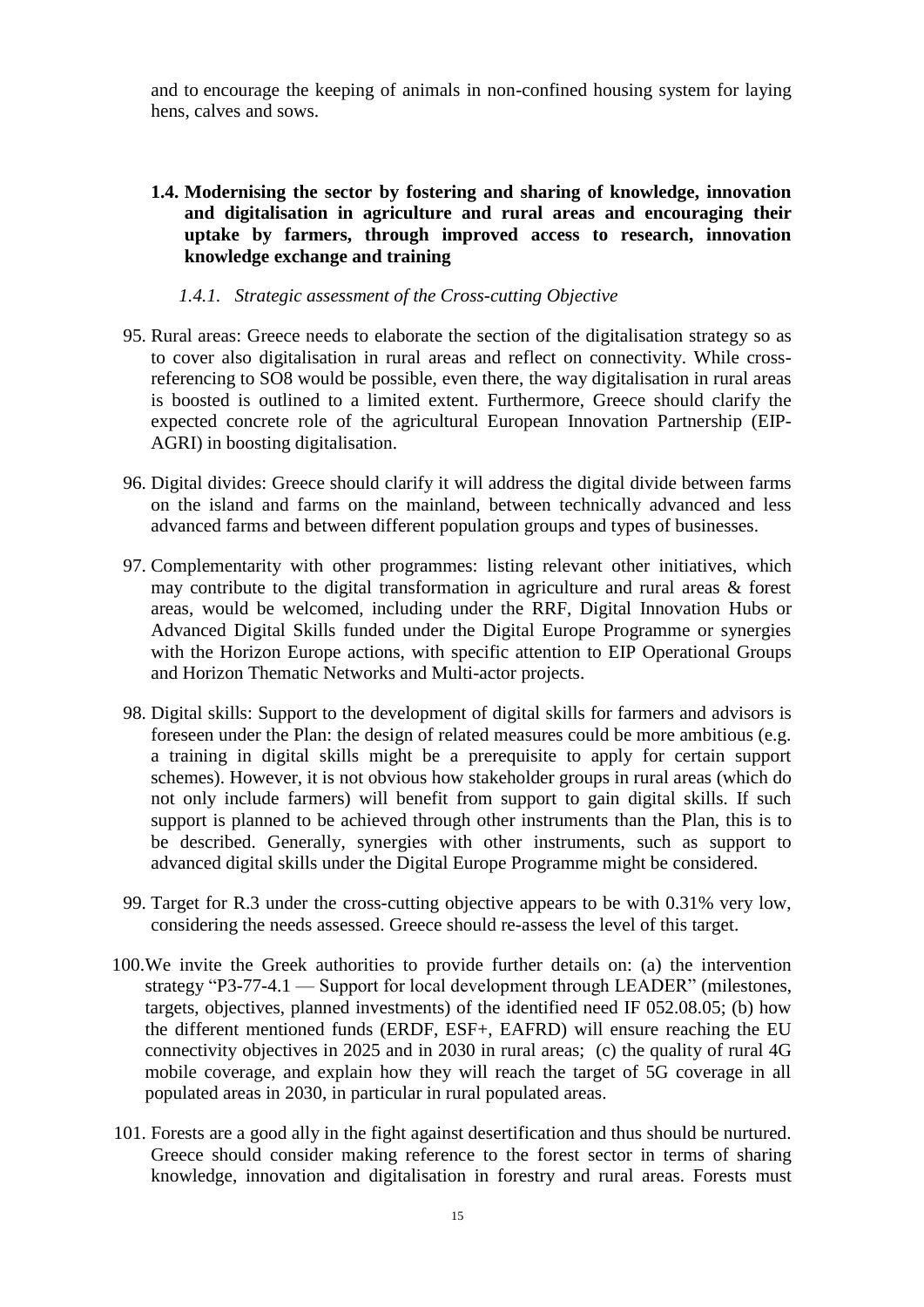continue to deliver their socio-economic and environmental functions and to ensure vibrant rural areas with thriving population.

- 102. Section 8 sums up plenty of ideas and good initiatives to improve the Greek Agricultural Knowledge and Innovation Systems (hereafter, AKIS). We encourage the Greek Authorities to make them a reality. The Greek authorities are requested to explain the absence of interventions addressing AKIS. Furthermore, Greece is encouraged to reflect on the simplification of AKIS and explore cooperation opportunities with other ministries and policies.
- 103. The text mentions innovation support (an obligatory field in Article 15(4)(e) of the SPR to capture grassroots innovative ideas for Operational Groups (OGs) but does not refer to an intervention to do so. Greece is requested to clarify.
- 104. We advise the Greek Authorities to reflect about simplification and to concentrate the up-to-date knowledge and innovation for practice in one knowledge hub/back-office, which can serve both training and support.
- 105. Greece should clarify who will fund the set up and maintenance of the knowledge repository (part 8.2): the CAP network or another source. There is a potential to use funding from Article 78 of the SPR for such purposes under "setting up of advisory services". It would be positive if indeed investments from the Ministry of Digital Politics could support the knowledge reservoir for practice. When investing in "producing data", the focus should be on collecting easy understandable practical information useful for farmers, forest managers/owners and advisors, not with the single aim to support research. EIP OGs, with their co-creation thanks to the interactive innovation model (Article 127(3)), are the ideal means for researchers to have a positive collaboration on farmers' needs and get real impact of the budget spent.
- 106. We encourage Greece to sign AKIS Cooperation protocols with other Ministries as soon as possible to jointly design and prepare projects or coordinate for specific actions, not just leaving this as a possibility to be pursued. It will help fighting AKIS fragmentation.

#### **1.5. Simplification for final beneficiaries**

- 107. Greece is invited to provide information: on the applicable communication channels with applicants, if and how technologies will be used for non-IACs controls and clarify if Area Monitoring (AMS) is used for force majeure cases as referred to in Article 3 of the SPR.
- 108. While, the Plan describes a digitalisation strategy, the Farm Advisory System, however, which is also supposed to cover digitalisation, is not explicitly mentioned. Greece is invited to supply information how applicants are informed about the Farm Advisory System and how they are encouraged to participate.
- 109. The bio-economy ensures that biological resources are used for the benefit of society along all pillars of sustainability. Greece has no Bio-economy Strategy. It is therefore invited to consider developing such a Strategy in association with the Plan to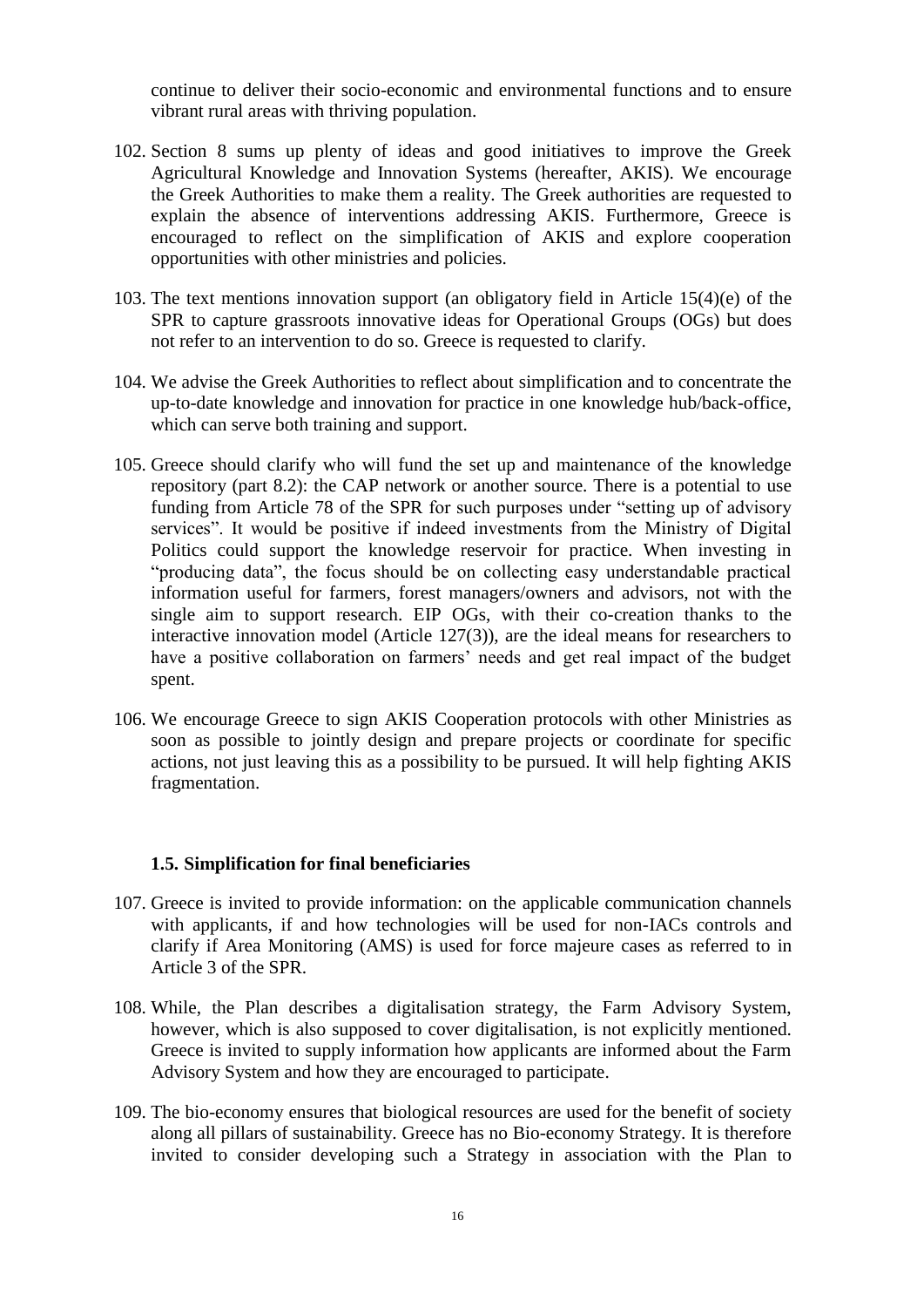reinforce the synergies between both policies, and to scale up the deployment of the circular and sustainable bio-economy.

## **1.6. Target plan**

- 110. Regarding the target plan and indicators, Greece should consider the following points relating to the intervention logic:
- 111. The result indicator "R39 developing the rural economy: number of rural businesses, including bio-economy businesses, developed with CAP support" should be included and quantified as promoting the bio-economy has been given a high priority.
- 112. The targets of the results indicators R.21, R.22 and R.23 are not commensurate to the scale of the needs identified for the SO5. Greece is requested to assess the actual contribution of the different interventions and evaluate the inclusion of additional requirements to increase their contribution to these needs.
- 113. R.2 (Integrating advisors in AKIS) is missing. This is a serious issue if no intervention is designed for advisors.
- 114. R20 (Ammonia): Greece has not provided this indicator and should do so.
- 115. R24 (Pesticides) [6.8 to 10.9%]: Greece should fix a higher target, as the proposed one falls short of addressing the needs identified for SO 5 and 6. The new target should also allow Greece to achieve the 2030 targets of the Green Deal.
- 116. R26 (Investment support related to care for natural resources) [0% to 0.15 %]: the value proposed for this target is not numerically significant. Greece should propose a substantially higher target value.
- 117. R29 (Organic farming) [5.8% to 10.2%]: The Commission notes that the current share of UAA under Organic farming is 9.8 %. Greece should therefore propose a higher target for R29 to realise the full contribution of organic farming to addressing the pressing needs identified under SO 5 and 6 and to contribute achieving the EU target of the Green Deal in 2030.
- 118. R33 (Share of total Natura 2000 area under supported commitments): Greece has not provided this indicator and should do so.
- 119. R19 (Soil): The proposed increase [8.4 % to 13.5%] is not commensurate to the threats identified in the SWOT analysis (which should be also further completed, beyond erosion). Greece should propose a higher value; when doing so, it is invited to take account of the Soil Strategy recently presented by the Commission.
- 120. Greece should also note the following and amend subsequently the table:
	- The target plan is in financial year, therefore the Direct Payments Result Indicators (hereafter RI) R4, R6, R7, R8 are expected to start from financial year 2024 (corresponding to calendar year 2023 for Direct Payments) up to 2028 (corresponding to financial year 2028).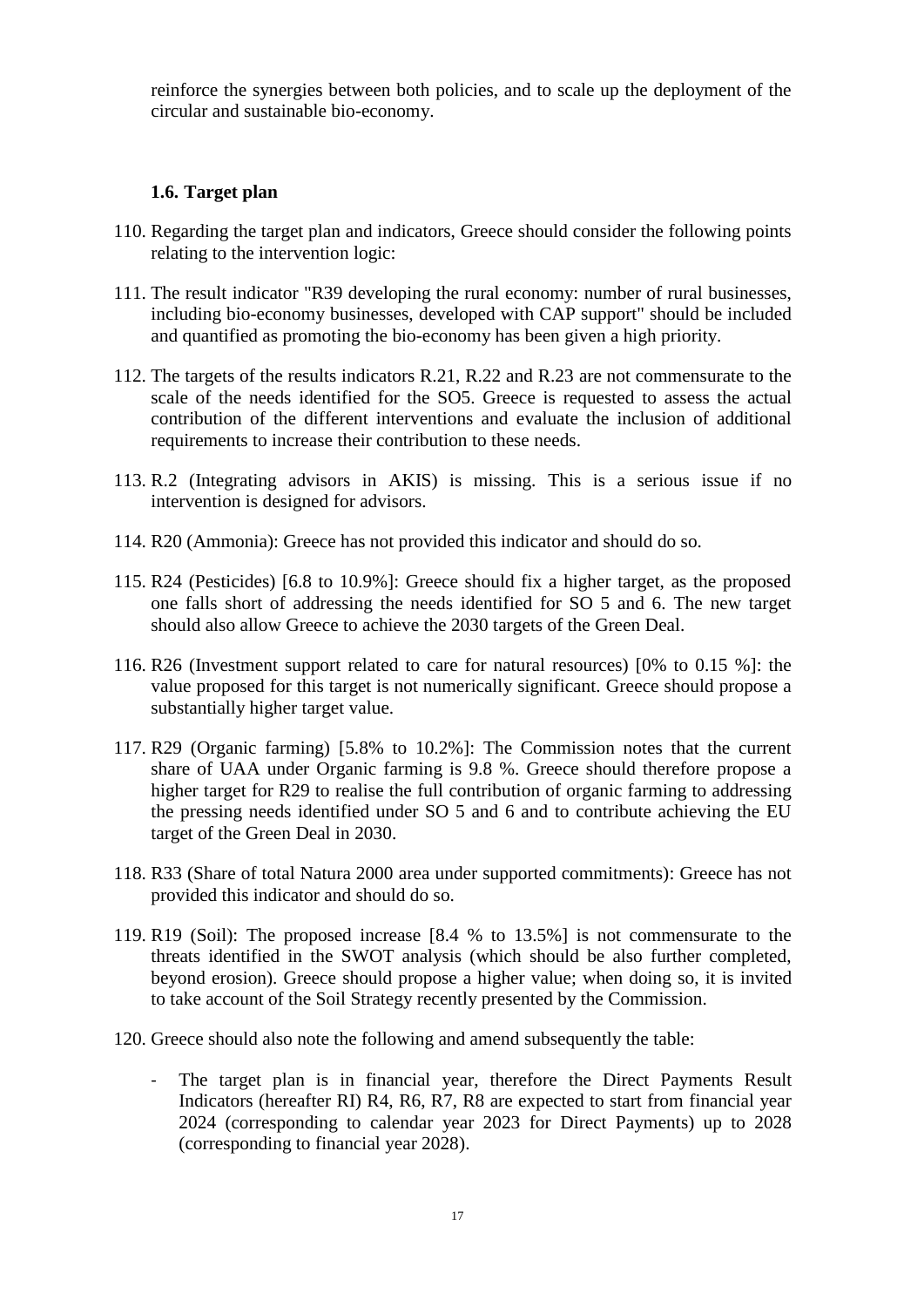- The calculation of R6 and R7 should be reviewed in line with the methodology defined in the Implementing Regulation (EU) 2021/2290 and in the indicator fiches.
- 121. Cumulative values: The milestones of cumulative result indicators are presented as annual values rather than cumulated. The target is the sum of milestones, rather than being equal to 2029 value. It relates to R.1, R.3, R.9, R.15, R.16, R.26, R.27, R.28, R.37 and R.41.
- 122. For R.36, there is no correspondence between milestones and the target.
- 123. For R.10 and R.38, although the first payment occurs only once in the programming period, values are to be repeated each year.
- 124. R.3 (Digitalisation) is only linked to O.21 (On-farm non-productive investments), while investing in digital devices is a productive investment (e.g. MK3-73-2.2).
- 125. R.4 (Linking income support to standards and good practices): the sum of linked O.4 output values (3.876.376 ha) is strangely slightly higher than the value of R.4 numerator (3.876.360 ha). Greece is invited to check.
- 126. R.12 (Climate adaptation) and R.14 (Carbon sequestration): these area-based indicators cannot be linked to an intervention paid per LU.
- 127. R.19 (Soil): the value seems strange (very close to the sum of linked planned outputs), while one of the intervention has LU as unit of measurement. Moreover, this area-based indicator cannot be linked to an intervention paid per LU.
- 128. R.22 (Nutrient management) and R.24 (Pesticides): the value of the numerator cannot be higher than the sum of the planned outputs.
- 129. R.28 (Environmental or climate-related performance through knowledge and innovation): this cannot be linked to Eco-schemes (O.8), only to training or innovation interventions (O.1 and O.33).
- 130. R.29 (Organic farming): the target value seems too high in view of the linked outputs. It might be linked to missing links between eco-schemes for organic and R.29.
- 131. R.35 (Preserving beehives): the value is above 100%, it seems that the numerator is much higher than the contributing planned outputs.
- 132. R.37 (Jobs created) should be larger than R.36, as R.36 is part of R.37, Greece should update the target value and take into account all young farmers setting-up with CAP support.

## **2. OPERATIONAL ASSESSMENT**

### **2.1. Minimum ring-fencing**

133. The amounts planned annually for eco-schemes in section 5 are below the minimum 25% of the adjusted allocation for Direct Payments (as required by Annex IX to the SPR). Greece need to revise this point and ensure compliance to the SPR).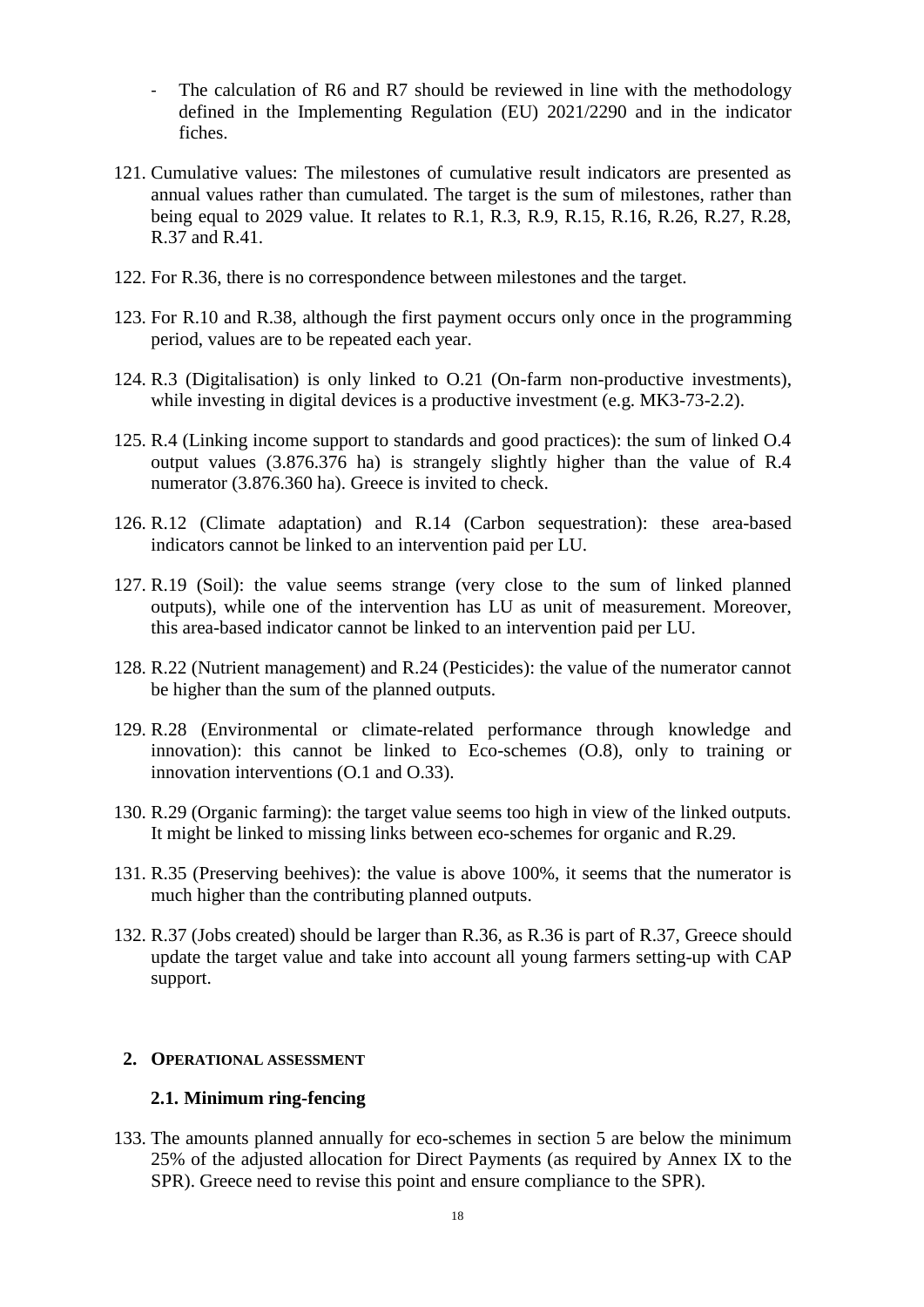- 134. Regarding the wine sector, Greece is invited to provide an explanation on how it plans to achieve the compulsory environmental contribution (5% of expenditure earmarked for environmental objectives, Article 60(4) of the SPR).
- 135. The amount planned for the CRISS in section 5 for calendar year 2027 is below the minimum 10% of the adjusted allocation for Direct Payments (Annex IX to the SPR).

### **2.2. Common elements to several interventions (section 4 of the Plan)**

## *2.2.1. Definitions and minimum requirements*

- 136. Greece should clarify, complete and where relevant correct the definitions, which, in certain cases, do not seem to comply with regulatory requirements (in particular on active farmer).
- 137. Regarding the definition of agricultural activity, Greece is invited to clarify or complete the relevant sections of the Plan according to the following:
	- 138. 4.1.1.1 Definition of production. The reference to production for arable land under 4.1.1.2.1 (harvest or crop residues) and for permanent grassland (pasture in production (minimum stocking density) under 4.1.1.2.3 should be included here.
	- 139. Greece should remove the sentence referring to maintenance, which should be under 4.1.1.2.1.
	- 140. 4.1.1.2.1 Maintenance of arable land. Ploughing land lying fallow seems in contrast with GAEC 5 objectives, it should be justified.
	- 141. Regarding the definition of agricultural area, Greece should complete the information with the following:
	- 142. 4.1.2.1.1(2)(3) Agroforestry. Information on the elements of agroforestry based e.g. on type of trees, their size, number, distribution and management practices (whether or not differentiated per type of agricultural area) should be provided.
	- 143. 4.1.2.3.2 Short Rotation Coppice. The actual harvest cycle and the planting density, as well as the list of eligible species should be indicated for legal security of the farmers.
	- 144. 4.1.2.4.4 Reseeding with different types of grasses. The description should include the criteria to consider a grass of "a different type" e.g. at the level of family/genus/species.
	- 145. 4.1.2.4.7 Other comments relating to the definition of permanent grassland. Information under 4.1.2.1.3 should be included here.
- 146. Concerning the definition of eligible hectare, the following elements should be adapted:
- 147. 4.1.3.1 Predominance of agricultural activity. The information presented is not relevant for this section and is rather pertinent for other elements of eligible hectare. Greece should explain how it is intended to assess whether the agricultural activity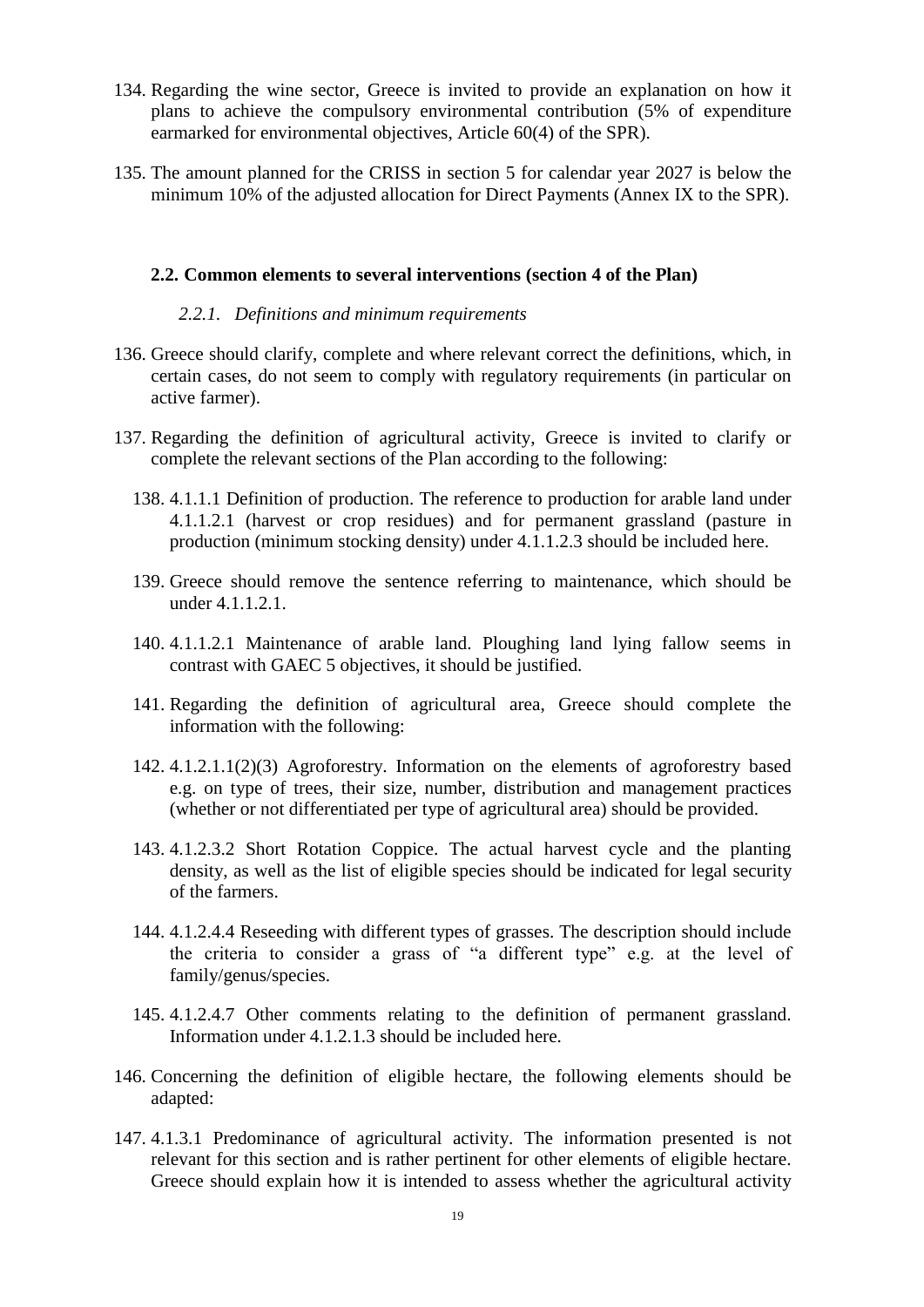remains predominant in case also non-agricultural activity is performed on the agricultural area.

- 148. 4.1.3.2 Land at disposal. It should be clarified whether the national law provides for other types of contracts that regulate the question of land holding and whether these other contracts would be accepted (e.g. land concession, oral lease or other form of oral agreement, or other national legal forms, legal tradition and /or legal custom). The section should also provide information on the implementation, i.e. how it will be verified that the land is actually and lawfully used by the farmer.
- 149. Regarding the definition of 'active farmer', the following should be completed:
	- 150. 4.1.4.1 Active farmer. It should be clarified whether the inclusion in the register is related to the engagement in at least a minimum level of agricultural activity and whether it implies an obligation to produce. Greece should confirm that the criteria do not penalise the farmers who do not produce.
	- 151. 4.1.4.3 Exemption threshold. Greece should provide a justification for the threshold by including qualitative and quantitative information, e.g. the number of excluded farms.
- 152. Regarding the definition of 'young farmer', the following sub-sections should be completed:
- 153. 4.1.5.2 and 4.1.6.1 Greece should describe the conditions for being head of holding in case of a legal entity and group of farmers;
- 154. 4.1.5.4. It should be clarified if the other elements relating to Young Farmer definition belong to the requirement of having appropriate skills; in such case they should be integrated under section 4.1.5.3.
- 155. Concerning minimum requirements, (section 4.1.7.1.), on the basis of quantitative and qualitative information, Greece should provide a justification as to how the thresholds set ensure the reduction of administrative burden and contribute to the objective of supporting 'viable farm income'.
- 156. The Greek authorities should include an explanation of the demarcation between Direct Payments, rural development and sectoral interventions and the support provided by the programme for the smaller Aegean islands.

#### *2.2.2. Elements related to Direct Payments*

- 157. Greece should provide in section 4.2, not in the BISS intervention, the elements relating to the territorialisation of the Basic Income Support for Sustainability (hereafter BISS) and the management of the payment entitlements (internal convergence, the reserve and transfers). Repetitions should be avoided. In addition, several elements require further justification and/or clarification.
- 158. As regards the reserve, Greece is requested to clarify the following:
	- 159. whether all entitlements with a value below EUR 250 will automatically expire at the start of calendar year 2023;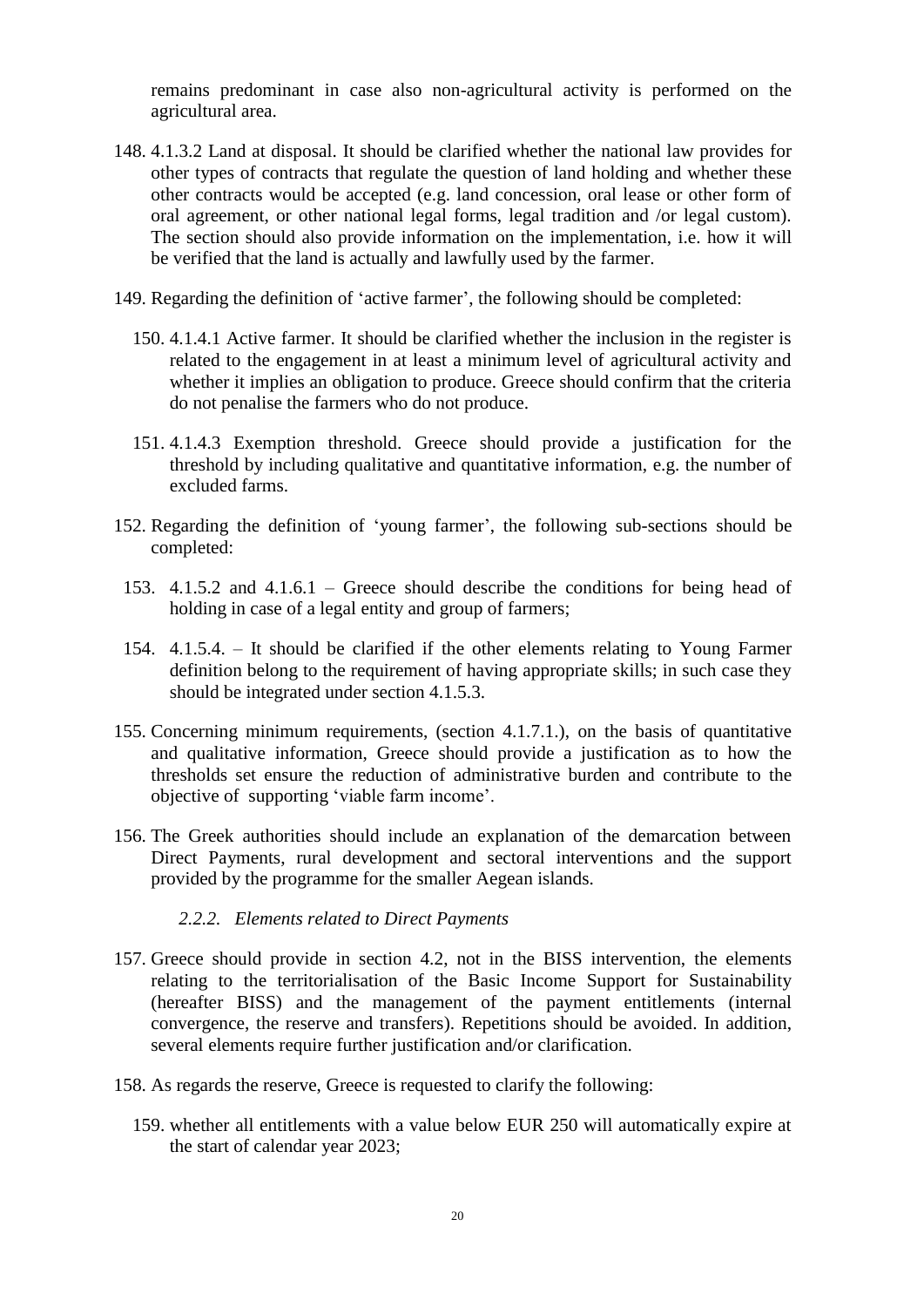- 160. whether it foresees to serve other categories of farmers than the obligatory categories of young and new farmers (and following court rulings or final administrative act of the competent authority);
- 161. under which conditions payment entitlements that have not been activated will return to the reserve (e.g. "especially for 2022-2023, if the entitlements are not activated, they shall be returned to the reserve").
- 162. why reference is made to a windfall profit clause as this seems irrelevant since there is no new "first allocation" of entitlements in the context of BISS.
- 163. Regarding transfers of payment entitlements, Greece is invited to clarify the following:
	- 164. 25% reduction on the transfer of payment entitlements without land:
		- 165. Greece is invited to explain the objective of this rule and to indicate how the conditions set will help to reach this objective. It must be kept in mind that all conditions set must be objective and non-discriminatory.
		- 166. Greece should clarify whether it intends to apply this reduction on the value or on the number of the payment entitlements. A change in the value of payment entitlements, other than what is explicitly foreseen in the regulation, goes against the objective of internal convergence. Therefore, Greece should apply the reduction on the number of payment entitlements.
	- 167. Greece is requested to clarify the rule that entitlements can only be transferred to active farmers holding land.
		- *2.2.3. CAP network*
- 168. Greece is requested to review the description of the activities of the national CAP network and ensure correct referencing to AKIS and other networks. Additional clarifications are necessary concerning the CAP network's funding activities.

*2.2.4. Overview of the coordination, demarcation and complementarities between the EAFRD and other Union funds active in rural areas*

- 169. Since the Plan 2021-2027 does not support broadband actions, Greece should explain how the 2025 target of 100% broadband access will be fulfilled – if relevant, mention participation of other EU funds. Greece should explain how any potentially identified of gaps related to broadband will be covered by other EU Funds.
- 170. Greece is requested to consider referencing the Long-term Vision for the EU's rural areas (COM(2021) 345 final) in Section 4.5, adding relevant detail in the description of interventions.
- 171. Given the importance of Horizon Europe in tackling soil health, climate change, biodiversity, food systems and competitiveness, Greece is invited to consider actions creating synergies between the Plan and Horizon Europe actions with specific attention to EIP Operational Groups and Horizon Thematic Networks and Multi-actor projects and Horizon Europe Partnerships. Greece is also invited to describe how the CAP will support implementation of Horizon Europe Missions, the Missions "A soil deal for Europe ", "Adaptation to Climate Change" and "Restore our Ocean and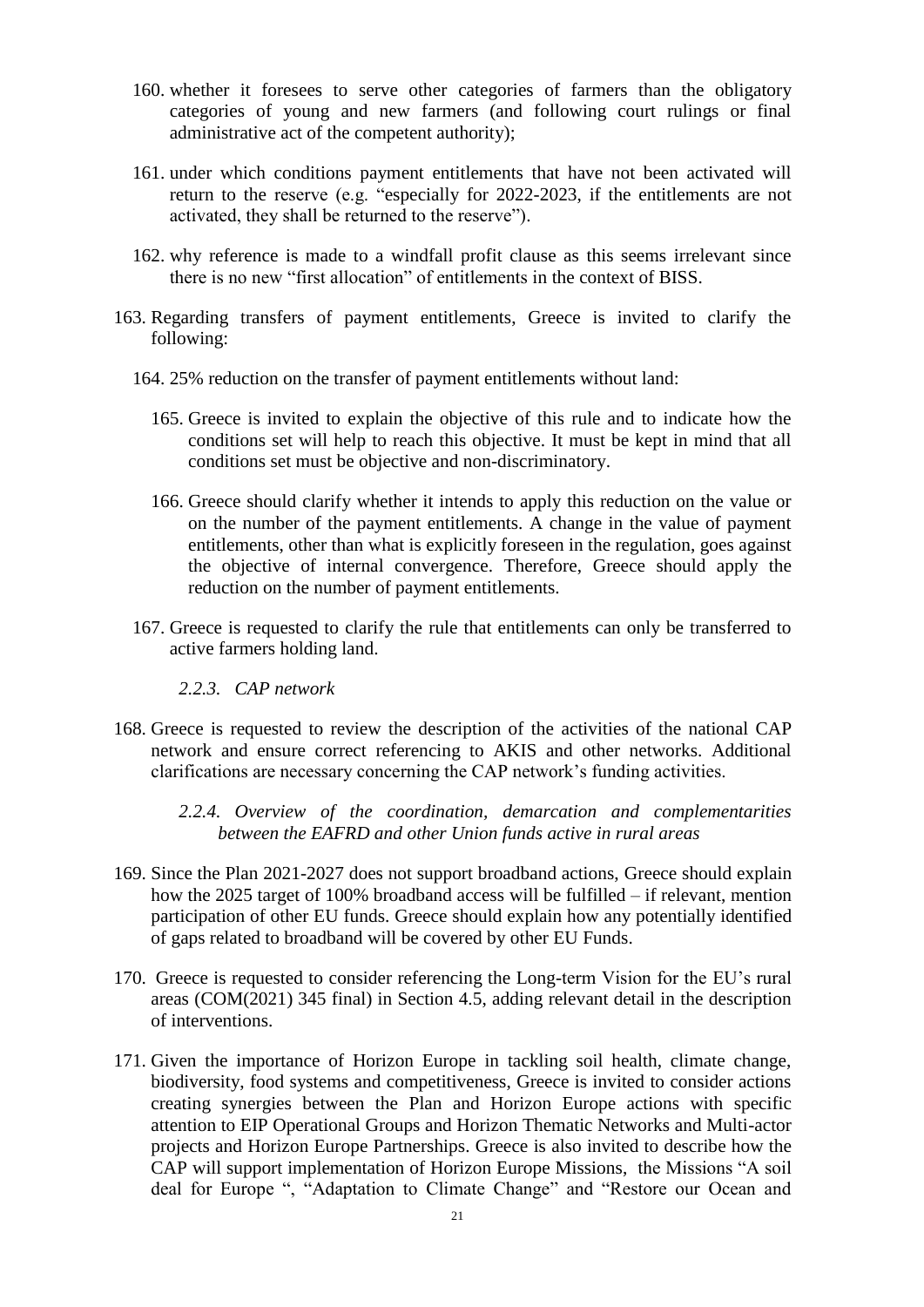Waters by 2030". Greece should also consider the possibility to coordinate the Plan with the Programme for the Environment and Climate Action (LIFE).

## *2.2.5. Common elements for Rural Development types of interventions*

- 172. In section 4.7.3, for activities falling outside the scope of Article 42 of the TFEU, there must be an exclusion of companies in difficulty or companies still having a pending recovery order following a Commission decision declaring an aid illegal and incompatible with the internal market, except in the cases mentioned in the applicable State aid rules.
- 173. Greece is requested to consider introducing in section 4.7.3 a general eligibility requirement for an assessment of the expected environmental impact in accordance with the applicable legislation for the type of investment concerned, where an investment is likely to have negative effects on the environment.

## **2.3. Interventions and baseline**

174. Greece is invited to clarify choices as regards the World Trade Organisation (WTO) requirements. The Commission would like to recall that for interventions listed in Annex II to the SPR, the intervention description needs to include the appropriate WTO correspondence along with an explanation on how WTO compliance is assured.

## *2.3.1. Conditionality*

175. The implementation of several standards depends on the update of the LPIS. Greece is requested to clarify the planning of this update in order to be able to implement the proposed measures as of 2023 concerning GAEC 1, 2, 4, 5, 6, 7, 8 and 9 (2025 for parts of GAEC 2). In particular, Greece is requested to clearly define the territorial scope for the said GAEC standards.

# **GAEC 2**

- 176. Greece is invited to clarify the measures applicable in order to ensure protection of all relevant wetland and peatland located in Natura 2000 areas as well as those located outside Natura 2000.
- 177. Greece is invited to provide information on the planning for the area designation and identification in order to ensure the application of GAEC 2 in 2025.
- 178. The Commission considers that protection inside Natura 2000 (agricultural and forest areas) should be applicable from 2023.

# **GAEC 5**

- 179. The GAEC rules focus on slope areas (6, 12 and 15%). Given that the protection of soils is a key objective in Greece, and as 52% of the soils encounter serious erosion threat according to the SWOT analysis, some requirement can be reinforced or better specified: for example the period of ban of ploughing should be extended from 01/11 to 15/03.
- 180. Greece is invited to envisage measures during periods of heavy rainfall as 20% of surface of the country is in zones with high flooding risk according to the SWOT.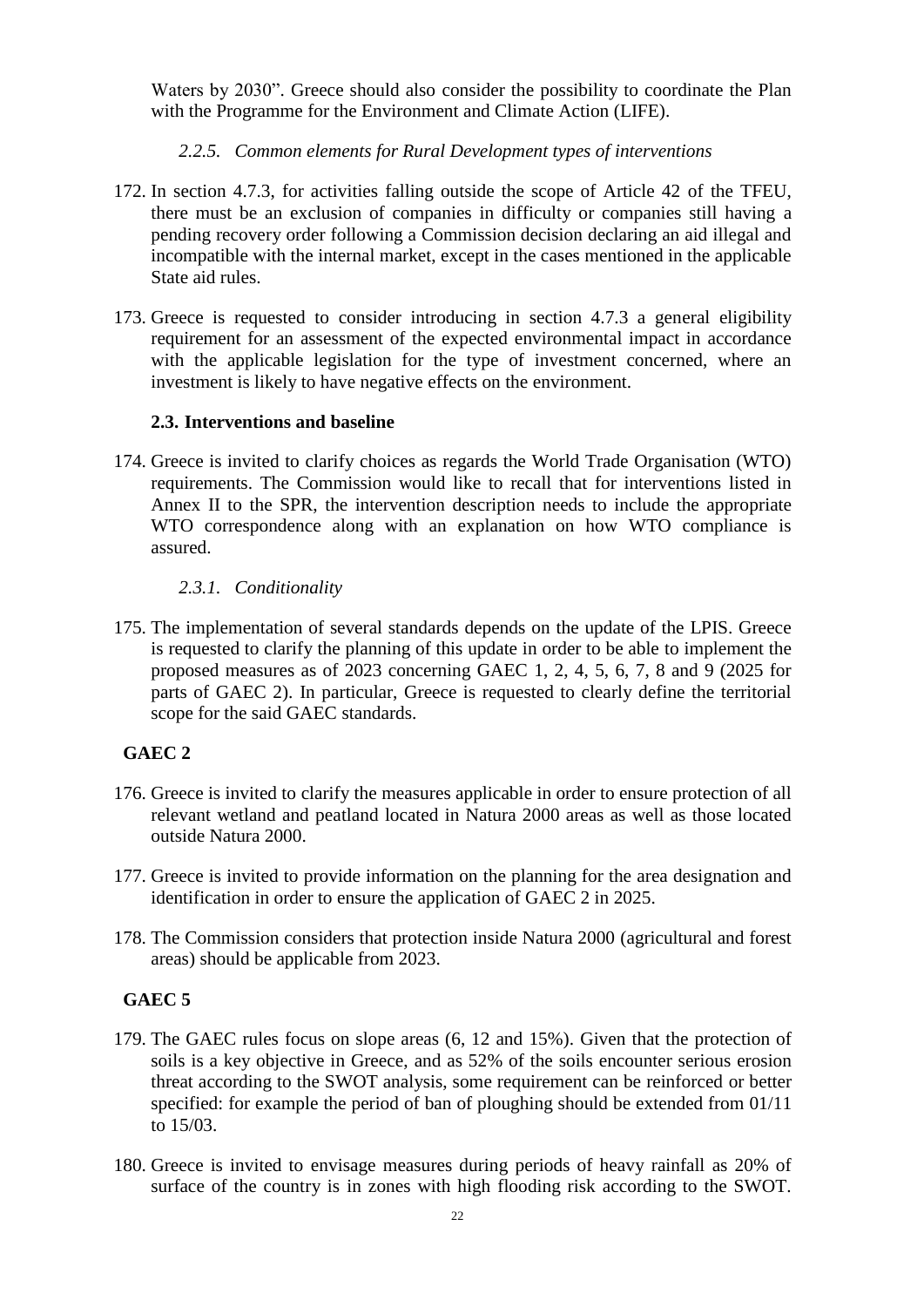The standard should be defined in a precise and not ambiguous manner, so farmers can understand what is requested.

# **GAEC 6**

- 181. All arable land and permanent crops should be considered and minimum soil cover requirements need to be addressed at least for all arable land whatever the slope gradient.
- 182. The standard is applicable as of slope gradient 12%. Greece needs to protect all land types including arable land and permanent crops without considering only the slope gradient. Greece is therefore requested to adapt this GAEC accordingly, in order to plan a more comprehensive scope in particular to require a coverage for all arable land and avoid regression compared with current rules (10%).

# **GAEC 7**

- 183. GAEC 7 provides that Member States should define requirements for crop rotation.
- 184. As regards crop rotation, the Commission considers that keeping the main crop for three years is not line with the purpose of this GAEC. Also, exceptions to conditionality must be interpreted narrowly.
- 185. Footnote 4 cannot be understood as providing for crop diversification as an alternative to crop rotation for the whole Member State territory. In the case where Greece would make use of the option to define, by exemption, requirements for crop diversification in specific regions shall be defined on the basis of diversity of farming methods and agro-climatic regions, the Greek authorities are requested to provide an explanation of the contribution of the practices to the GAEC's goal of preserving the soil potential and a justification of the choice made.
- 186. Greece should therefore modify the national standard of GAEC 7 against the respective EU definition in particular on crop diversification that is to be used as an exception and only in limited specific regions.

# **GAEC 8**

- 187. This GAEC aims at protecting and creating non-productive elements key for biodiversity. Greece is therefore invited to extend its protection to all the elements included in the list of features. Greece is also invited to provide an indication of the characteristics of the landscape features selected, including the minimum/maximum size, where relevant, and the conversion and weighting factors. In particular, weighting factors should capture the contribution of eligible elements to GAEC' objective.
- 188. Due to the exemption applied, in particular the minimum size of arable land of 10 ha, this standard would not be applicable to a significant share of areas as farms with less than 10 ha represent approximately 40 % of agricultural areas. We invite Greece to reconsider the scope of the GAEC and to exempt only farms below 5 ha from the GAEC 8 requirement. This would exempt the smallest farms and provide an acceptable contribution to environmental objectives.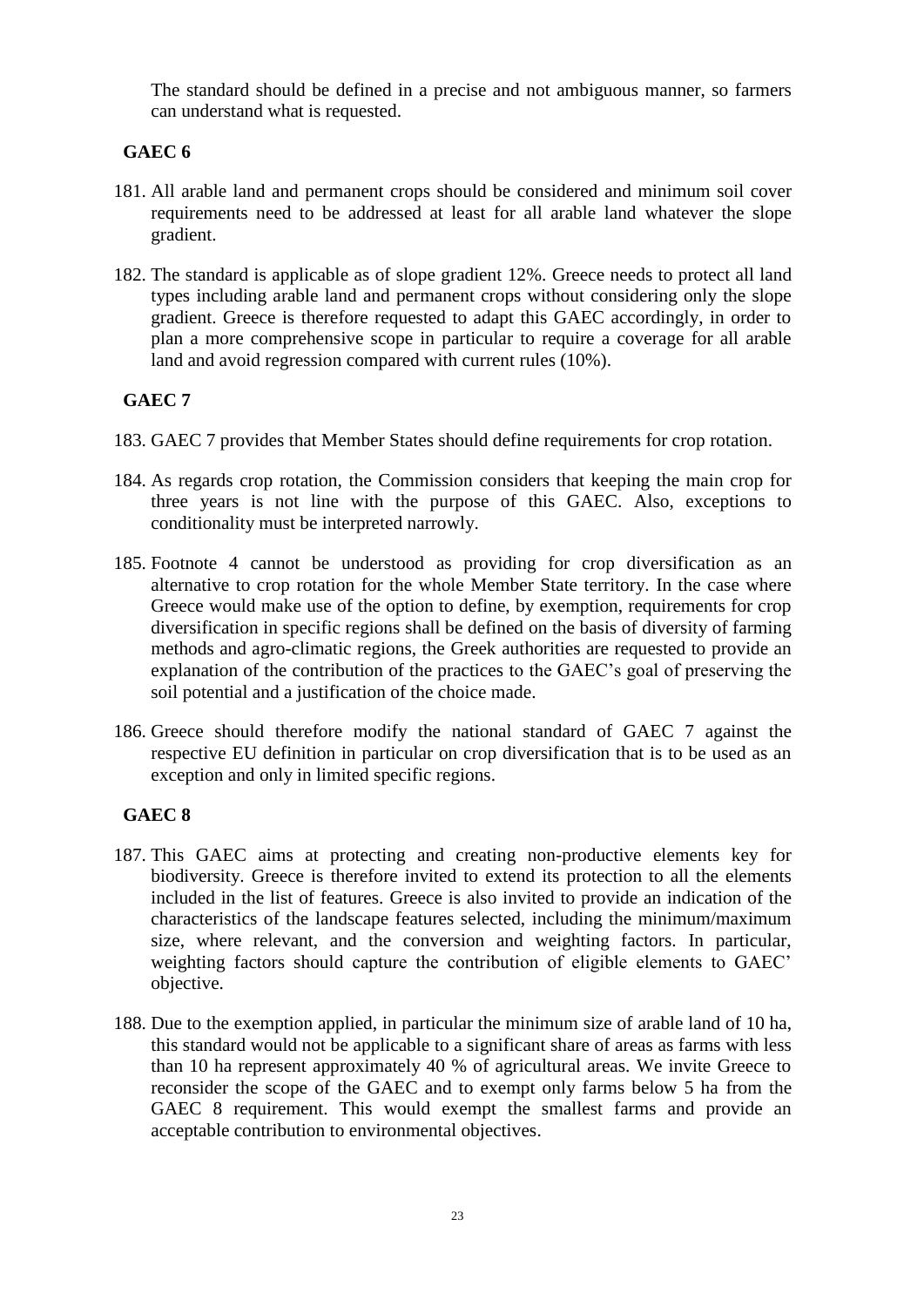189. The ban on cutting hedges and trees during the nesting period is brought back from four to two months compared with the existing GAEC. Greece is requested to reverse this decision in order to avoid regression, which is the goal of the GAEC.

## **GAEC 9**

190. Considering the importance of this GAEC (currently under greening) to protect the pastures of high natural value, Greece is invited to consider a large definition of these areas taking into account the current grassland status and trends in the recent Article 17 report from the Nature Directives on the conservation of grasslands protected habitats, and the objective to achieve a good conservation status of these valuable grassland.

## *2.3.2. For direct income support*

*2.3.2.1. Basic Income Support for Sustainability (BISS) (Article 21-28 of the SPR, section 5 of the Plan)*

- 191. As regards the territorialisation of the BISS, Greece is requested to confirm that the criteria are based on historic land use like it was the case for the period 2014-2022 and to clarify the difference in income support needs between these groups of territories.
- 192. The unit amounts should be justified primarily based on the analysis and needs assessment in terms of income support. The difference in unit amounts between the different groups of territories should be justified based on data indicating different income support needs.
- 193. Similarly the minimum and maximum unit amounts should be justified on the same basis, complemented if relevant by elements of uncertainty leading to the risk of unspent funds. The variation set is considered very high and not adequately justified.
- 194. As regards the reserve, Greece is requested to clarify the modalities of replenishment and reversion to the reserve and the categories of farmers to be served from it.
- 195. Regarding transfers of payment entitlements, Greece is invited to explain the 25% reduction on the transfer of payment entitlements without land (objective, conditions, and modalities of implementation). The rule that entitlements can only be transferred to active farmers holding land should also be clarified.
- 196. The Commission invites Greece:
	- to avoid repeating under this section elements regarding the definitions, the minimum requirements as these are described in section 4.1 of the Plan;
	- to provide all information on the management of payment entitlements under heading 4.2 of the Plan (internal convergence, territorialisation, reserve and transfers).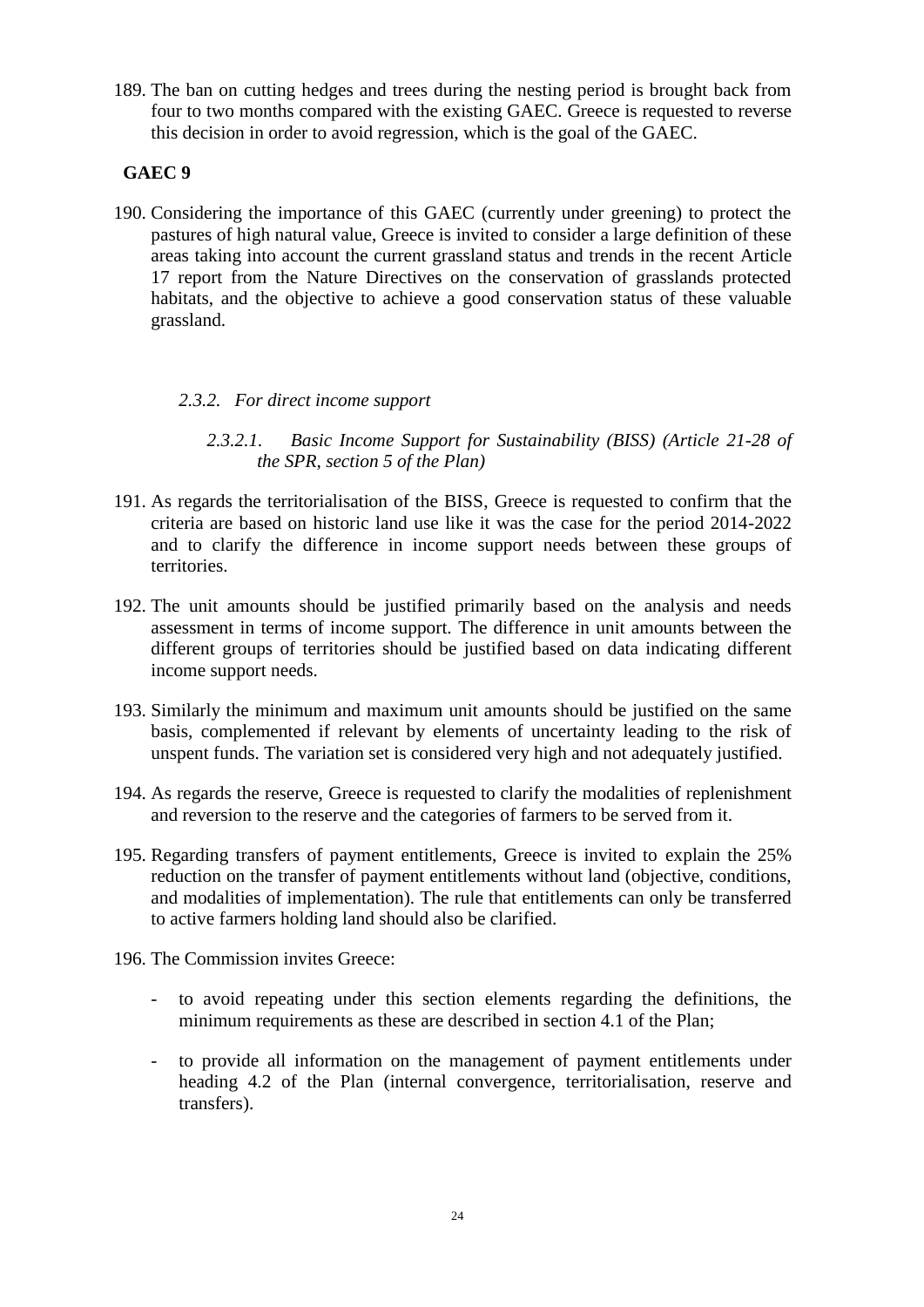### *2.3.2.2. Complementary Redistributive Income Support for Sustainability (CRISS) (Article 29 of the SPR, section 5 of the Plan)*

- 197. The amount planned for CRISS in section 5 for calendar year 2027 is below the minimum 10% of the adjusted allocation for Direct Payments (Annex IX to the SPR).
- 198. The minimum and maximum unit amounts should be reconsidered. The variation set is considered very high and not adequately justified. They should be justified based on analysis and the needs assessment, complemented if relevant by elements of uncertainty leading to the risk of unspent funds.
- 199. The thresholds of farm size defined by groups of territories and in particular the minimum threshold for arable land should be further justified.
- 200. Greece should clarify if farms above a certain farm size will be excluded from CRISS or not (and if yes, justify).
- 201. As regards the application of the CRISS at the level of members of legal persons or groups/ at the level of group of affiliated legal entities, Greece should fill in the relevant section under 4.2.3 of the Plan. Greece should clarify whether it intends to apply both options of Article 29(6) of the SPR (first and second sub-paragraphs). If yes Greece should justify why and how these two options are complementary.
- 202. Greece is invited to clarify how the support will be provided to farms with areas in several groups of territories.
- 203. The Commission invites Greece to avoid repeating the text under section 3.49 of the Plan in the description of the CRISS intervention and to focus on the complementary information relevant for this description.

204. Greece is invited to:

 $\overline{a}$ 

- 205. Review the Specific Objective linked to the CISYF and adjust the needs to what is relevant for Specific Objective 7;
- 206. Link the intervention to result indicator R37 as it contributes to safeguard and create jobs;
- 207. Clarify the condition of newly set-up in regards to the first application to BISS;
- 208. Explain the choice of 25 hectares as a threshold, as well as the variations of minimum and maximum unit amounts;
- 209. Integrate the elements of definition of head of the holding of a legal entity and the required skills into the definition of young farmers and remove them from the intervention specific conditions; it is reminded that the definition is common for all interventions.

*<sup>2.3.2.3.</sup> Complementary Income Support for Young Farmers (CISYF) (Article 30 of the SPR, section 5 of the Plan)*

<sup>9</sup> Section 3.4 of the Plan: Overview as regards the aim of fairer distribution and more effective and efficient targeting of income support.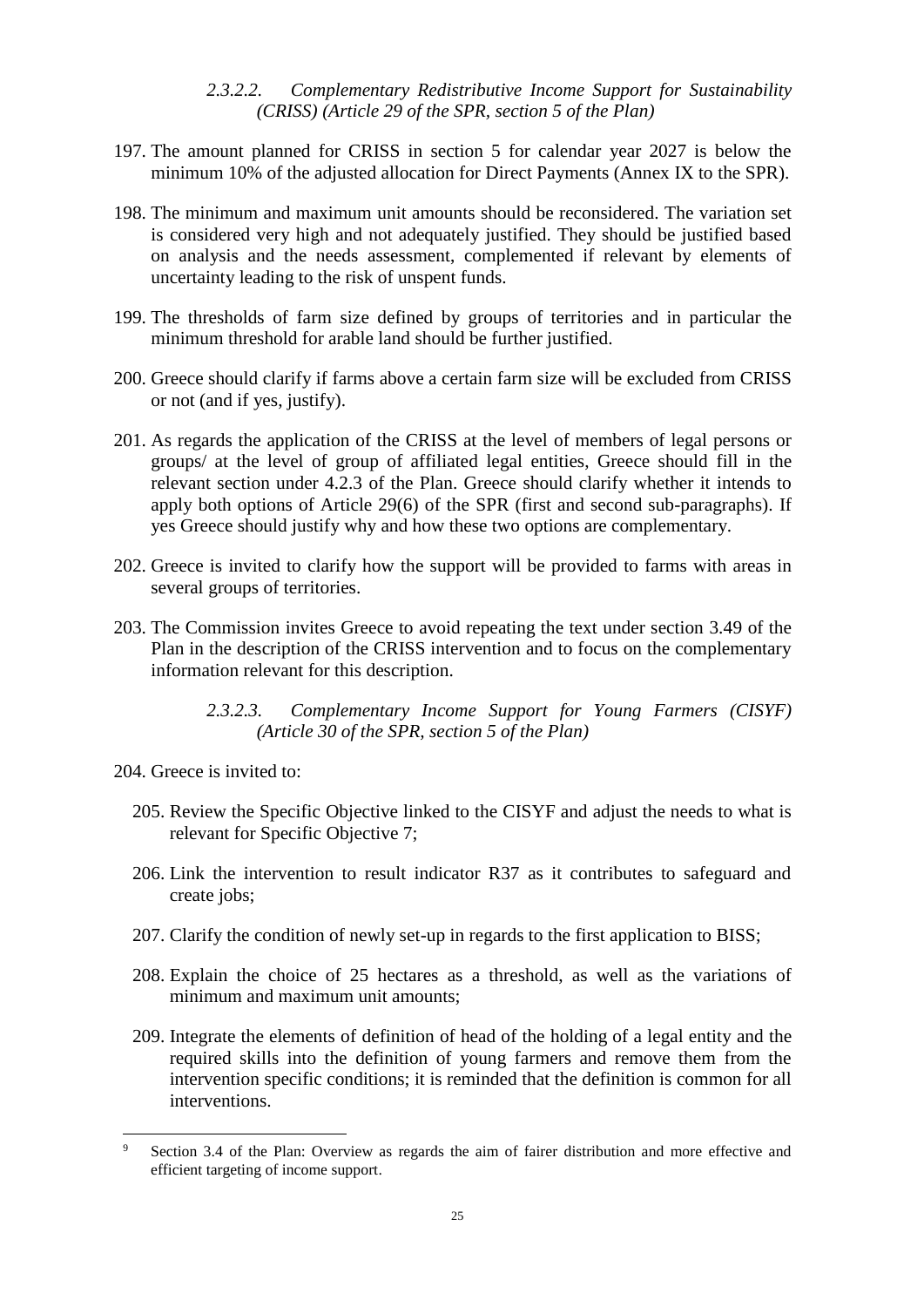## *2.3.2.4. Eco-schemes (ES) (Article 31 of the SPR, section 5 of the Plan)*

- 210. A brief description of the method for calculating the amount of support and its certification according to Article 82 of the SPR are to be provided in section 7 of each intervention concerned. A breakdown of uniform amount should be made in Eco-schemes (i.e. 31.5 and 31.6).
- 211. The full certified method of calculation (when carried out by an independent body) and in case it has been carried out by the managing authority, the certification by an independent body is to be provided in an annex to the Plan.
- 212. Specific explanation needs to be provided in relation to the context and the need of the planned unit amount (total hectares) of all interventions. The level of ambition of the Plan in this area is not clear.
- 213. The choice of some result indicators (ES 31.1, 31.4, 31.5, 31.6, 31.7) needs to be carefully re-assessed for all eco-scheme interventions (some are not direct or relevant and some may be more appropriate and should be linked).
- 214. Given the severe problems of desertification and land degradation, the Commission also regrets that there is no intervention, either under eco-schemes or rural development, specifically targeted on soil and encourages Greece to consider such an introduction.
- 215. Also, the Plan should highlight that farmers should have access to several ecoschemes.
- 216. The Commission welcomes the inclusion of an eco-scheme to support the shift to less water-intensive crops.

Specifically for:

- 217. **ES 31.2: extension of the application of ecological focus areas.** In the description of the commitments, the width of the buffer strip (3 metres) is the same as in GAEC 4; it therefore does not go beyond the standard. Also, while welcoming the provision of substantial financial support for this eco-scheme, the text should clarify that compensation is offered only for extensions or effort beyond the baseline. There is a need to clarify the articulation with GAEC 8 (selection of relevant options 1 and/or 3).
- 218. **ES 31.3 Application of ecological focus areas for trees**: In line with its objective, the eco-scheme should explicitly state its non-productive character.
- 219. **ES 31.5. Precision farming and ES 31.6 Permanent grassland management** are insufficient to support ammonia and methane emissions reduction, and Greece should consider adding support for ammonia reduction measures in the list of practices supported (e.g. for animal housing and feeding, and, beyond the requirements of the Nitrates Action Programme, for manure storage and management, fertiliser use and application of fertilisers/manure to fields), either in this or other interventions. As regards nutrients, the ES 31.5 does not contain any commitment to reduce nutrient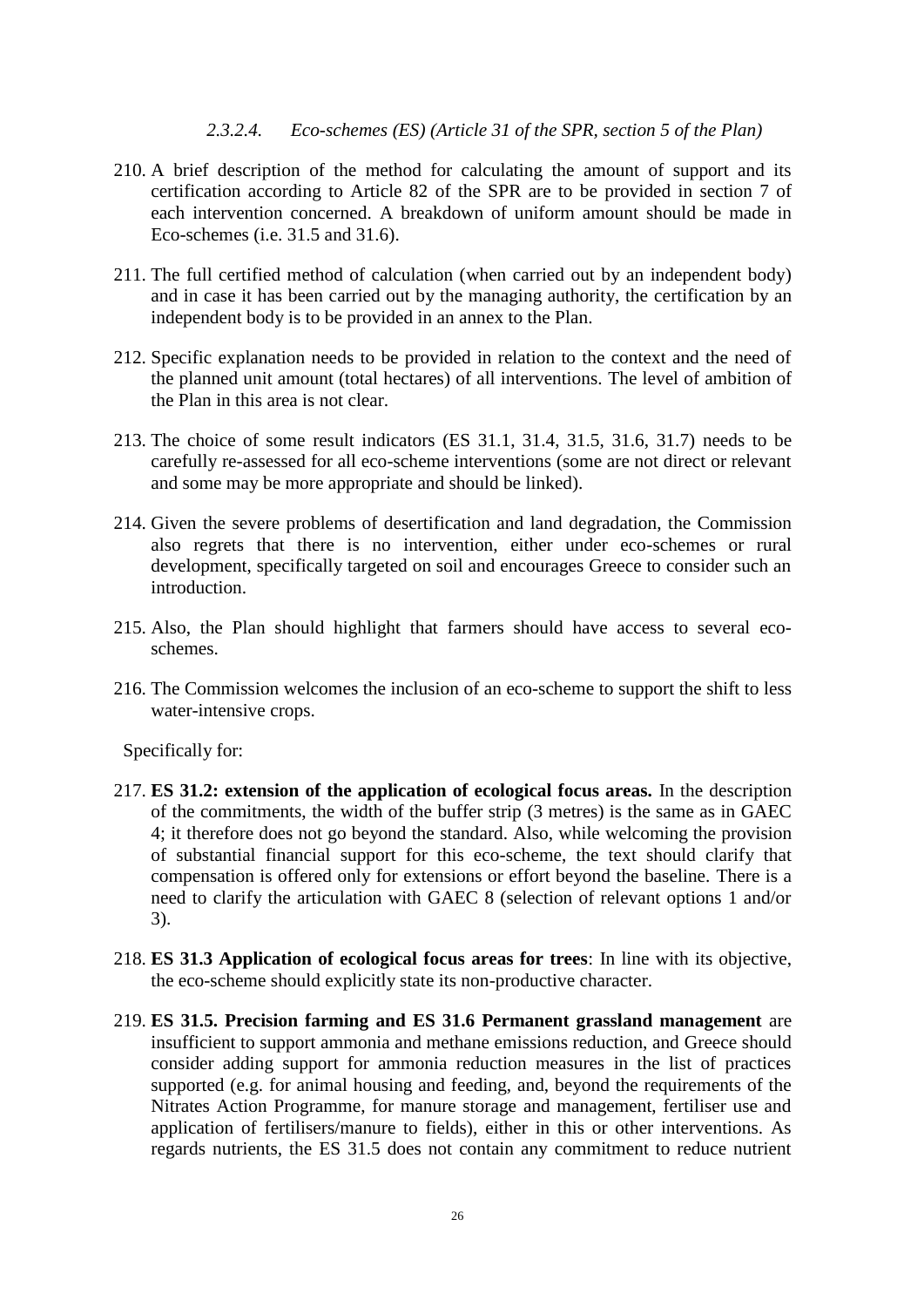pollution; it should also clarify that support for the two included practices will be possible only when they go beyond the baseline.

220. **ES 31.8. Conservation of organic farming and livestock farming.** The Commission notes that the number of hectares supported remains the same all through the years, while in principle some sort of increase should be expected as a result of an increase in the % of UAA under Organic Farming. Greek authorities are requested to revise their calculations and provide any necessary budgetary reinforcement.

## *2.3.2.5. Coupled Income Support (CIS) (Article 32-35 of the SPR, section 5 of the Plan)*

- 221. In addition to the relevant observations reported in 'Key Issues' and the strategic assessment of SO1 of this Annex, Greece should reconsider the targeting of the sectors and/or strengthen the justifications of the difficulty and the importance and systematically underpin the supporting arguments by statistical evidence. While Greece underpins the necessity to grant coupled payments to certain sectors (e.g. citrus, nuts, beef and veal, silkworms) by the need to increase the degree of selfsufficiency and/or mitigate imports, it must be objected that these arguments are not in line with the regulatory framework, given that coupled payments are designed to address the difficulty of the eligible sector/production by improving its competitiveness, quality or sustainability.
- 222. Greece should also provide information on how the interventions are to improve the situation of the sector to overcome such difficulties. In line with Article 32(2) of the SPR, the CIS interventions should help the sector addressing its difficulty by improving its competitiveness, sustainability or quality. In addition, for CIS interventions proposed to efficiently address difficulties and improve the competitiveness and sustainability of the sector, in order not to lead to a deterioration of the environmental climate situation (e.g. resulting from intensification of livestock farming, or increased water-use in water scarce regions), the Greek authorities are requested to clarify the interplay between CIS and other support decisions under the Plan and to improve, if relevant, the CIS interventions' targeting (e.g. eligibility conditions to specific types of farming within a sector and better tailor-made CIS according to different local context).
- 223. Greece should also ensure the coherence and synergies between CIS and other interventions across all the SOs. In particular, Greece is invited to clarify and reconsider its decision as regards the choice not to establish eligibility limits in terms of the maximum number of hectares/animals or maximum livestock density, in particular for interventions targeting intensive animal production or crops typically linked to an intensive use of water and/or plant protection products.
- 224. As for the consistency between the proposed CIS interventions and the Water Framework Directive<sup>10</sup>, Greece is invited to provide an explanation in the dedicated section of the Plan how river-basin management challenges have been taken into account in the design and implementation of the CIS interventions, in particular for interventions targeting sectors operating in regions where a good ecological status has

 $\overline{a}$ 

<sup>&</sup>lt;sup>10</sup> Directive 2000/60/EC of the European Parliament and of the Council of 23 October 2000 establishing a framework for Community action in the field of water policy.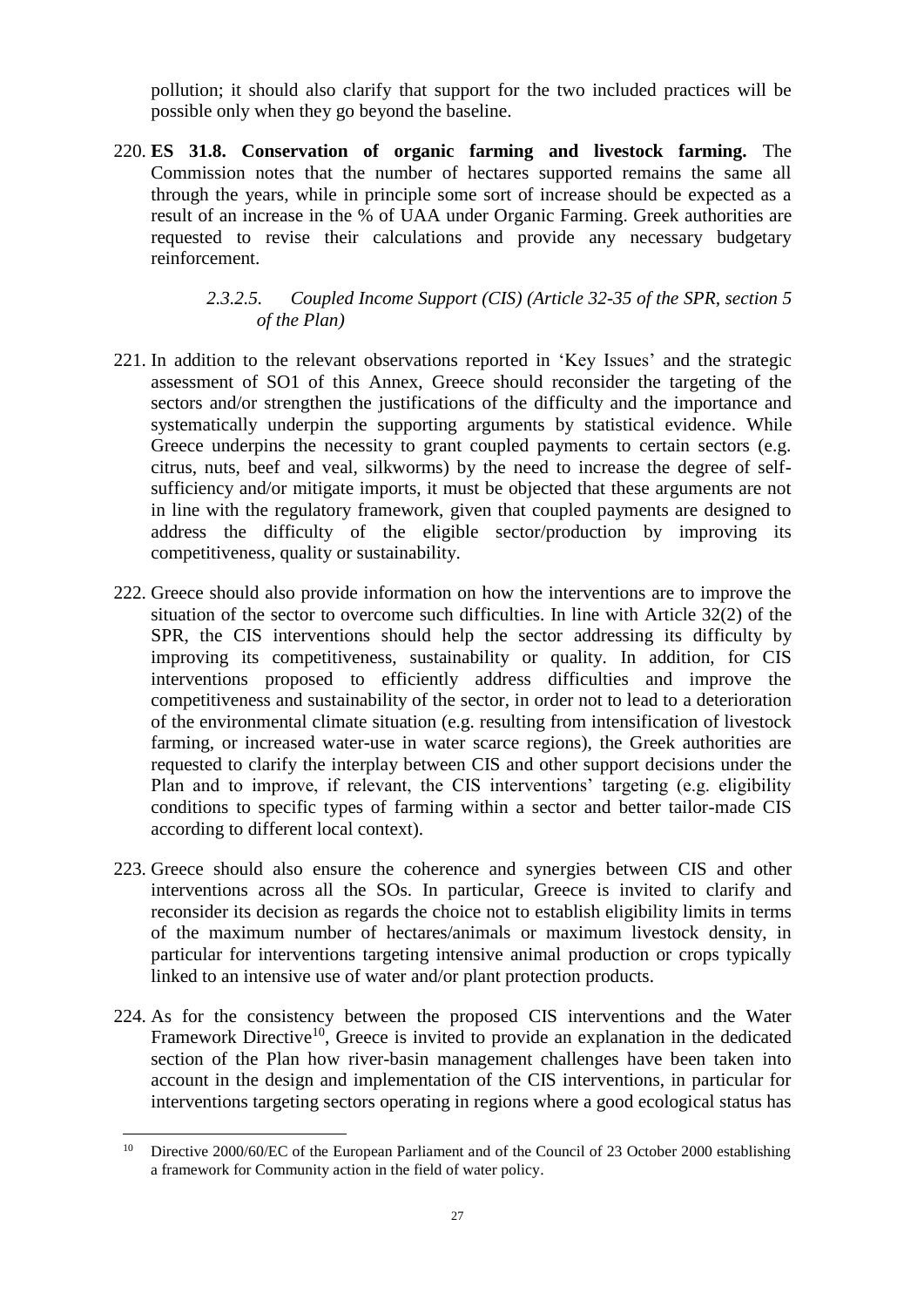not yet been achieved and for interventions that are more likely to have a significant impact on water quality and quantity.

- 225. The justification of unit amounts should be reinforced for certain products. It should be primarily based on the analysis and needs assessment, and could be underpinned by the estimation of the operational margin as presented for a number of products. Similarly the minimum and maximum unit amounts should be justified on the same basis, complemented if relevant by elements of uncertainty leading to the risk of unspent funds.
- 226. Greece is also invited to:
	- ensure that all CIS interventions are correctly filled in under their respective subsections in the Plan;
	- link them to the appropriate SOs 1 and 2, needs and result indicators R.4 (Linking income support to standards and good practices), R.6 (Redistribution to smaller farms), R.7 (Enhancing support to farms in areas with specific needs) and R8 (Farms in specific sectors).
- 227. The Commission should inform Member States about reduction coefficients, if any, related to the EU WTO schedule on oilseed (Blair House) in the observation letter. The Commission has not received all the information needed yet. Once all Member States have submitted their Plans, the Commission will inform Member States, if such coefficient is needed.

### *2.3.3. For sectoral interventions*

228. Greece is invited to clarify the applicability of increased conditionality as a baseline for the implementation of sectoral type of interventions, for example for fruit and vegetable and olive oil and table olives interventions to producer organisations and its members. The Commission has strong concerns about the linkage between GAEC and sectoral interventions and the possible double funding.

## *2.3.3.1. Fruit and vegetables*

- 229. The Commission has noted that the content of the future operational programmes is limited only to a few types of interventions in Article 47(1)(a) of the SPR and recommends not to limit or concentrate only on this context. The Commission considers that the proposed approach does not comply with all requirements and obligations and, in particularly, with the requirements of Article 50(7) of the SPR as this limited approach (no support for organic production, no actions improving resilience against pests, reducing impact of pesticide use or prevention of climatic events etc.) would put in question the achievement of the ring-fencing obligations.
- 230. Greece is invited to add result indicators R.1 (advice and training) and potentially R.28 (environmental or climate related performance through investments), R.10 (Supply chain) and R.5 (risk management). It needs to be emphasised that the reference to R.10 and R.11 is mandatory based on Article 160 (concentration of supply) of Regulation (EU) No 1308/2013 and Article 11 (main activityconcentration of supply) of Regulation (EU) 2017/891. In addition, Investments - 47.1-1a should be linked at minimum with R.9 (modernisation) too.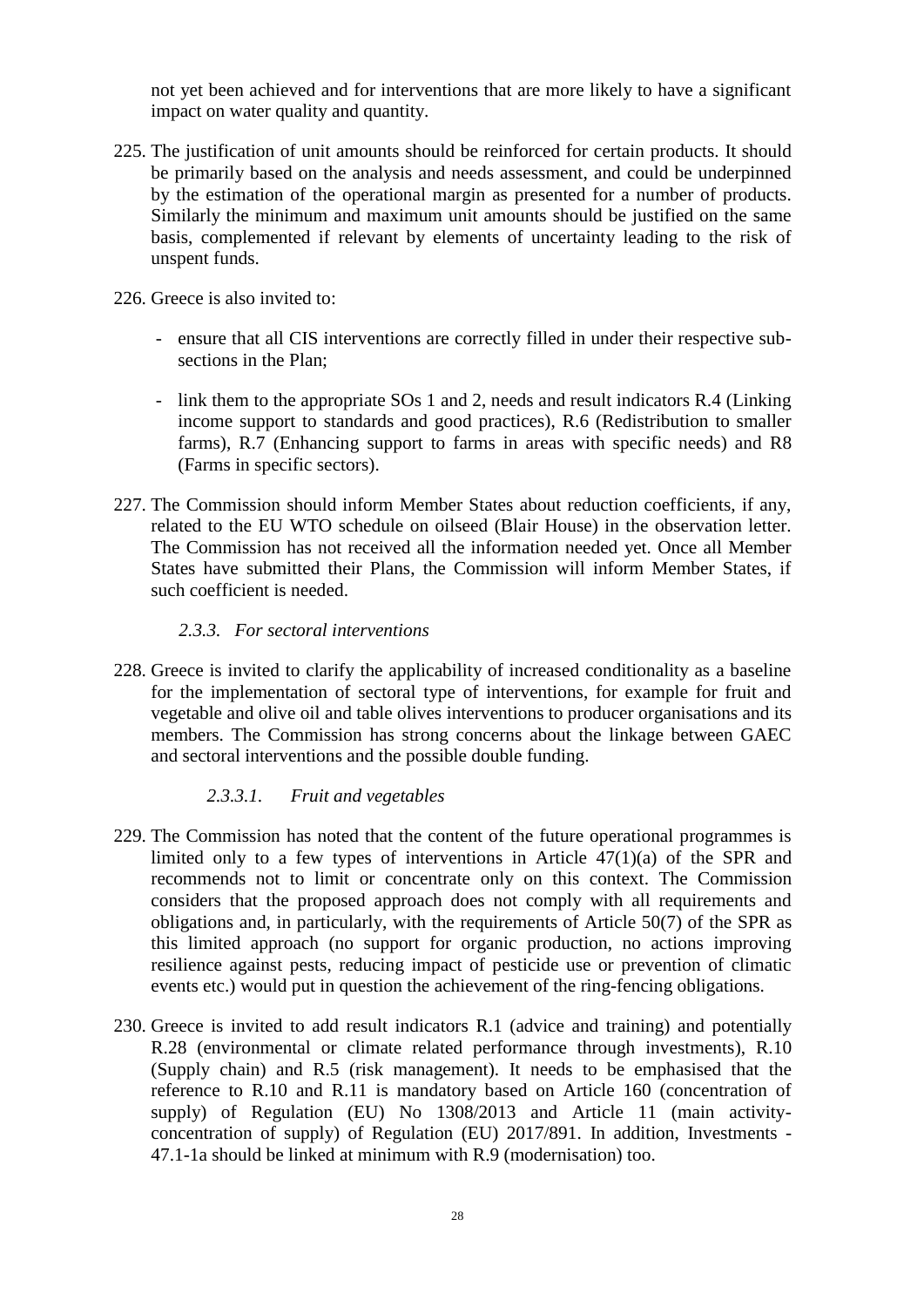- 231. Greece is invited to verify and properly describe in the Plan how all additional requirements set out in Delegated Regulation (EU) 2022/126 for instance, the percentage for minimum water savings (Article 11(4)(a) of Delegated Regulation (EU) 2022/126), are to be addressed.
- 232. Greece is invited to review the indicative category of eligibility costs because they may be problematic and not in line with point 13 of Annex II of Delegated Regulation (EU) 2022/126 (re: study visits). Also, Greece should review and harmonise the level of details of in the content of sectoral interventions and exclude the information that could form part of national legislation. This way, the flexibility of the new delivery mechanism is ensured and possible delays in implementation (when changes are required) may be avoided.

### *2.3.3.2. Apiculture*

- 233. Greece is invited to:
	- 234. improve the description in section 3.5.2 with a more detailed analysis of the sector, leading to the identified needs and justification of the interventions chosen and include a description of a reliable method for determining the no. of beehives as per Article 37 of Regulation (EU) 2022/126;
	- 235. improve the description in sections 5  $\&$  6 of all interventions, outlining how the interventions contribute to the relevant specific & sectoral objectives while providing a more comprehensive explanation of the intervention and each of the supported actions including eligible expenditure with clear examples of these;
	- 236. ensure that support is provided for eligible expenditure in compliance with the provisions of the relevant regulations in particular Regulation (EU) 2022/126;
	- 237. determine as far as possible, planned unit amounts and outputs for the different interventions/actions considered within a type of intervention and explain and justify how these were calculated in consistency with section 6;
	- 238. ensure that the indicative financial allocation for 2023 takes into account any planned expenditure for the implementation of measures under the National Apiculture Programme 2020-2022 from 1/08 – 31/12/2022;
	- 239. revise the information in Tables 5.2.10 and 6.2.2, to include the Total Public expenditure in the updated tables.

#### *2.3.3.3. Wine*

- 240. The Commission invites Greece to take into the account the ambitions of the Green Deal and objectives of the Farm to Fork strategy and biodiversity and to apply the specific national values for these objectives also in the wine sector.
- 241. Although Greece describes well the measures, it did not sufficiently consider the specific provisions laid down in in Delegated Regulation (EU) 2022/126. In fact, as Greece plans to implement the promotion type of intervention, the Commission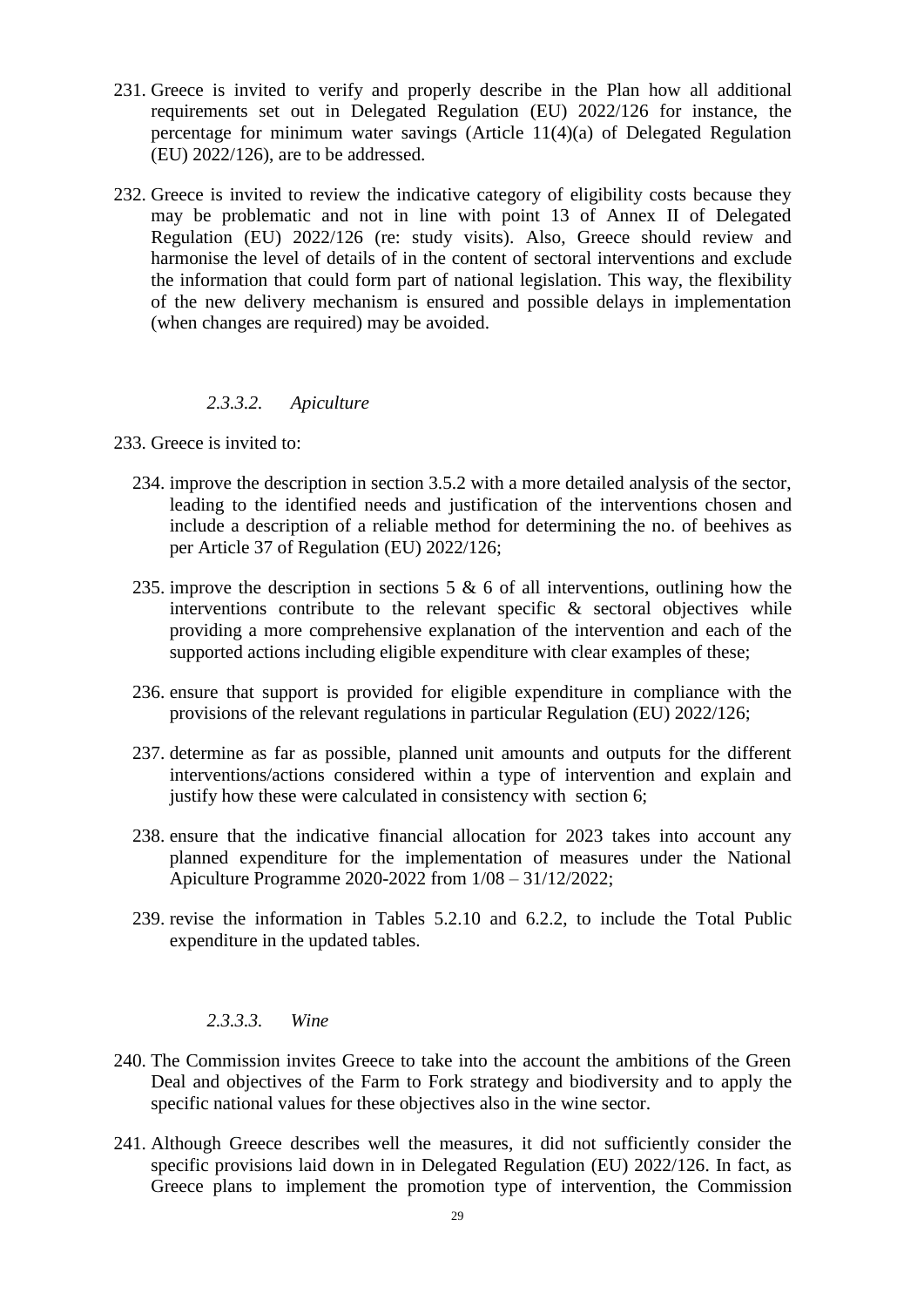draws attention to the specific eligibility conditions laid down in Article 40(3), letter b), of Delegated Regulation (EU) 2022/126 and invites Greece to ensure compliance with this provision.

- 242. Greece should link P-58.2 Investment in tangible and intangible assets in winegrowing holdings, to R.39 (Developing the rural economy).
- 243. Greece is encouraged to include also organic products in the objectives of intervention P2-58.4: Specific measure to support information and encouragement for responsible consumption of wine or the promotion of quality schemes covering designations of origin and geographical indications.

### *2.3.3.4. Olive oil and table olives*

- 244. The Commission invites Greece to add result indicators R10 for all interventions, and R.1 for interventions 47.2.1b (advise) and 47.2.1c (training). In addition, the support to investments (47.2.1a) should be linked at minimum with R.9 (modernisation) and R.16 (investments for climate) too.
- 245. Greece is invited to improve the overall presentation of the interventions, including the references to EU legislation, cross-references used and consistency (e.g. between the content of sections 2 and 5, or in section 5 for intervention Trans 47 (1) (e)). Greece is also invited to further develop how the described types of intervention are linked to and are relevant to the objectives claimed in order to justify the percentages of the Union financial assistance to the eligible costs pursuant to Article 65(1) of the SPR and to verify that the content of section 6 is fully aligned with the provisions of this article.
- 246. Greece is also invited to verify and demonstrate that all EU additional requirements set out in Delegated Regulation (EU) 2022/126 are properly described in its Plan.
- 247. Greece is invited to review the indicative category of eligibility costs because they may be problematic and not in line with points 11 (re: training programmes with joint participants) and 13 (re: study visits abroad) of Annex II of Delegated Regulation (EU) 2022/126. Also, Greece should review and harmonise the level of detail in the content of sectoral interventions.
- 248. Regarding the requirement for a minimum and maximum amounts of Union financing per programme, the Commission invites Greece to further elaborate on the justification for this requirement, and its ceilings, in light of the objectives pursued. The Commission also invites Greece to clarify whether the minimum turnover requirements for the producer organizations and its associations, are part of the national conditions for recognition of producer organisations and of its associations.
- 249. Greece is invited to indicate in its Plan how the value of marketed production is calculated for this sector, as per Article 31(2) of Delegated Regulation (EU) 2022/126.
- 250. Any planned expenditure for the implementation of measures for the olive oil sector under Regulation (EU) No 1308/2013 which is paid from 2023 shall be deducted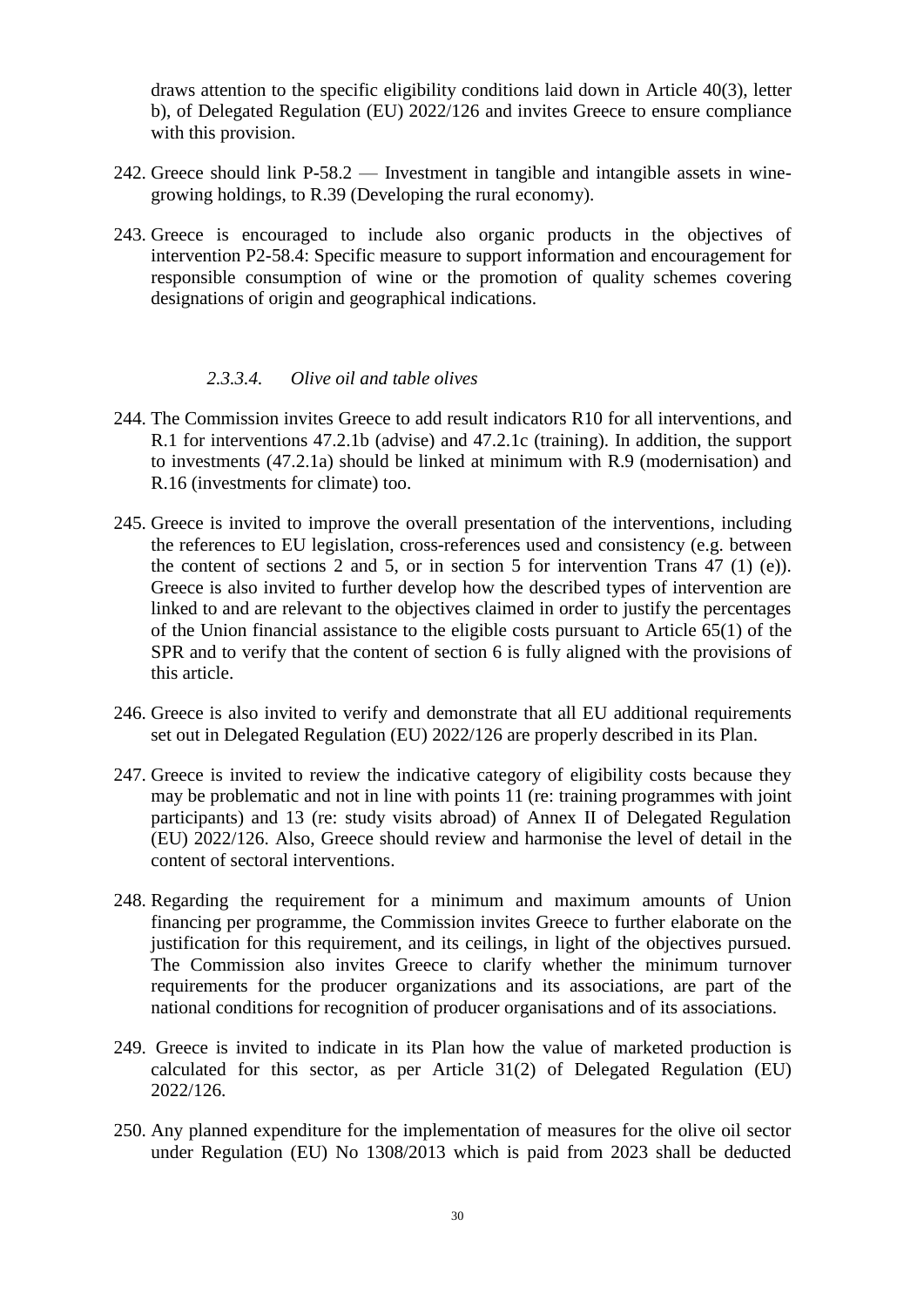from the financial allocations for certain types of interventions in Article 88(4) of the SPR in 2023 or in the following financial years.

## *2.3.4. For rural development*

*2.3.4.1. Management commitments (Article 70 of the SPR, section 5 of the Plan)*

## **Animal welfare**

251. **P3-70-3.1 Welfare of productive animals**: Greece needs to provide clarifications and additional information on the content of this intervention (i.e. duration of commitment, information on beneficiaries' obligations, correctness of the calculation of the support rate/amount) as well as the unit amounts and result indicators selected.

### **Agro-environmental-climate interventions**

- 252. **General comment:** Greece should ensure that all mandatory sections are completed (i.e. obligations/possibilities of beneficiaries) and also provide more information on the specific management commitments, how these clearly go beyond baseline, the basis of calculations for the support rate/amount and the verification of their correctness.
- 253. **P3-70-1.1 Protection of wildlife within protected areas:** The Commission would welcome that, despite the management plans not being in place throughout the territory, Greece takes action to protect birds and explore the possibility (as prioritised by the PAF or in line with European or national species action plans) to focus the action to address the specific conservation needs of clearly identified (groups of) protected bird species or preventive measures/ compensation for limiting the attacks and damage caused by large carnivores (i.e. electric fencing). However, Greece needs to provide clarification on the description of the action, revise the applicability of the result indicators and re-check the correctness of the applicable contribution rates. Greece could also consider including forest areas in this intervention to strengthen the protection of forest wildlife and habitats.
- 254. **P3-70-1.2 Aid for the protection of the rural landscape:** Greece needs to provide clarifications regarding the distinction between the commitments and the eligibility requirements and consider providing a link between the relevant baselines and national standards.
- 255. **P3-70-1.3 Application of alternative plant protection methods to reduce pesticides**: Greece needs to review the following: the description of the action is incomplete, the link to the result indicator is unclear and the needs do not seem to cover all the SOs. Also, the different uniform UAs that respond to the potential different commitments that can be selected by the beneficiary should be listed.

## **Organic Farming**

256. **P3-70-2.1 Aid for the conversion to organic practices and methods:** Greece needs to provide more information on the calculation of the support rate/amount, and explain the obligations/possibilities for beneficiaries. Some clarifications are also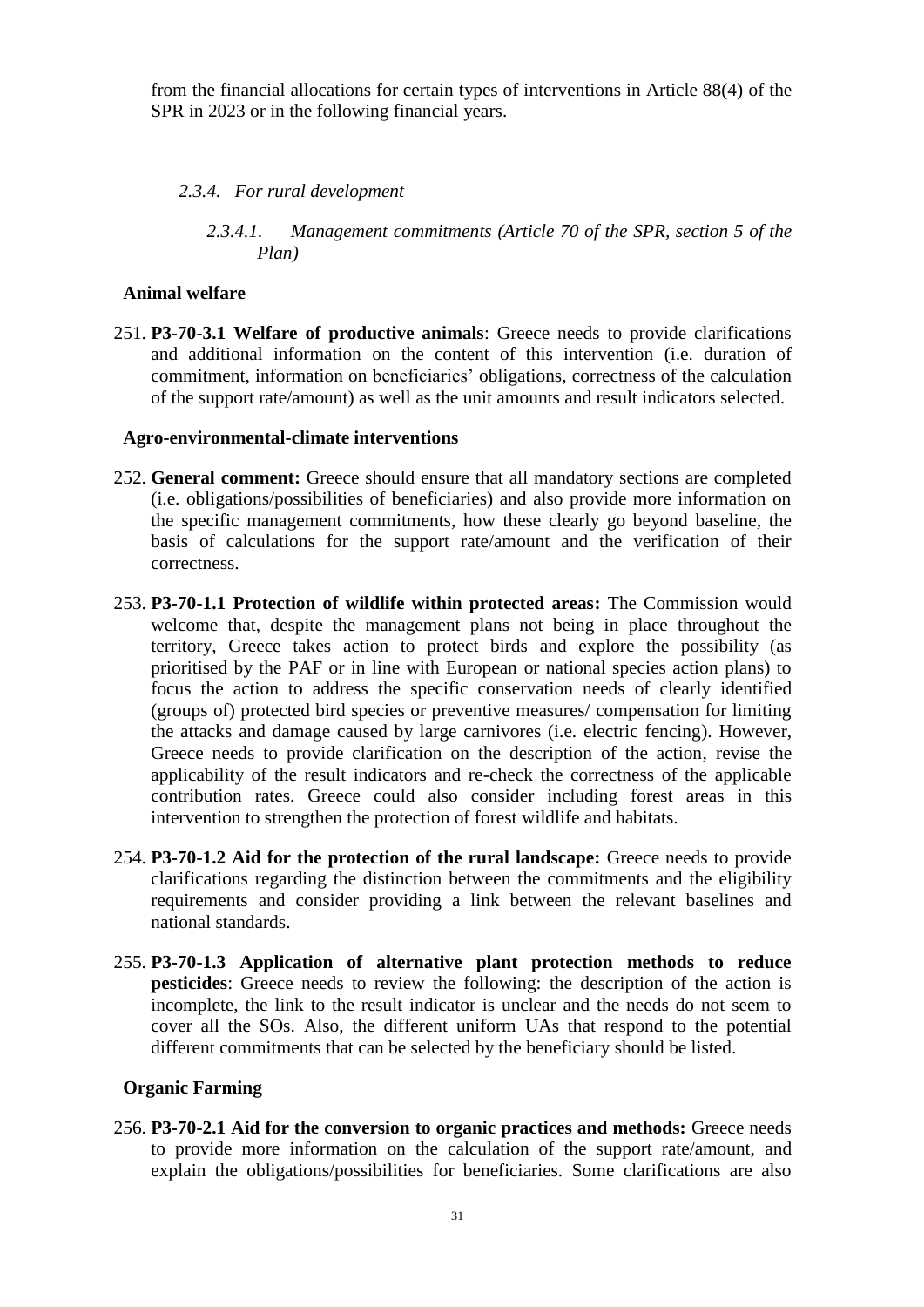necessary on the definitions used and links to additional result indicators as mentioned below.

- 257. Based on the recognised contribution of organic farming, Greece should link this intervention also to R.14 (carbon sequestration), R.19 (soil), R.21 (water quality), R.22 (nutrient management), R.24 (pesticides),) and R.31 (habitat and species). In the case of support for organic livestock farming, also indicators R.43 and R.44 are relevant.
- 258. In the light of the environmental benefits of organic farming and its contribution to the objectives of several pieces of environmental legislation mentioned in Annex XIII, the Commission would like to request Greece to increase its effort on Organic Farming.
- 259. The articulation with the eco-scheme P1-31.8: Maintenance of organic farming and livestock farming methods needs to be clarified as well as the duration of support for conversion, as it appears longer than the conversion periods established in the SPR.

### **Forestry commitments**

- 260. **P3-70.4.1 Afforestation and creation of woodland**: Greece needs to provide clarifications on the duration of maintenance costs and the link to the result indicators. Also, Greece should clarify how the challenges related to forest management are addressed since there are no new actions planned. The level of ambition is difficult to judge, especially the link to carbon farming and water retention capacity.
- 261. Greece is invited to reinforce the financial allocation to forestry interventions as well as introduce both management commitment and investment measures, which could help to develop multifunctional and resilient forestry sector through sustainable forest management.

#### **Genetic resources**

262. **P3-70-1.4 Protection and conservation of genetic resources:** Greece needs to fill some parts of the description of this intervention and provide clarifications (obligations/ possibilities for beneficiaries, ensure referencing of the tables of eligibility, and the elaboration on the baseline conditions and basis and correctness of the calculations for the support rate/amount). Greece also needs to review the link to the result indicators and consider further linking of additional relevant indicators. Greece could also consider including forest genetic resources and conservation since these are very important for ecosystem restoration. The intervention should comply with the provisions of Article 45 of Commission Delegated Regulation (EU) 2022/126.

# *2.3.4.2. Areas with Natural Constraints (Article 71 of the SPR, section 5 of the Plan)*

263. **P3-71 Payments in areas characterised by natural or other specific constraints**: Greece needs to provide clarifications in the description of the actions (the annual amount of support) and the basis of calculations (potential beneficiaries and support amount).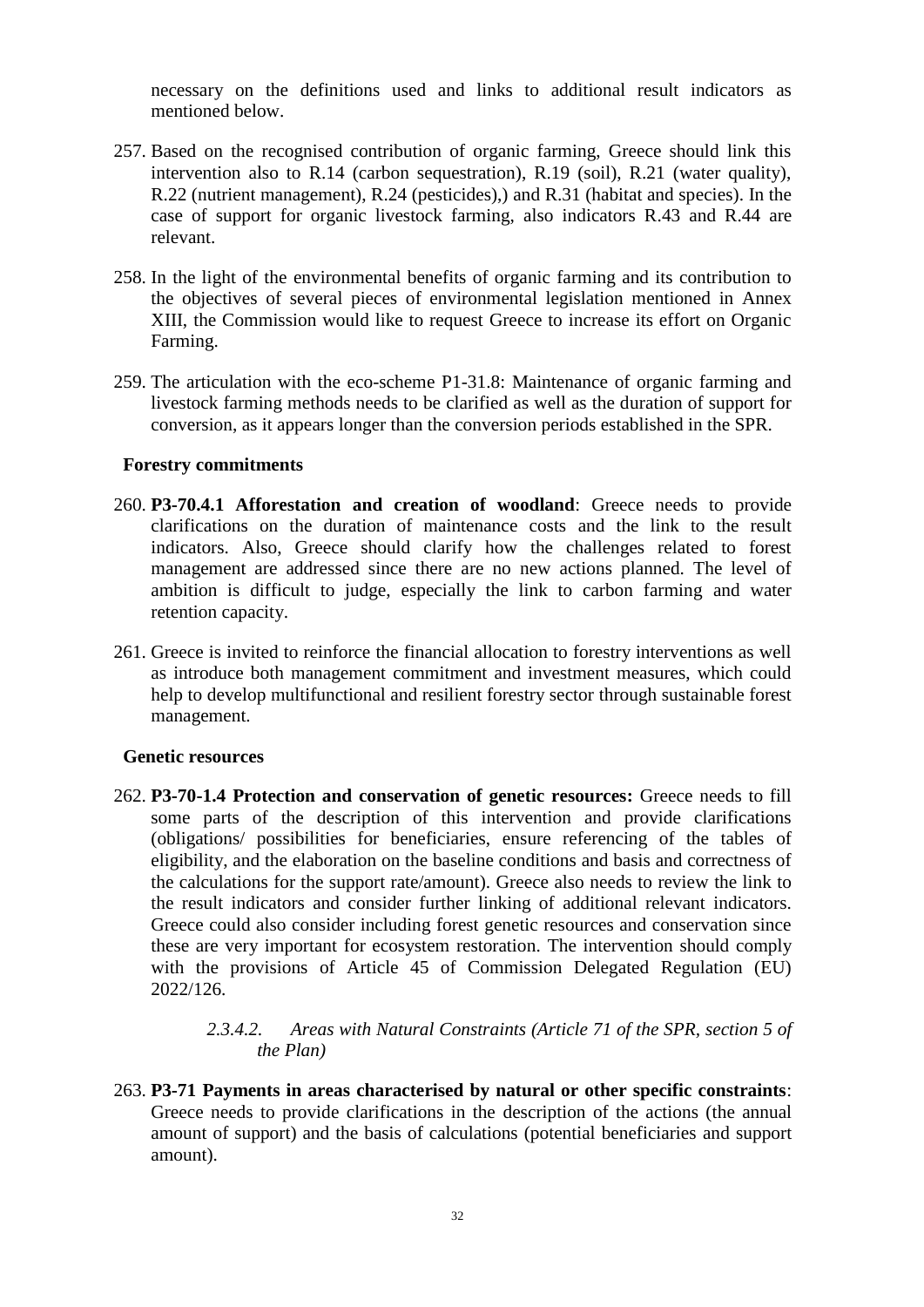## *2.3.4.3. NATURA 2000/WFD payments (Article 72 of the SPR, section 5 of the Plan)*

- 264. There is no intervention planned for Article 72 of the SPR. However, there are relevant interventions in the nature of the actions of P3-70-1.1 (protection of wildlife within protected areas and eco-schemes relating to the ecological focus areas). In the absence of management plans for areas of special protection and agricultural areas within the European network of NATURA 2000 areas, intervention P3-70-1.1 should contribute as much as possible to the EU biodiversity strategy and targets.
- 265. Nevertheless, the Greek authorities are invited to consider introducing an intervention under Article 72 of the SPR for payments for agricultural and forest areas Natura 2000 and Water Framework Directives payments given that agriculture remains the main pressure and there is a need to ensure non-deterioration of habitats and to prevent disturbance of species in the site.

*2.3.4.4. Investments, including investments in irrigation (Article 73-74 of the SPR, section 5 of the Plan)*

## **Productive Investments, including investments in irrigation**

- 266. **P3-73-2.1 Projects for the improvement of agricultural holdings contributing to competitiveness:** Greece needs to clarify the type of potential beneficiaries and the eligible sectors (including explanation on synergies with sectoral markets of the Greek Plan). Also, Greece should explain why the planning of unit amounts is missing (planned output, unit amount and financial envelope). Greece is reminded that only products covered by Article 42 of the TFEU are concerned in this intervention.
- 267. **P3-73-2.2 Digital and green investments in agricultural holdings**: Greece needs to explain the relevance of selecting the output indicators and the result indicators. Also, Greece should provide the missing unit amounts and ensure/review compliance to relevant Regulations (e.g. renewables Directive 2018/2001). This intervention contains mainly productive elements and therefore, may not qualify for a nonproductive investment intervention but for a green productive investment intervention (investments as referred to in Article  $73(4)(a)(i)$  of the SPR. Moreover, due to the specific set of eligibility conditions, investments in irrigation should be singled out in a separate intervention. With respect to investments in irrigation there is a need to further clarify the eligibility conditions, in particular as regards water saving requirements, and to reflect all the relevant requirements of Article 74 of the SPR. As regards in particular the climate change investments (e.g. fires, floods), a close coordination is necessary in order to avoid overlapping with the similar ERDF actions foreseen under the 2021 – 2027 "Civil Protection" programme, as well as all thirteen (13) Regional Programmes.
- 268. **P3-73-2.3 Support for investments in processing/ marketing and/or development of agricultural products:** Greece needs to provide more information on the eligible sectors and explain the consistency and synergies with relevant sectoral complementarity measures in the Plan. Also, Greece should consider linking the result indicator R.39 (developing the rural economy).
- 269. **P3-73-2.4 Investments to prevent and protect livestock from communicable diseases and improve living conditions**: Greece is invited to explain how it ensures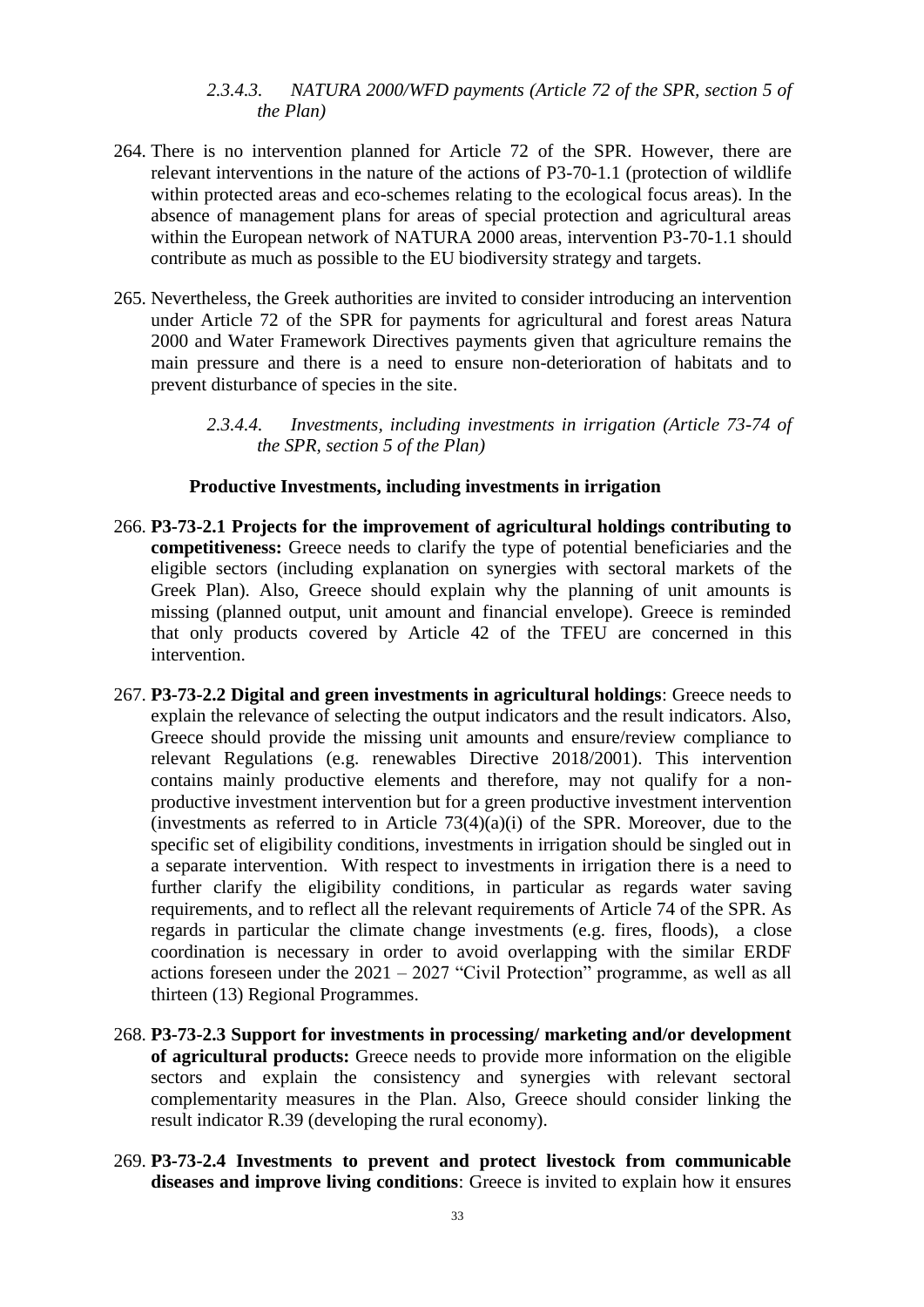there is no overlap with the action P3-70-3.1 on animal welfare. Greece should also consider result indicators linked to welfare and modernisation and ensure that all actions of this intervention are conditioned with due consideration to reducing ammonia and methane emissions. Moreover, this intervention does not qualify for a non-productive investment intervention but for a productive investment intervention linked to animal welfare and therefore benefitting from a higher support rate.

270. **P3-73-2.5: Investments in farms to protect against natural disasters:** The Commission notes that non-productive green investments should be linked to the delivery of purely environmental and climate benefits. This intervention does not seem to qualify in this category and neither for the environmental ring-fencing.

### **Green, NPI, irrigation**

- 271. **P3-73-1.1: Land improvement infrastructure projects**: Greece needs to clarify the type of investments to be financed under this intervention – if investments are linked to competitiveness rather than environment/climate objectives, the investment cannot be counted towards the environmental ring-fencing. Also, Greece should clarify the selection criteria and – with respect to irrigation - streamline the eligibility conditions to reflect all relevant requirements of Article 74 of the SPR in line with the needs identified. Greece is invited to clearly distinguish between investments in the improvement of existing irrigation installations, and investments leading to a net increase of irrigated area since this has implications for the link to specific objectives and result indicators (SO5 and R26 or R27 for the former, and SO2 and R9 or R39 for the latter). Furthermore, Greece needs to correct the co-financing rate, and justify the maximum unit amount.
- 272. **P3-73-1.3 Prevention and restoration of damage to forests:** it seems the proposed budget is significantly less than 2014-2022 period thus Greece needs to explain how the increased essential prevention actions of the country will be covered, including consistency with environmental and climate objectives. The Commission notes that the intervention falls outside the scope of Article 42 of the TFEU and a State Aid clearance instrument must be indicated. Also, Greece should add a link to R.17 (restoration).
- 273. **P3-73-1.2 improvement of access to agricultural land and farms/livestock holdings**: Greece is requested to review the intervention logic because the link between the action proposed and the need does not seem appropriate. Also, Greece is requested to provide information on territorial targeting and clarify the principles of selection and eligible expenditure.
	- *2.3.4.5. Installation aid (Article 75 of the SPR, section 5 of the Plan)*
- 274. **P3-75.1 Setting up of Young Farmers**: Greece is invited to put more focus on gender gaps, clarify the condition of "ownership" for the beneficiary and link it also to R.37.

#### *2.3.4.6. Cooperation (Article 77 of the SPR, section 5 of the Plan)*

275. **P3-77-4.1 Support for local development through LEADER/CLLD**: Greece is invited to consider other non-LEADER interventions and additional funding to tackle the basic needs of rural areas identified (e.g. investments diversification or basic village infrastructure; not linked directly to agriculture). Greece is invited to target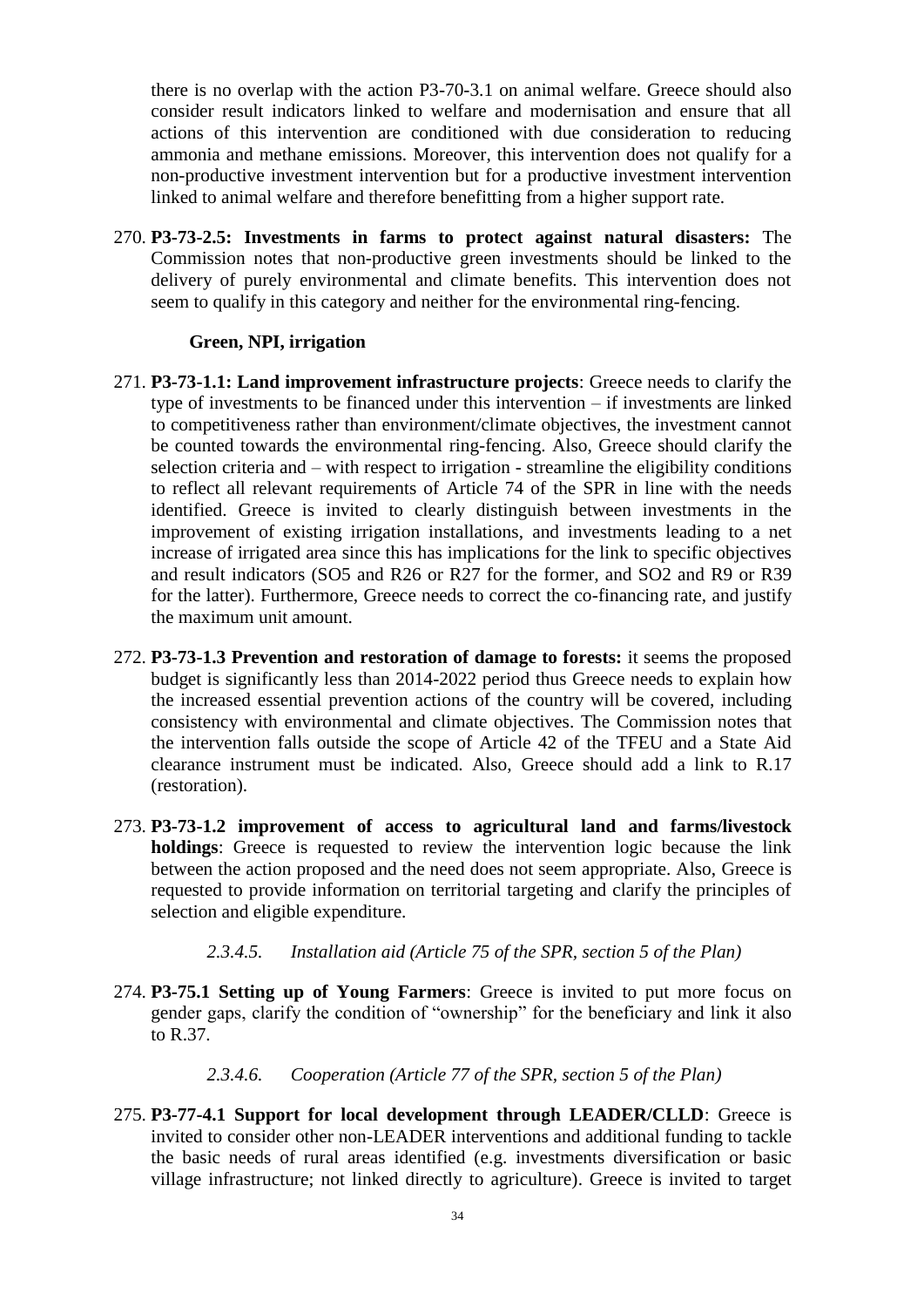LEADER interventions to areas with clear added value and explain how it will ensure all LAGs will fully apply the LEADER method and perform their core tasks as required in the SPR Regulation. On this basis Greece is requested to explain the added value of the LEADER intervention in terms of social capital building, local governance and better project results as compared with non-LEADER delivery. Furthermore, Greece should ensure complementarity, close and active coordination with other EU funds.

- 276. **P3-77-2.1 Quality schemes of agricultural products and food:** Greece is invited to align the list of eligible Geographical Indications (GIs) with the associated legislation mentioned in the eligibility criteria (i.e., the intervention description does not match the support amount table – the description mentions support to the wine sector whereas the support amount table also includes a reference to Regulation (EU) No 1151/2012 on food GIs) and to provide additional information regarding the contribution of the intervention to SO9. Also, Greece should ensure the consistency of eligible quality schemes in all parts of the intervention and explain the choice of using uniform amount (instead of average).
- 277. The Commission draws the attention of the Greek authorities to the fact that, according to Article 77(1) of the SPR, quality schemes should be open to all producers and it is not clear whether such conditions are met by the AGRO schemes. Greece is requested to clarify that the national quality schemes are in compliance with Regulation (EU) 2022/126 and also, clarify whether this intervention concerns only Annex I products (for State Aid purposes). In the former case, State aid rules will not apply. In the latter case, the box "Mixed" will have to be ticked in point 8.
- 278. **P3-77-3.1 Developing partnerships to link research to production through EIP Operational Groups for productivity and sustainability in EIP-Agriculture**: Greece needs to clarify the role of "Innovation Facilitator" and explain why expenditure is planned only in years 2025-2027. Greece is encouraged to avoid strictly determining in advance the subjects to be covered, as this could mean that certain grassroots innovative ideas coming in through innovation support (Article 15(4)(e)) cannot be covered. Further adaptations and clarifications are necessary regarding the role of the Operational Group (OG) project coordinator and eligibility conditions relevant to EIP OGs, including transnational OGs. Greece is also advised to include forest OGs in the EIP Agriculture network.
	- *2.3.4.7. Knowledge exchange and advice (Article 78 of the SPR, section 5 of the Plan)*
- 279. **P3-78.1 Education – training of farmers and other stakeholders**: Greece is requested to confirm that advisors are included as potential beneficiaries and link it to the R.2 result indicator. Also, since the intervention may concern other stakeholders (not only farmers), the state aid instrument must be indicated (it is necessary to tick the box "mixed").
- 280. **P3-78.2: Advisory services for farmers and other interested groups (stakeholders):** Greece needs to provide a description of the eligible beneficiaries and clarify if this intervention includes training of advisors, including the calculation of the unit amount and adding the R.2 result indicator. Greece is also invited to elaborate on the organisation and coordination of this intervention by the AKIS Coordination Body according to Article 15(2), (3) and (4) of the SPR and start the intervention as from 2023. A more flexible approach is needed for this intervention,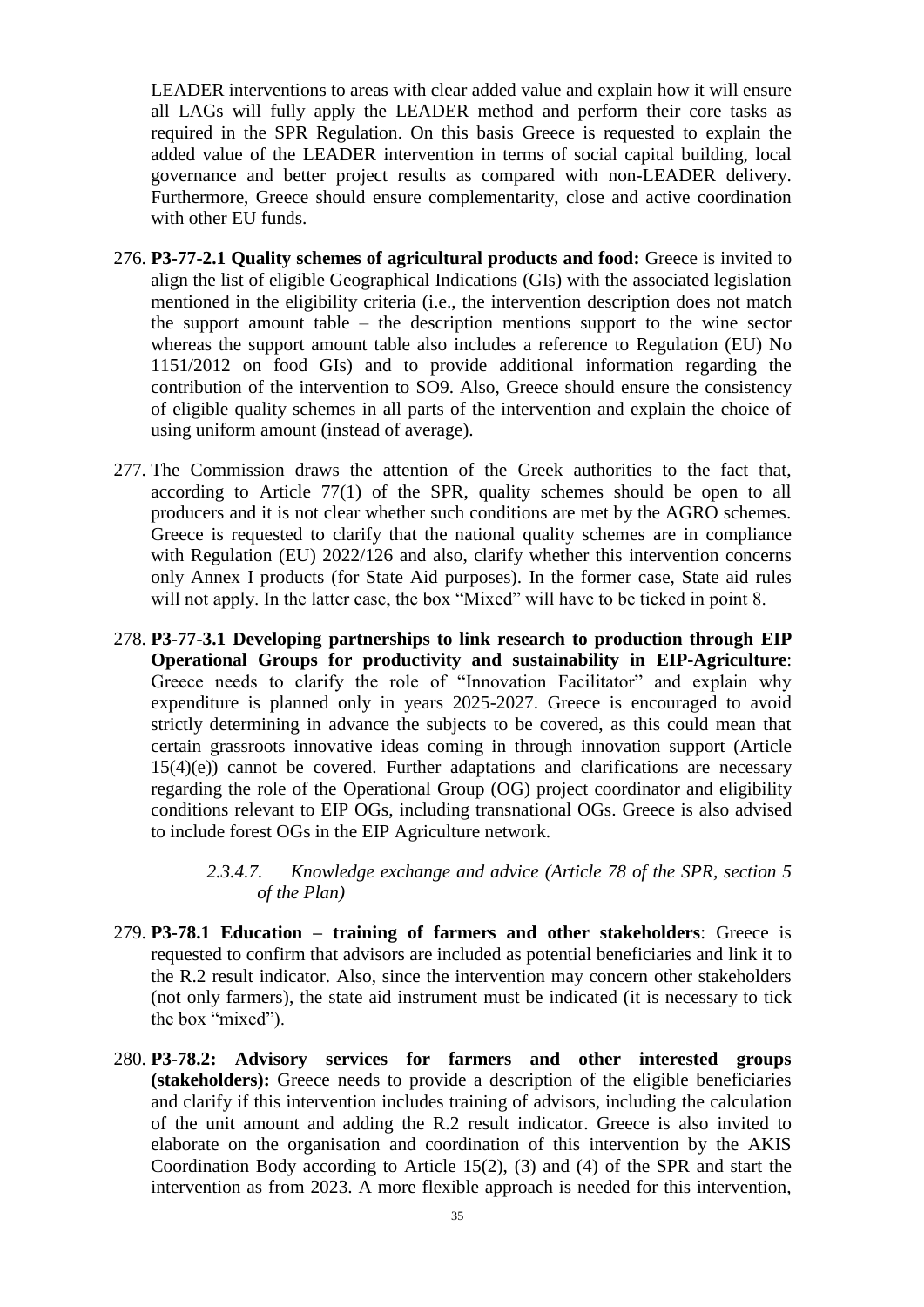so that it can also cover more frequent and short advice at the time when it is needed. The Commission would like to emphasise that the transition to sustainable agriculture shall require considerable effort in terms of advice and training to farmers.

## *2.3.4.8. Financial instruments (FIs) (Article 80 of the SPR, section 4.6 of the Plan)*

281. Greece is requested to provide clarifications on the schedule of resources and details on the transition and cut-off from the 2014-2022 programming period. Also, Greece should define the average unit amounts and annual indicative financial allocation; complete details regarding to the single operation combinations (the sum of all grant support cannot exceed the total loan guaranteed or provided by the FI); and correct the text regarding non-production investment (FIs are selected probably by mistake).

### **3. FINANCIAL OVERVIEW TABLE**

- 282. Greece should ensure the consistency between the financial information in sections 5 and 6 of the Plan (e.g. differences are noted for eco-schemes, CRISS, apiculture, investments).
- 283. It should be noted that in accordance with Article 156 of the SPR, the sum of all payments made during a given financial year for a sector - irrespective for which programme and under which legal base those took place - cannot exceed the financial allocations referred to in Article 88 of the SPR for that given financial year for that sector.
- 284. As regards the type of interventions in certain sectors defined in Article 42 of the SPR, expenditure that will be paid in 2023 or in the subsequent financial years relating to measures implemented under Regulation (EU) No 1308/2013 for these same sectors shall NOT be entered in the Annual indicative financial allocations under Section 5 or in the Financial Overview table under Section 6 of the Plan.
- 285. Direct Payments: For calendar years 2024-2027 the total amount of direct payment interventions planned according to section 5 exceeds the adjusted annual Direct Payments allocation (Annex V of the SPR excluding cotton).

## **4. CAP PLAN GOVERNANCE, EXCLUDING CONTROLS AND PENALTIES**

- 286. Greece needs to provide additional information regarding the set-up of its governance systems (clarify the role of the participating authorities and implementing, intermediary bodies, including the AKIS coordination body) and fill-in the information in the missing parts, including the missing documents. In particular, Greece is requested to provide a description of the set-up of the Competent Authority as well as a description of how it will carry out its ongoing supervision of the work of the Paying Agency and its compliance with the accreditation criteria.
- 287. Also, Greece should provide additional information on the future membership of the Monitoring Committee with a focus to Article 124 and 106(3) of the SPR, including clarification of the composition of the Monitoring Committee, along with how it will